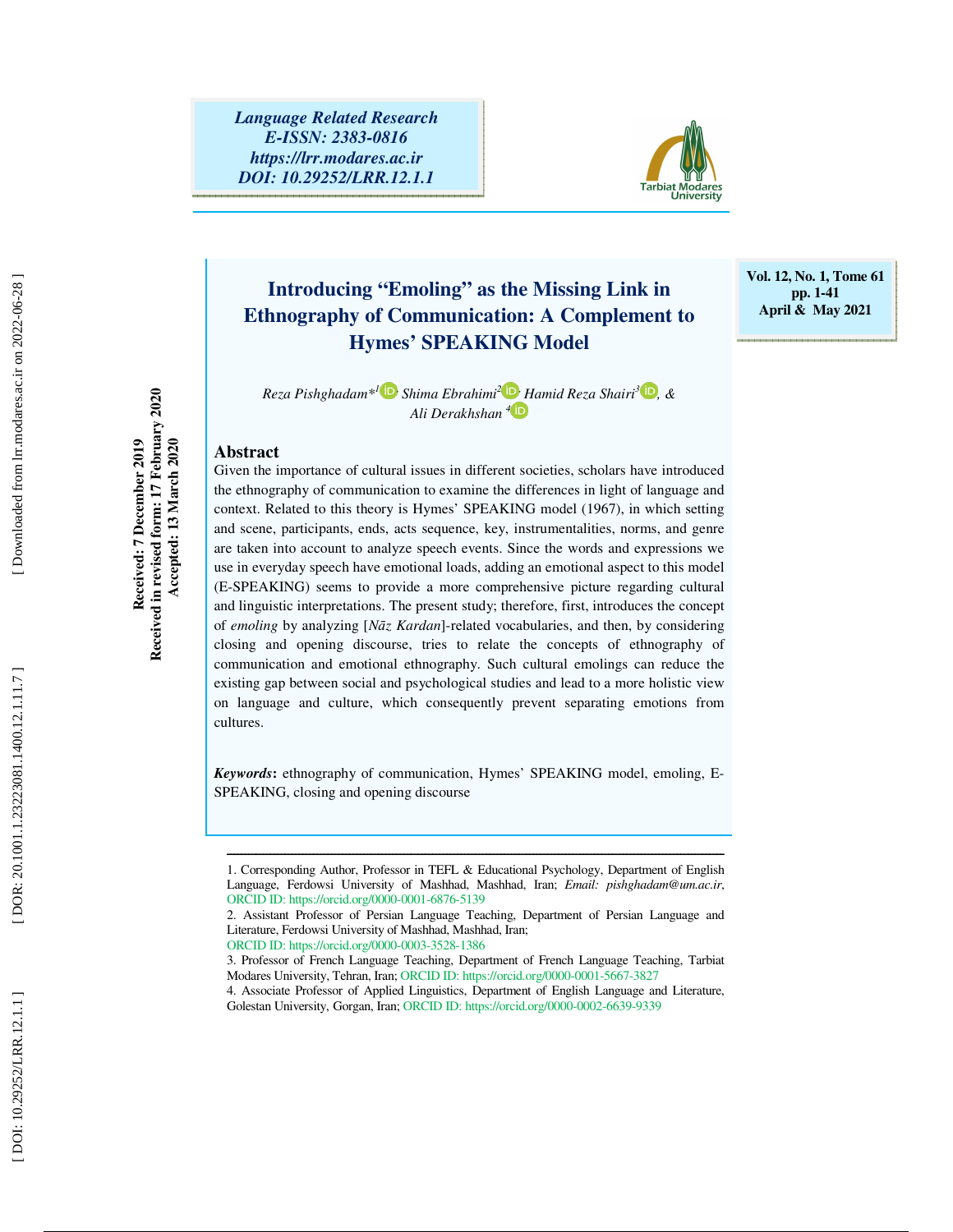#### **1. Introduction**

In the daily interactions and culture of a society, factors such as linguistic and grammatical knowledge, sociocultural knowledge, pragmatic knowledge and the skill of using a language are all important. Given the interconnectedness of language and culture, one can understand the cultural aspects of a language through examining the language of speakers. In addition, according to the theory of cultural relativity, what is considered right in one culture might be deemed wrong in another culture. As such, language can be considered as a reflection of people's culture and thoughts. Hymes (1967), an American social anthropologist and linguist, is one of the scholars who introduced the factors affecting the interaction among people through proposing SPEAKING model. To him, through examining these factors, a comprehensive picture of individuals' culture and thoughts can be obtained. In the SPEAKING model, while the role of social and cultural knowledge in interactions are highlighted, the psychological dimensions of interactions are ignored. Besides, the social and cultural knowledge, words and phrases have some emotional loads (positive and negative), which are effective in recognition, conceptualization, and cultural interpretation of a phenomenon. It should be noted that if we do not consider the importance of emotion in our interactions, we cannot provide a clear picture of people's culture. Based on this logic, in the present study, the authors introduce the concept of Emoling (Language + Emotion) (Pishghadam & Ebrahimi, 2020) as a complement and new dimension of Hymes' (1967) model. They extend the model of ethnography of communication to emo-ethnography of communication to answer the question of how it is possible to make an association among language, culture, and emotions of individuals in conversation. The hypothesis of the present study is that by adding the dimension of emotion, the words, linguistic expressions, and all components of the Hymes' model can be affected by our emotions. It is also assumed that emotions can notably affect the intentions of the speaker and the audience in a conversation.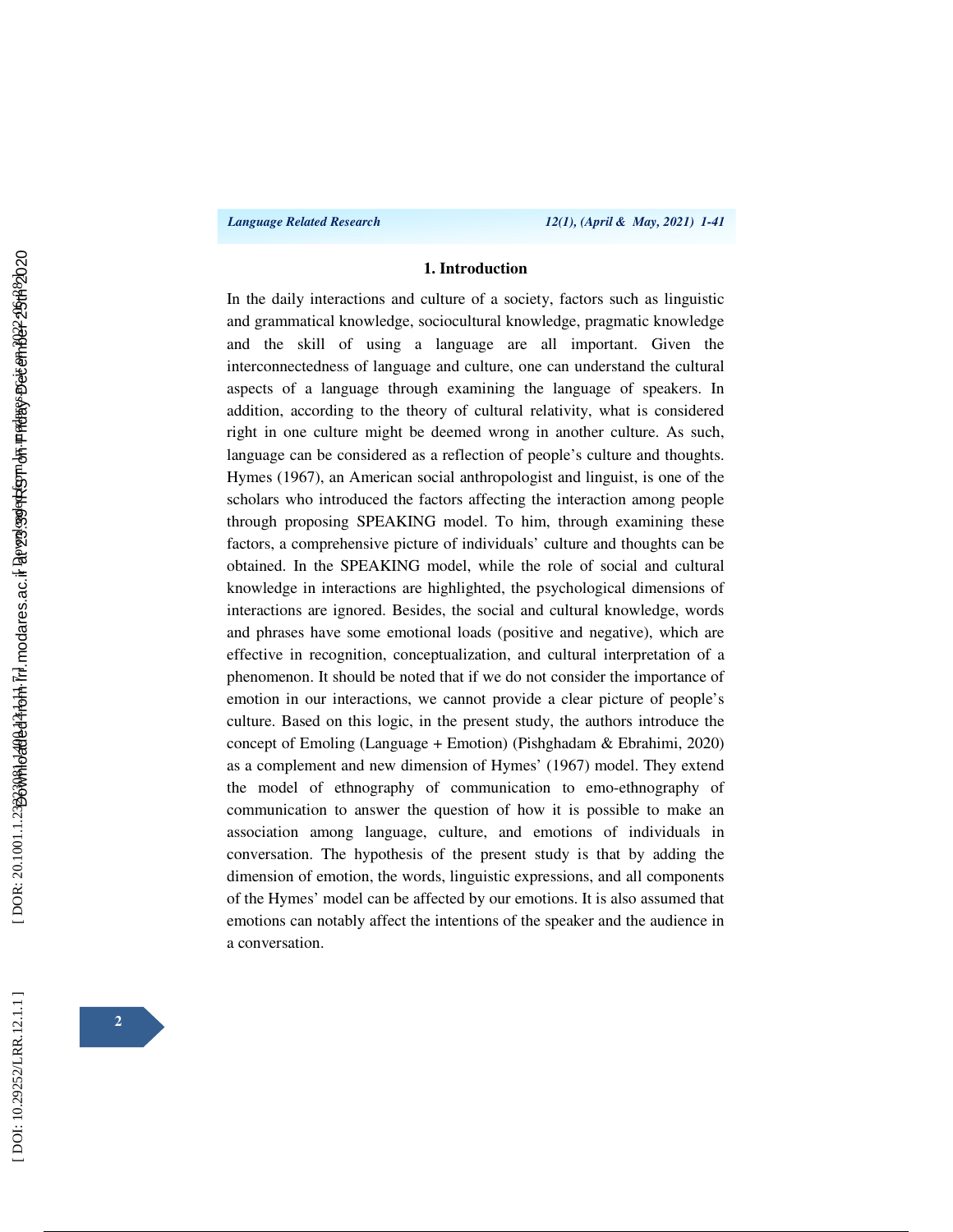#### **2. Literature Review**

The studies conducted on the ethnography of communication and SPEAKING model are both theoretical and practical. In a number of previous studies, only the importance of the ethnography of communication and SPEAKING model has been considered. In these cases, researchers have only defined the model theoretically. This model has been considered in many English studies (e.g., Afful, 2017; Angelelli, 2000; Johnstone & Marcellino, 2010; Ray & Biswas, 2011; Small, 2008; Umezinwa, 2017). Inspired by the ideas of Halliday (1975, 1994), Vygotsky (1978, 1986), and Sapir and Whorf (1956), which imply the relationship among culture, thought, and language, Pishghadam (2013) coalesced the two words 'language' and 'culture' and introduced the concept of "Cultuling" as a transformational tool in sociological studies of language. To him, "Cultuling refers to those structures and expressions of language which portray the cultural image of a nation" (Pishghadam, 2013, p. 47). In fact, language can fully represent the culture of a society. Hence, if we raise people's awareness of the existing cultulings of their culture, we can eradicate the defective cultural genes and pave the way for cultural excellence. After the introduction of cultuling by Pishghadam (2013), many cultulings such as *Swearing* (Pishghadam & Attaran, 2014), *Praying* (Pishghadam & Vahidnia, 2016), *cursing* (Pishghadam et al., 2015), *Haji* (Pishghadam & Noruz Kermanshahi, 2016), *Qesmat* (Pishghadam & Attaran, 2016*), I don't know* (Pishghadam & Firooziyan Pour Esfahani, 2017), *N*ā*z* (Pishghadam et al., 2018), *Cherophobia* (Pishghadam, Firooziyan Pour Esfahani, et al., 2020), *Positive-thinking* (Pishghadam, Derakhshan, et al., 2020), *Patriarchy and Matriarchy* (Pishghadam, Derakhshan, Ebrahimi, et al., 2020) were analyzed in light of Hymes' SPEAKING model through which comprehensive information about each cultuling can be easily obtained.

DOI: 10.29252/LRR.12.1.1]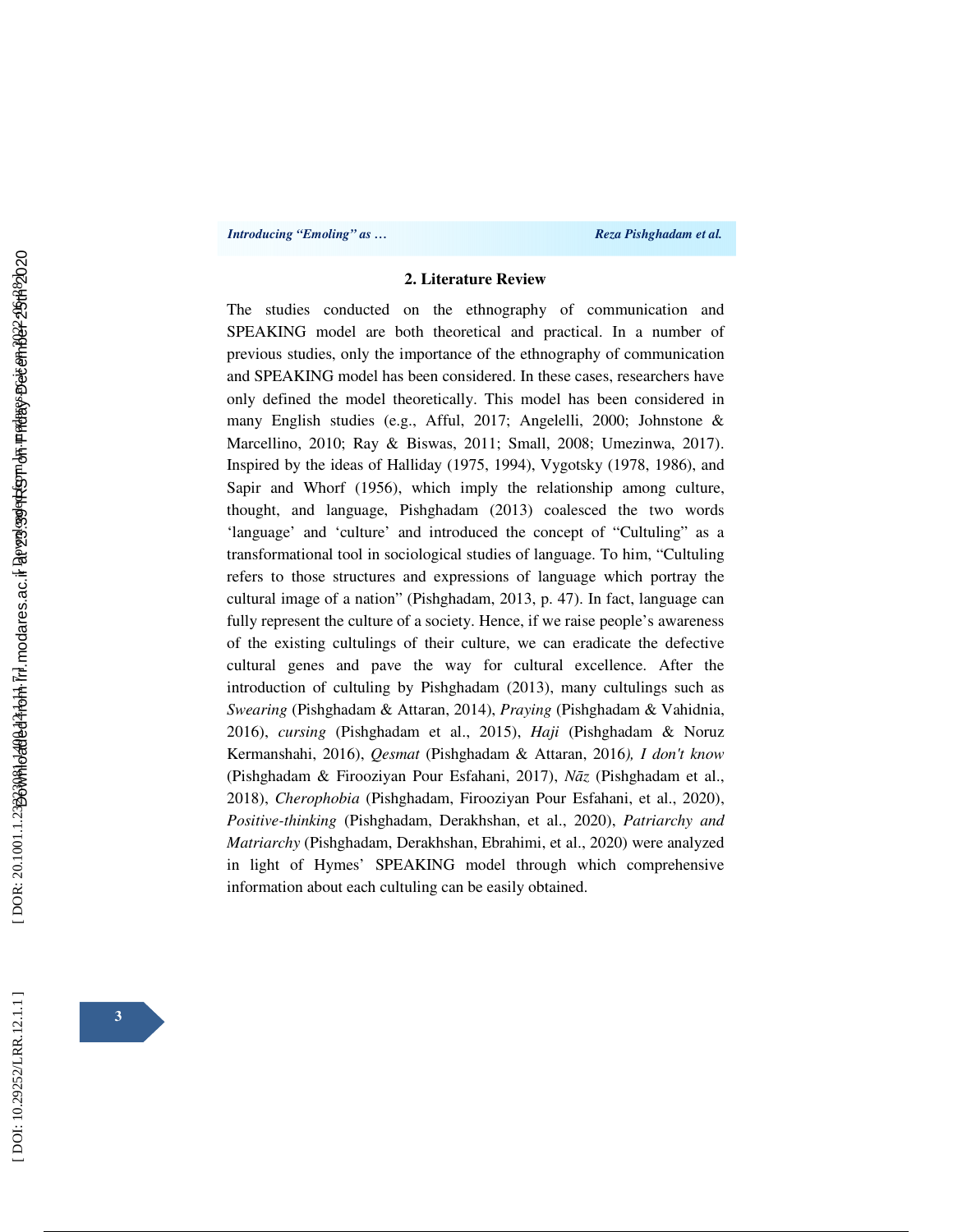#### **3. Methodology**

Given the importance of emotions in reflecting the thoughts, language, and culture of a society, in the present study, the authors introduce the concept of cultural emoling. This concept refers to those emotions that lie behind the linguistic expressions and may have their own unique meanings in a particular culture. By introducing the concept of emoling, the model of ethnography of communication can be extended to the emo-ethnography of communication, which narrows the existing gap between sociological and psychological studies. In social communications, besides the sociological elements relying solely on the interconnectedness of language and culture, the psychological components of emotion can be considered as well. The emotional load of expressions (emoling) reflects the individuals' way of thinking who use them in the form of linguistic expressions (cultural emoling). Thus, in discourse analysis, a holistic relation among language, culture, and emotion can be considered. Based on this, cultural emolings can represent the type of language, thought, and underlying emotion of words. They can also be applied as a good model for analyzing linguistic expressions of each culture.

In this regard, the authors postulate that due to the crucial role of words' emotions in daily life and the importance of contraction and expansion in discourse, the model of ethnographic of communication can be extended to emo-ethnography of communication, and Hymes' SPEAKING model can also be changed to E-SPEAKING model through adding the new dimension of emotion. In this model, the contraction and expansion of discourse, arising from the underlying emotions of words and linguistic expressions, can influence all components of the Hymes' model, including "Setting/Scene, Participants, End, Act sequence, Key, Instrumentalities, Norms of interaction, and Genres". Based on these emotions, participants can determine their position in the discourse. In such circumstances, these emotions well define the track of the conversation. Having conceptualizedthese two new concepts, the authors have studied the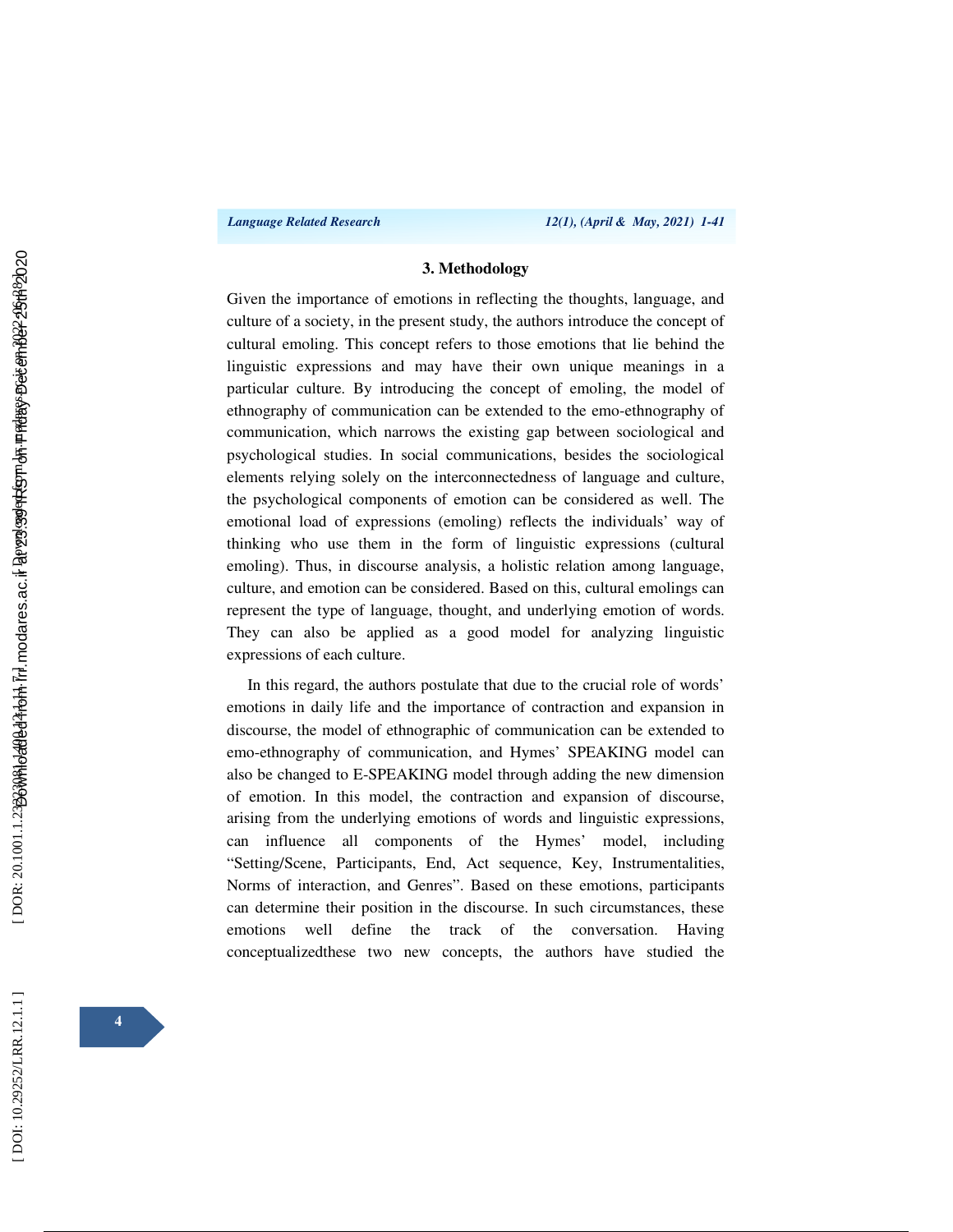cultuling of "N āz" in Iranian culture in the light of emo-ethnography of communication model to portray the importance of emoling in this model. It should be noted that this cultuling and its related vocabulary items have been frequently used in Iranian culture, and Iranians have a high degree of emotion towards this word.

#### **4. Conclusion**

Since each emotion is accompanied by a set of cognitive assessments (Achar et al. 2016), if individuals have a positive emotion about a word, phrase, and discourse, they will use it frequently in their speech. Consequently, such words are more likely to be reproduced through cultural genes than words that produce negative emotions and discoursal contraction. Thus, emotions can alter the center of discourse authority, open up discourse and linguistic horizons (positive emotions), and create discoursal expansion and contraction (negative emotions). Discoursal contraction and expansion can encourage people to continue the conversation or discourage them to end the conversation. Furthermore, the underlying emotion of words is important enough through which the inside and the outside world of a person can be differentiated. In other words, emotion is related to individuals' brain and highly associated with their thoughts. Therefore, substituting words containing negative emotional load with words that produce a positive emotion is of high importance. People should be cognizant that the words they employ in their daily interactions may produce negative emotions in the individuals' minds. Hence, people should recognize the feelings and emotions of their audiences and talk to them accordingly. The role of these emotions in online conversations is even more important. In online contexts, people may have no knowledge of each other, and each word they use will unintentionally produce different emotions in their audiences.

High emotionally intelligent people may have high social intelligence as well. These people can effectively manage their verbal relationships with

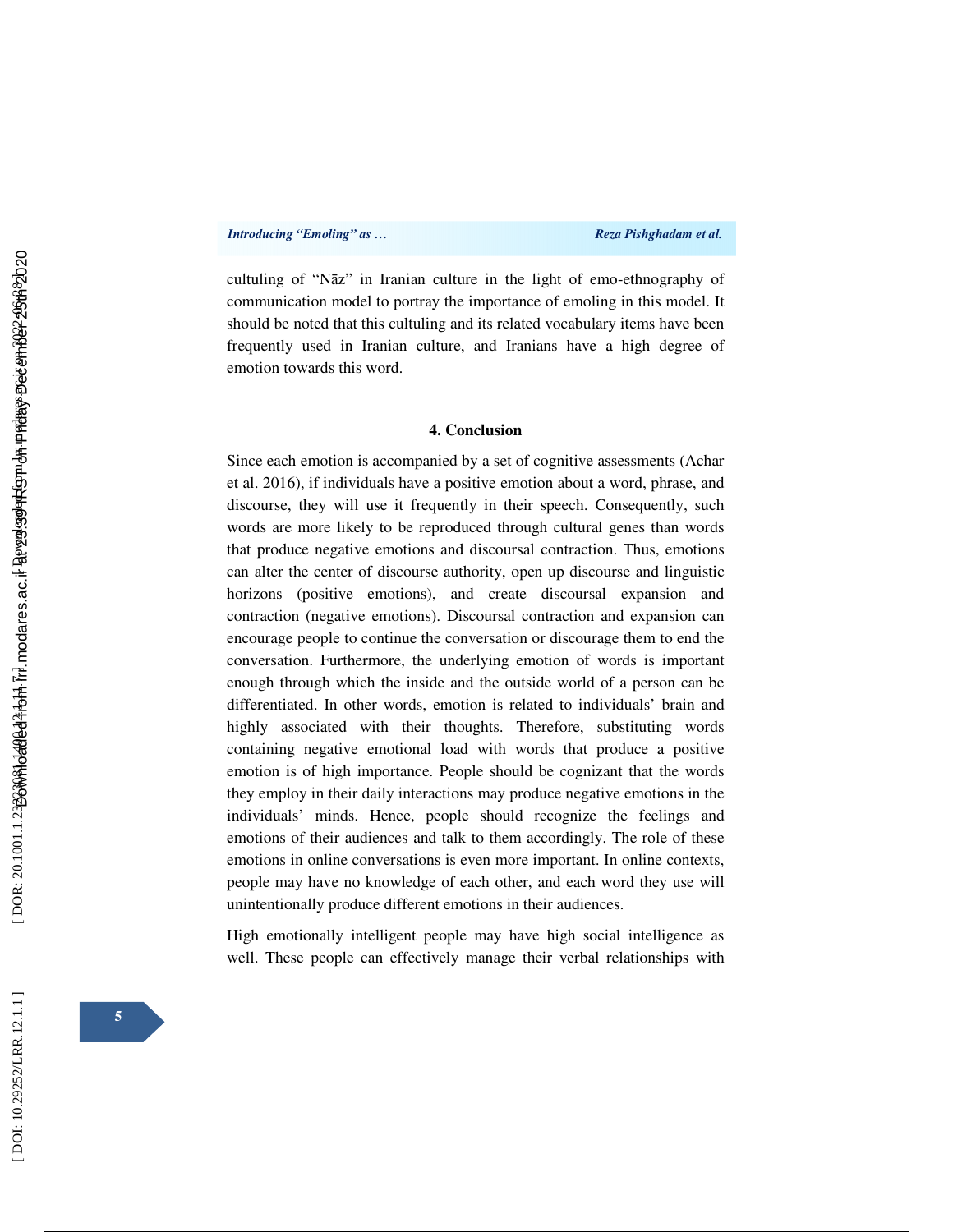*Language Related Research 12(1), (April & May, 2021) 1-41* 

others. Even at a higher level, emotionally intelligent people can alter how people think through changing the underlying emotion of words (Mayer et al., 2008). Therefore, the ability to monitor and control emotions can be considered a comprehensive guide in detecting cultural thoughts and behaviors. Consequently, in order to represent a tangible and accurate picture of each culture, behaviors and thoughts of individuals, as well as the psychological and sociological components should be considered simultaneously. Therefore, culturologists, anthropologists and sociologists are strongly advised to consider the psychological dimensions of culture in their research.

[DOI: 10.29252/LRR.12.1.1]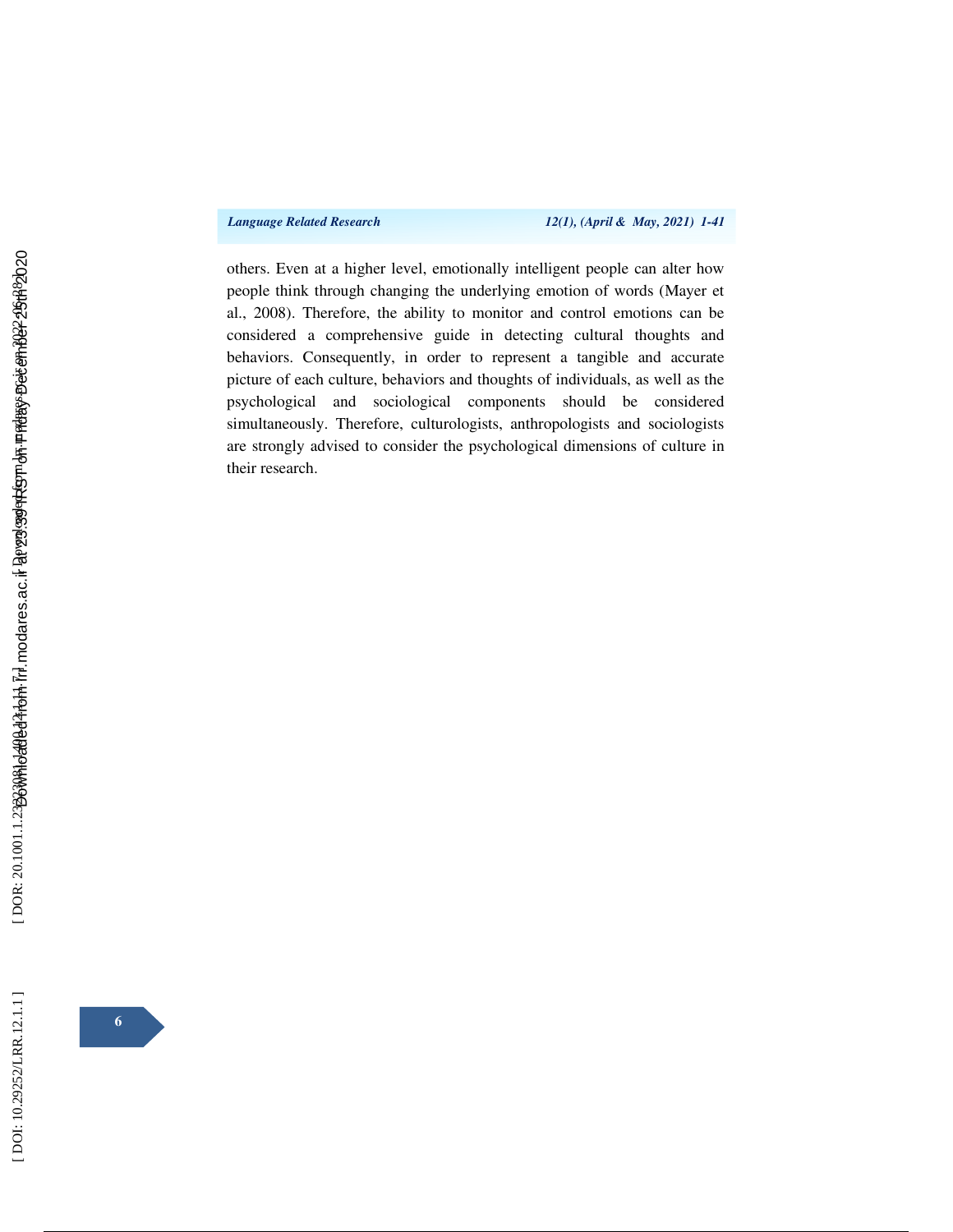دوماهنامة علمي- پژوهشي د،12 ش 1 (پياپي 61) فروردين و ارديبهشت ،1400 صص 1- 41

# زباهيجان» بهعنوان حلقة مفقودة قومنگاري ارتباط: معرفي « مكمل الگوي **SPEAKING** هايمز

رضـا پيشقدم' ؓ، شيما ابراهيمى'ّ، حميدرضـا شـعـيرى''، علـى درخشـان '

. 1 استاد گروه آموزش زبان انگليسي و روانشناسي تربيتي، دانشگاه فردوسي مشهد، مشهد ايران. . استاديار گروه آموزش ز بان و ادبيات فارسي، دانشگاه فردوسي مشهد، مشهد، ايران. 2 . استاد گروه زبان و ادبيات فرانسه، دانشگاه تربيت مدرس، تهران، ايران. 3 ٤. دانشيار گروه اموزش زبان انگليسی، دانشگاه گلستان، گرگان، ايران.

دريافت: ٩٨/٠٩/١٦ پذيرش: ٩٨/٠٩/١٢

#### چكيده

عطف به اهميت شناخت و درك فرهنگي مردم جوامع گوناگون، مفهومي بهنام قومشناسي ارتباط در مطالعات جامعهشناسي مطرح شده است كه به بررسي تفاوتهاي فرهنگي افراد جوامع مختلف از منظر چگونگي استفاده از زبان در بافت مكالمه ميپردازد. الگوي SPEAKING هايمز (1967)، يكي از الگوهاي مرتبط با اين نظريه است كه عوامل مؤثر در تعامل ميان افراد را 8 مؤلفة موقعيت/ صحنه، شركتكنندگان، هدف، ترتيب گفتمان، لحن، ابزار گفتمان، قوانين گفتمان و نوع گفتمان درنظر ميگيرد و معتقد است با بررسي اين عوامل ميتوان تصوير جامعي دربارة فرهنگ و تفكر افراد هر جامعه بهدست آورد. با توجه به اينكه در تعاملات روزمره و فرهنگ هر جامعه ، واژگان و عبارتهاي زباني داراي بار هيجاني مثبت و منفي هستند و اين هيجان ها در تفسير فرهنگي مؤثر ند و ازآنجا كه رابطة مستقيمي ميان جهان واژه، جهان مغز و جهان بيرون وجود دارد، بهنظر ميرسد اين الگو با افزودن بعد هيجان به SPEAKING-E تغيير يابد و تصوير دقيقتري ارائه دهد. بنابراين، نگارندگان در پژوهش حاضر بادرنظر گرفتن رابطهٔ میان زبان، فرهنگ و هیجان واژگان، مفهوم «زباهیجان فرهنگی» را با تحليل قطعهٔ زباني «ناز كردن» و واژگان مرتبط با ان معرفي كرده و با توجه به قبض و بسط گفتماني، قومنگاري ارتباط را به قومنگاري هيجاني ارتباط بسط ميدهند. زباهيجانهاي فرهنگي يعني

ــــــــــــــــــــــــــــــــــــــــــــــــــــــــــــــــــــــــــــــــــــــــــــــــــــــــــــــــــــــــــــــــــــــــــ

E-mail: pishghadam@um.ac.ir :مقاله مسئول نويسندة\*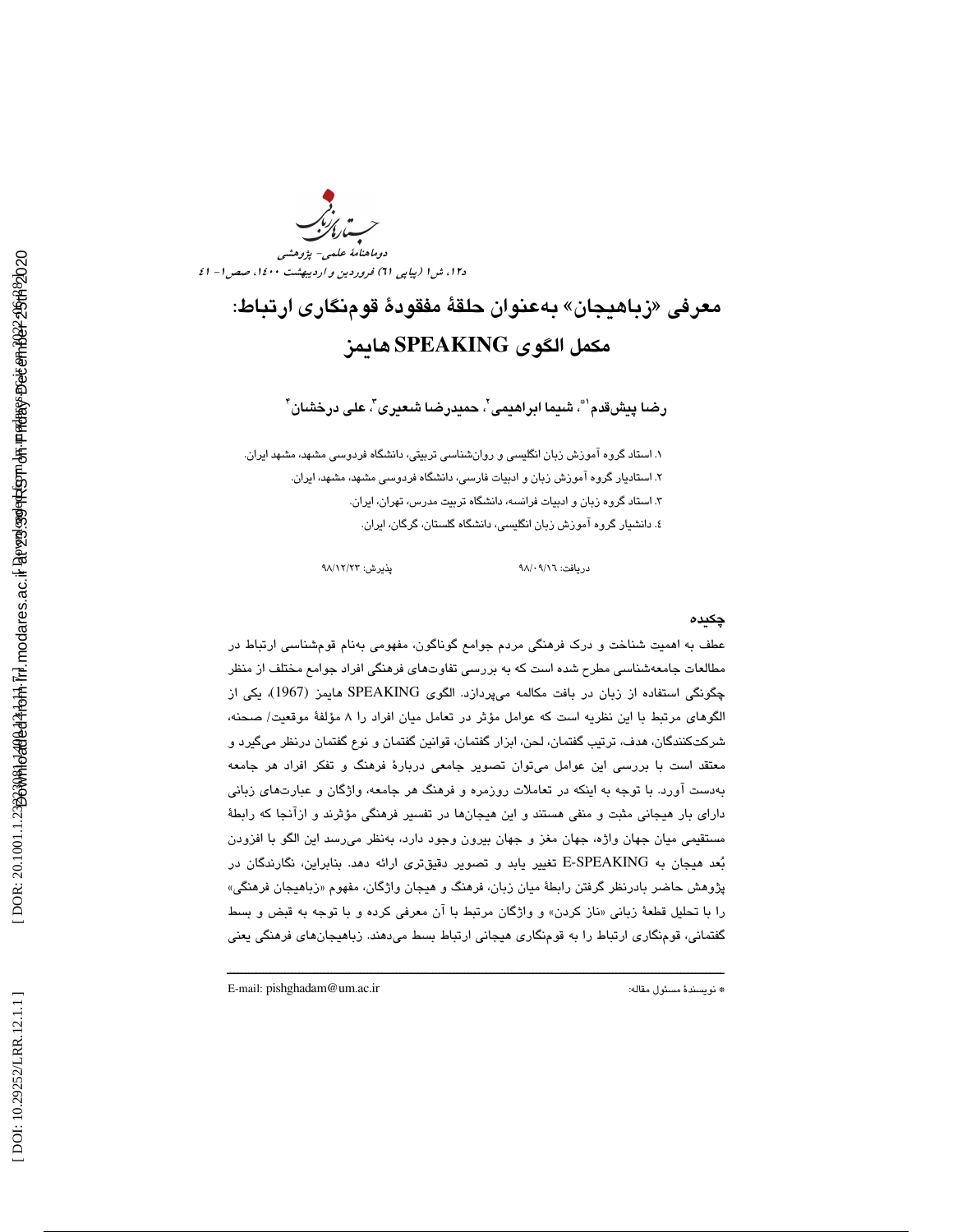هيجانهايي كه در پشت عبارتهاي زباني نهفته هستند و در يك فرهنگ خاص ممكن است معاني منحصربهفرد خود را داشته باشند. از این منظر میتوان گفت افراد نسبتبه واژهٔ «ناز» دارای درجهٔ هيجاني متفاوتي هستند كه با اين هيجانها ميتوانند قبض و بسط گفتماني ايجاد كنند و چشمانداز مكالمة خود را تغيير دهند. نتايج نشان ميدهد كه هيجانهاي بالا و مثبت نسبتبه اين واژه به بسط گفتماني و بسامد بالاي آن در زبان فارسي منجر شده است و اغلب نسبتبه اين واژه بسط و گشودگي افق گفتمان وجود دارد. درنظر گرفتن زباهيجانهاي فرهنگي ، شكاف ميان مطالعات جامعهشناسي و روانشناسي را كم رنگ ميكند و سبب ميشود با نگاهي سيستمي و كلنگر به زبان در فرهنگ پرداخته شود و از مثله كردن و تقطيع فرهنگ و هيجان جلوگيري شود.

واژههاي كليدي: قومشناسي ارتباط، الگوي SPEAKING هايمز، زباهيجان فرهنگي، SPEAKING-E، قبض و بسط گفتماني.

### 1. مقدمه

نظامهاي باور و ارزش مردم كه بهنوعي سازندة ساختارهاي اجتماعي هستند، در ارتباطات آنان منعكس شده است تا فرهنگ را شكل دهد. از اين رو، ارتباط تنگاتنگي ميان فرهنگ و ارتباطات مردم وجود دارد كه دربردارندة ارزشها، جهانبيني، تفكرات و چگونگي خردورزي آنان است و افراد با فرهنگهاي متفاوت، درك نگرشي متفاوتي نسبتبه پديدههاي جهان هستي دارند.

در تعاملات روزمره و فرهنگ هر جامعه، عواملي مانند دانش زباني و دستوري گويشوران، دانش اجتماعيـ فرهنگي، دانش عملگرا و مهارت استفاده از يك زبان همگي اهميت دارند. با بررسي رابطة تنگاتنگي كه ميان زبان و فرهنگ هر جامعه وجود دارد، ميتوان از طريق بررسي زبان افراد آن جامعه به ويژگيهاي فرهنگي آنان نيز دست يافت و طبق نظريهٔ نسبيت فرهنگي'، آنچه در فرهنگي درست تلقي ميشود، ممکن است در فرهنگي ديگر نادرست باشد. از اين رو، زبان را ميتوان بازتابندة فرهنگ و تفكر افراد دانست (پيشقدم و ابراهيمي، 1397 ).

بررسي تفاوتهاي فرهنگي افراد جوامع گوناگون از منظر چگونگي استفاده از زبان در بافت در مطالعات جامعهشناسي همواره مدنظر پژوهشگران بسياري قرار گرفته است. هايمز

DOI: 10.29252/LRR.12.1.1]

 $\lambda$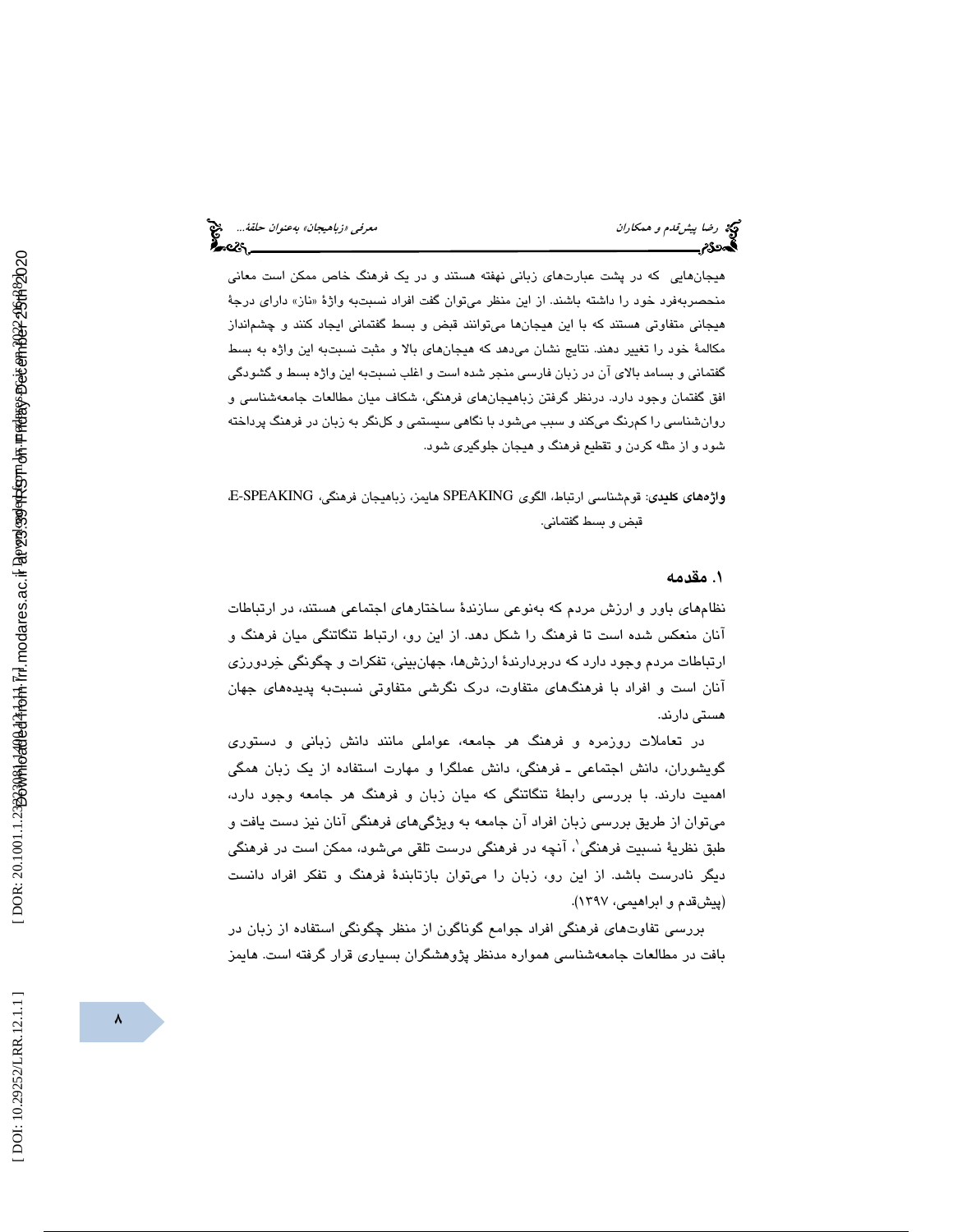(1967) ، مردمشناس اجتماعي و زبانشناس امريكايي، يكي از پژوهشگراني است كه با مطرح كردن الگويي به نام SPEAKING عوامل مؤثر در تعامل ميان افراد را مطرح كرده و معتقد است با بررسي اين عوامل ميتوان تصوير جامعي از فرهنگ و تفكر افراد آن جامعه بهدست آورد. در الگوي مطرحشدة هايمز ـ تنها به دانش اجتماعي فرهنگي در روابط و نقش آنها در تعامل بسنده شده و ابعاد روانشناختي تعاملات ناديده انگاشته شده است. اين امر در حالي است كه افزون ـ بر دانش اجتماعي فرهنگي در روابط، واژگان و عبارتها نيز در يك زبان دارای بار هیجانی<sup>٬</sup> (مثبت و منفی) هستند كه این هیجانها در درک و شناخت افراد نسبتبه هر پدیده، مفهومٖسازی ّ و تفسیر فرهنگی آنان اثرگذار است. به عبارت دیگر، باید به اين مسئلة مهم توجه داشت كه هر واژه ميتواند وزن عاطفي و هيجاني خاصي در يك زبان داشته باشد كه افراد در فرهنگهاي گوناگون بر اساس اين وزن هيجاني نسبتبه واژگان گوناگون در هر زبان ، هيجانهاي متفاوتي را تجربه ميكنند و اين هيجانها تأثير مستقيمي بر روي شناخت، ادراك، تفكر و تعامل آنان دارد. بنابراين، هيجان يها واژهها به شناخت انسان جهت ميدهند و نميتوان در بررسي زبان افراد هر جامعه و تعاملات آنان نقش روانشناختي هيجانها را ناديده گرفت. واژهاي كه براي يک فرد در فرهنگي هيجان منفي توليد ميكند، براي فرد ديگري در فرهنگ متفاوت ممكن است هيجان مثبتي را ايجاد كند و تفسير هيجاني افراد از واژگان بر اساس فرهنگ آنان متفاوت است، زيرا افراد بر مبناي تجربة هيجاني خود مفهومسازي متفاوتي از يك واژه دارند.

بنابراين، بهنظر ميرسد در تعاملات اجتماعي افزون بر زبان، تفكر و فرهنگ، ميتوان مؤلفههاي روانشناختي نظير هيجانها را نيز دخيل دانست كه تأثير مستقيمي بر نحوة خردورزي و تعاملات افراد دارند و نمي¤وان زبان، فرهنگ و هيجان را از يكديگر جدا كرد. واضح است كه با ارتباط حوزهٔ جامعهشناسي و روانشناسي در مطالعات زباني ميتوان به دستاوردهاي گستردهتري دست يافت و زبان را در تعاملات روزمره از منظر هيجاني نيز بررسي كرد .

با توجه به اين توضيحات، نگارندگان در پژوهش حاضر با درنظر گرفتن اين نكتة مهم كه چنانچه هيجان را در تعاملات درنظر نگيريم نميتوانيم تصوير روشني از فرهنگ مردم ارائه دهيم، مفهوم زباهيجان 4 (زبان + هيجان) (2020 ,Ebrahimi & Pishghadam (را بهعنوان مكمل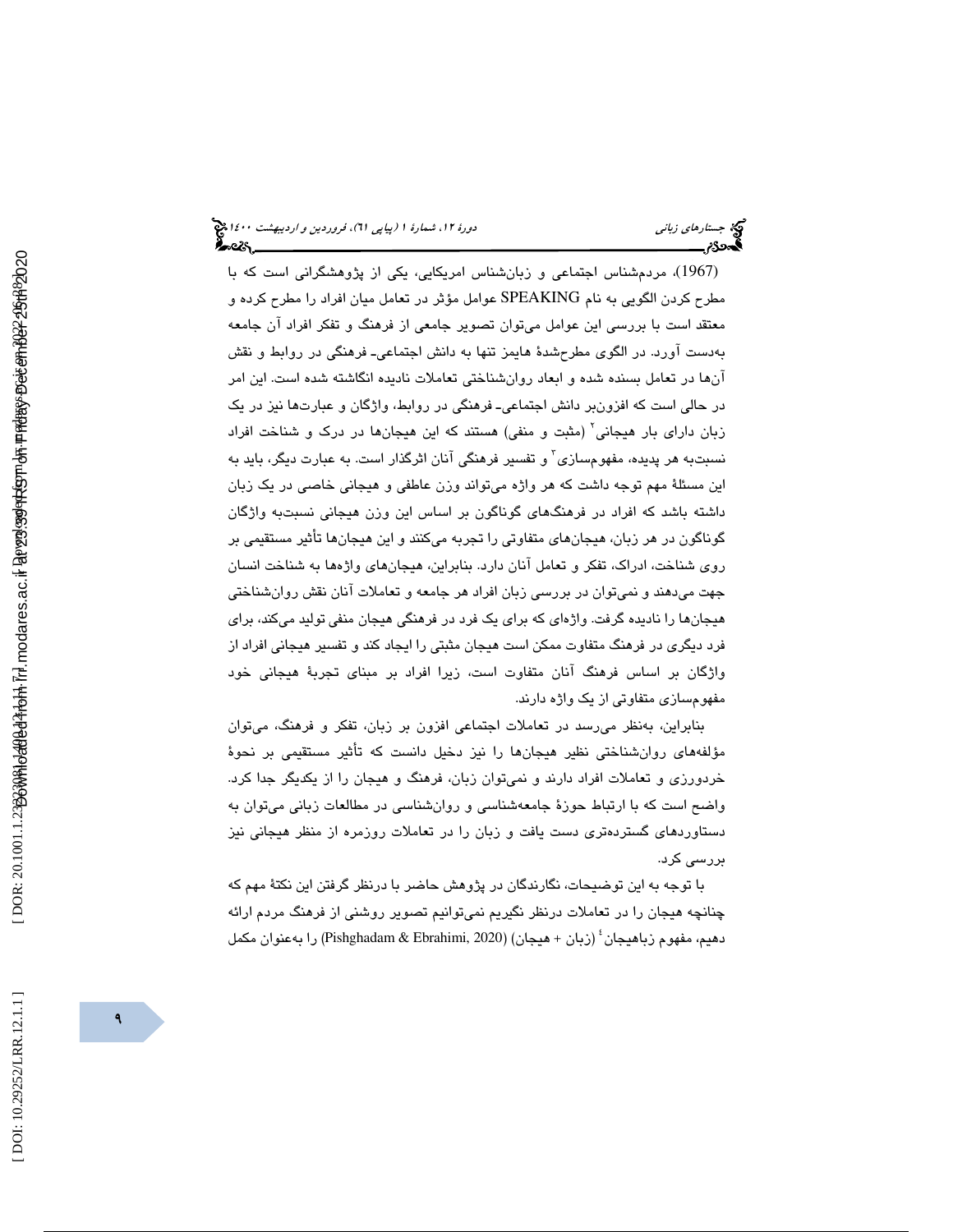الگوي هايمز (1967) و بعد جديد آن معرفي ميكنند و الگوي قومشناسي ارتباط 5 را به قومشناسی هیجانی ارتباط<sup>٬</sup> گسترش میدهند تا به این پرسش پاسخ دهند چگونه میتوان بین زبان، فرهنگ و هیجانهای افراد در مکالمات ارتباط برقرار کرد؟ فرضیهٔ پژوهش حاضر اين است كه با افزودن بعد هيجان به اين الگو، واژگان و عبارات زباني و تمام مؤلفههاي الگوی هايمز تحت تأثير هيجان قرار میگيرند و بر قصد، نيت و موضوعگيری گوينده و<br>مخاطب در مكالمه اثر بسزايي دارند. هنگامي كه هيجان وارد مكالمهای ميشود، گفتمان را به-سمت نظام عاطفي سوق ميدهد و يكي از وجوه اين نظام عاطفي، قبض (فشاره) و بسط (گستره) گفتمان است (شعيري، 1385 ). اين تأثير در سطحي بالاتر ميتواند همانند ژن فرهنگي نسلبهنسل به افراد منتقل شود و نقش مهمي در بسامدسازي واژگاني در فرهنگ هر ملت داشته باشد. گفتني است كه درنظر گرفتن سه مولفة زبان، فرهنگ و هيجان در كنار يكديگر به پژوهشگران كمك ميكند از تقطيع و مثله كردن فرهنگ از هيجان بپرهيزند و همزمان با بررسي رابطة اين سه در تعامل ها، تصوير روشنتري از فرهنگ هر ملت و عبارات زباني اي كه استفاده ميكنند، ارائه دهند.

## 2. قومنگاري ارتباط و الگوي **SPEAKING** هايمز

قومنگاری<sup>٬</sup> یکی از مفاهیم مهم جامعهشناسی است که در دهههای اخیر موردتوجه پژوهشگران بسیاری قرار گرفته است و میتوان آن را نوعی از مطالعات مردمشناسانه $^{\wedge}$ و علم شرح و توصيف مردم و فرهنگشان دانست (1979 ,Jacobs & Schwartz (كه براي شناخت و درك بهتر آنان در ارتباطات و تعاملات اجتماعي بهكار ميرود (قربانپور آراني و همكاران، 1396). در قومنگاري به اين امر پرداخته ميشود كه افراد جامعه چه تفاوتهايي از منظر چگونگي استفاده از زبان در بافت اجتماعي با يكديگر دارند. بنابراين، الگوهاي فرهنگي گفتمان و تنوعهاي مربوط به آن در بافتهاي اجتماعي گوناگون (رابطة ميان زبان، فرهنگ و جامعه) مدنظر قرار میگیرد (Ray & Biswas, 2011)؛ یعنی با دیدن افراد و زبانی كه استفاده ميكنند، ميتوان به الگوهاي زباني آن جامعه دست يافت (2017 ,Afful(.

 9 يكي از زيرشاخههاي قومنگاري در مطالعات گفتمانشناسانه، قومنگاري گفتار است كه با پيوند ميان زبانشناسي و مسائل قومنگاري ازسوي هايمز در سال 1962 مطرح شد و به

 $\overline{1}$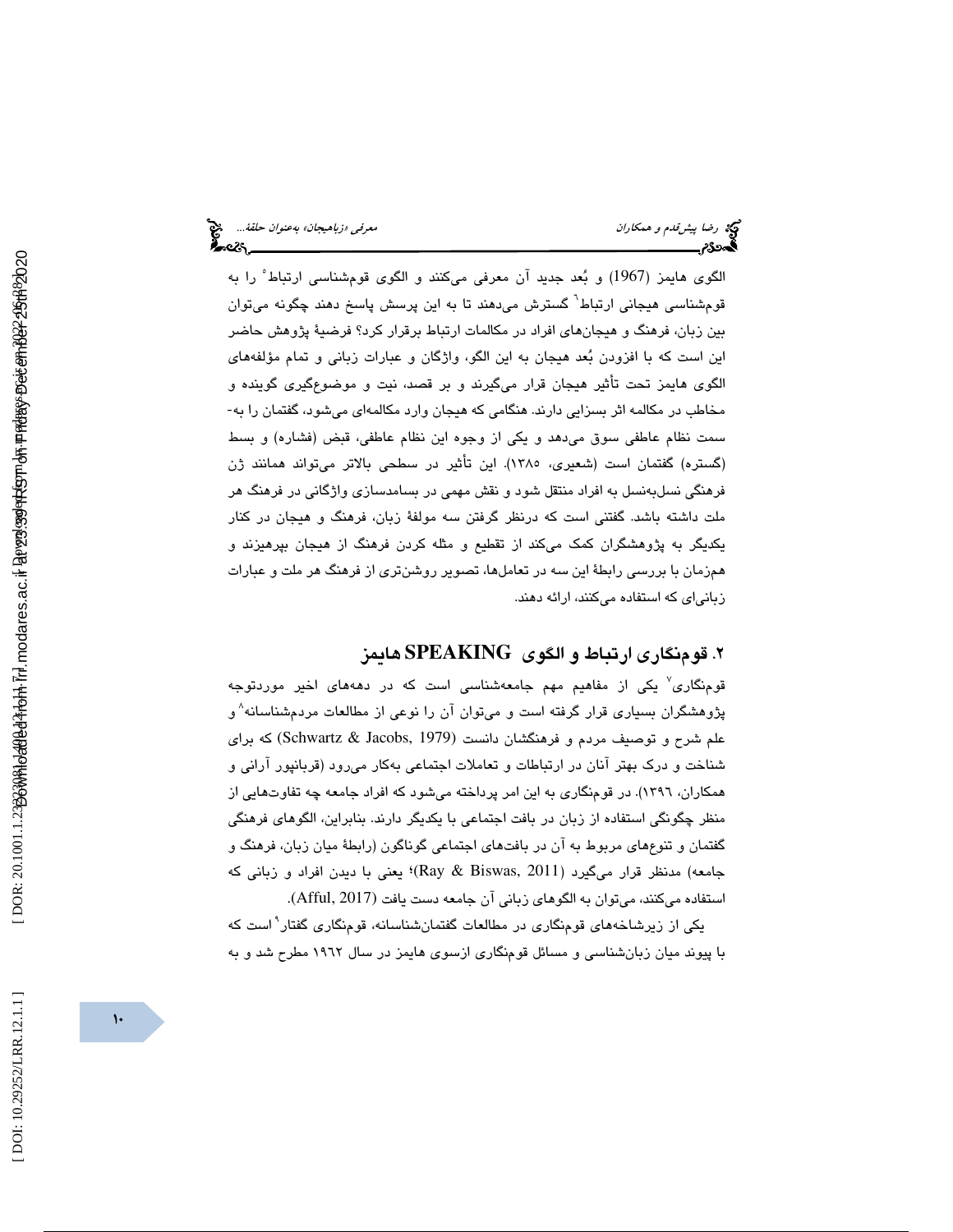بررسي و مطالعة چگونگي كاربرد زبان با توجه به فرهنگ جامعه ميپردازد. در اين نظريه، دربارة چگونگي تأثير روابط اجتماعي حاكم بر افراد در انتخاب و ساخت گونة زباني مطالعه شده است (شكرايي و همكاران، 1390 .) هايمز معتقد است تحليل، مطالعه و توصيف زبان بايد با توجه به كاربرد آن در موقعيتهاي واقعي توسط افراد جامعه مدنظر قرار بگيرد. بهعبارت ديگر، قومشناسي ارتباط به اين پرسش پاسخ ميدهد كه افراد درمورد استفاده از الگوهاي زباني در جامعة خود چه اطلاعاتي دارند و چگونه اين اطلاعات را آموختهاند ,Farah( . 1998)

با اهميت يافتن نقش ارتباط در تعاملات روزمره، اين نام به «قومنگاری ارتباط» تغيير يافت كه بر ايدة جداييناپذيري فرهنگ و ارتباطات استوار است. اين رويكرد، رفتارهاي زباني افراد را در بافت اجتماعي ` مدنظر قرار ميدهد و فقط از زاويهٔ سنتي و دستوري به زبان نمينگرد؛ يعني زبان را موضوعي فرهنگي ميداند كه در بافت اجتماعي كاربرد دارد. از اين رو، هايمز (1972) در پاسخ به توانش زبانی'` چامسکی (1965) که معتقد است همهٔ افراد با دانش ذاتي ذهني از قواعد دستوري زبان خود متولد ميشوند، با مطرح كردن توانش ارتباطی<sup>۱۲</sup> در تحلیل کلام<sup>۱۳</sup> معتقد است تعاملات افراد با یکدیگر فراتر از یادگیری صرف دستور و قواعد واژگاني است و پيامهايي كه آنان در تعاملات اجتماعي رودررو و مستقيم با یکدیگر مبادله میکنند، بر مبنا*ی* بافت فرهنگی ـ اجتماعی<sup>،۱۶</sup> است.

منظور از توانش ارتباطي، الگوهايي است كه به سخنگوي بومي اجازه ميدهد بهصورت صحيح صحبت كند و با ديگران مكالمه داشته باشد. اين توانش داراي سطوح جامعهٔ زباني°′، موقعیت زبانی'`، رویداد زبانی'`، کنش زبانی'`، سبک ارتباطی'`` و راههای گفتوگو `` است. اينكه فرد زبان خود را چگونه، كجا و در ارتباط با چه كساني بهكار مي برد و آيا لحن و نوع ا كلام او متناسب با بافت اجتماعىاى كه در آن قرار دارد است يا خير (Hymes, 1967)، از مسائل قابلتوجه است و بررسی زبان باید با توجه به فرهنگ و جامعهٔ مردم آن صورت پذيرد . بنابراين، واحد تحليل كلام فراتر از جمله است (پيشقدم و فيروزيان پوراصفهاني، 1396) و همة نشانههاي كلامي و غيركلامي را ميتوان كدهاي اجتماعياي درنظر گرفت كه هويت، روابط، عواطف و مكان هر مكالمه را مشخص ميسازند & Carbough(. Boromisza ‐Habashi, 2015)

هايمز (1967) با درنظر گرفتن نقش ارتباطات و تعاملات اجتماعي از طريق زبان و براي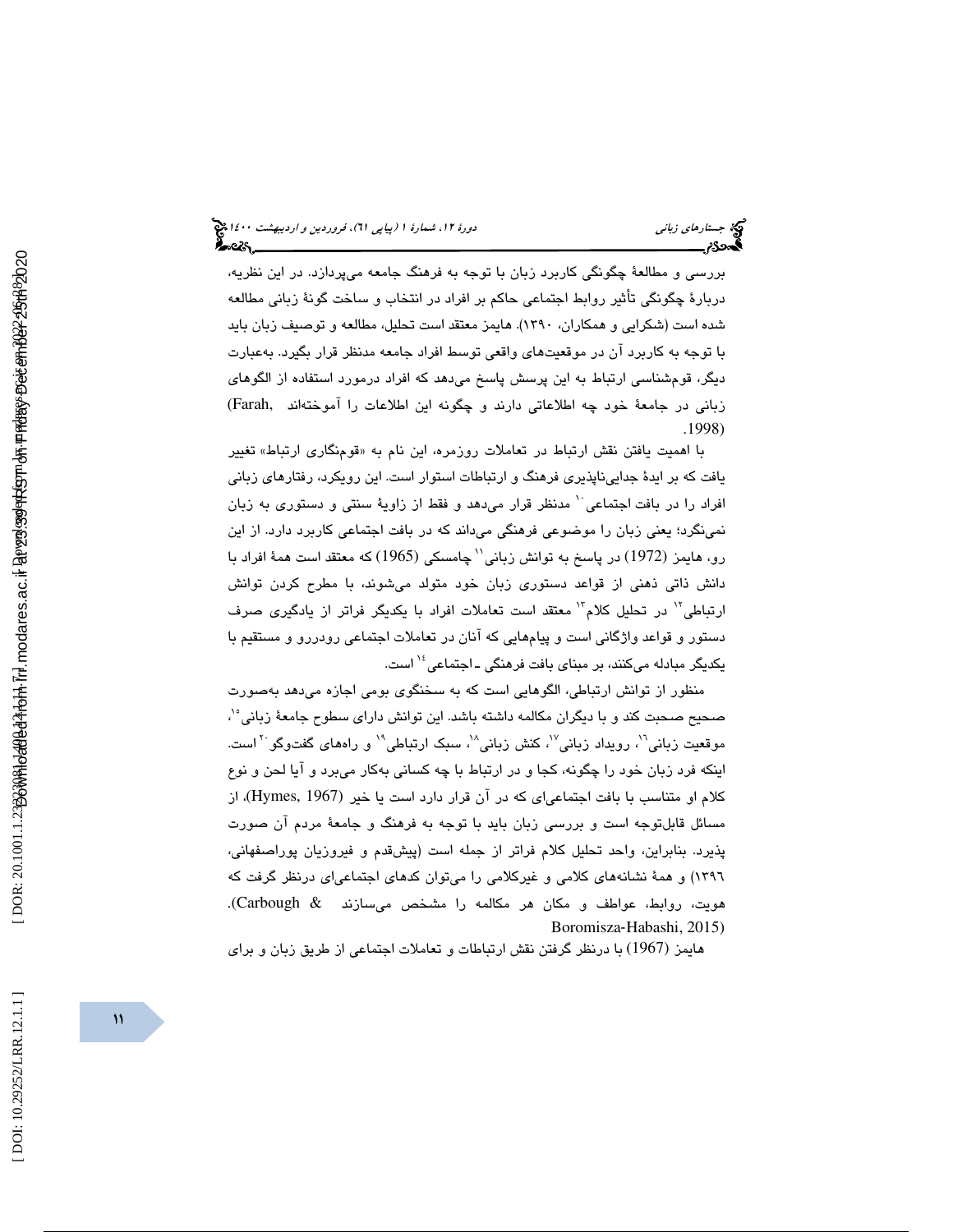قاعدهمند كردن رويدادهاي گفتاري، مجموعهٔ عواملي را كه نقش مهمي در تعامل ميان افراد ايفا ميكنند، معرفي كرد و معتقد است در قومشناسي ارتباط براي تعبير معنايي گفتوگو اين مؤلفهها دخیل هستند. این رویدادها از نظر وی همان «تعامل اجتماعی افراد است که زبان در ان نقش بسزايي ايفا ميكند و قوانين حاكم بر تعاملات اجتماعي را مشخص ميسازد» (رستميان و طباطبائي، ١٣٩٠، ص. ٣٢). در اين رويداد عواملي مانند موقعيت گفته، اهداف گفته و اطلاعاتي كه ميان افراد شركتكننده در مكالمه ردوبدل ميشوند، اهميت دارند. اين عوامل به 16 مؤلفه در قالب 8 زيرمجموعه تقسيمبندي شدهاند و هايمز (1967) مجموعة اين عوامل را بهاختصار SPEAKING ناميده است.

١٦ مؤلفهٔ مؤثر در تحليل گفتمان و بررسى مكالمات عبارتاند از: شكل پيام<sup>٢</sup>، محتواى پيام<sup>7</sup>، موقعيت<sup>7</sup>، صحنه<sup>٢٤</sup>، سخنگو/ فرستندهٔ پيام°<sup>؟</sup>، خطابكننده<sup>٦</sup>، شنونده/ دريافتكننده/حضار ً"، مخاطب"، دستاورد"، هدف "، لحن ``، مجراي ارتباطي''، انواع گفته'''، هنجارهاي تعاملات <sup>٢٠</sup>. هنجارهاي تعبير و تفسير<sup>٣٠</sup> و نوع گفتمان<sup>٣٦</sup> (Umezinwa, 2017) كه هايمز آنها را در 8 زيرمجموعة كلي بهصورت ذيل دستهبندي كرده است:

**(S (**موقعيت و صحنه: موقعيت ب «ه زمان «، » مكان» و بهطور كلي جنبههاي فيزيكي هر گفتمان مانند چيدمان و عناصر ظاهري اشاره دارد (Gumperz & Hymes, 1972). براي نمونه، اينكه مكالمهاي در كلاس شمارة 212 يك مدرسه و در ساعت 09:00 روز 13 آبانماه 1398 ميان مدرس و دانشآموز ردوبدل شده است، موقعيت مكالمه را تبيين ميكند. صحنه نيز، نوعي موقعيت انتزاعي روانشناختي يا تعريف فرهنگي آن است و درواقع، محيط آن موقعيت را بهتصوير ميكشد (2011 ,Biswas & Ray(. در هر موقعيت افراد ميتوانند صحنهها را بر اساس فاصلة زماني و مكاني با يكديگر تغيير دهند و اين به ميزان درجة صميمت آنها با يكديگر بستگي دارد. براي نمونه، افرادي كه با يكديگر صميمي هستند مرزهاي زماني و مكاني را ميشكنند و با هم رابطهاي نزديك برقرار ميكنند. اين مرزها در موقعيتها، بافتهاي اجتماعي و فرهنگهاي گوناگون از يكديگر متمايز هستند ,Hymes(. (1974 فردي ممكن است در موقعيتي جدي و در موقعيتي ديگر فردي شوخطبع جلوه كند و چگونگي برخورد او در صحنه بستگي به زمان و مكان موقعيتي دارد.

37 **(P (**شركتكنندگان : به همة افرادي كه در يك مكالمه شركت ميكنند مانند سخنگو ـ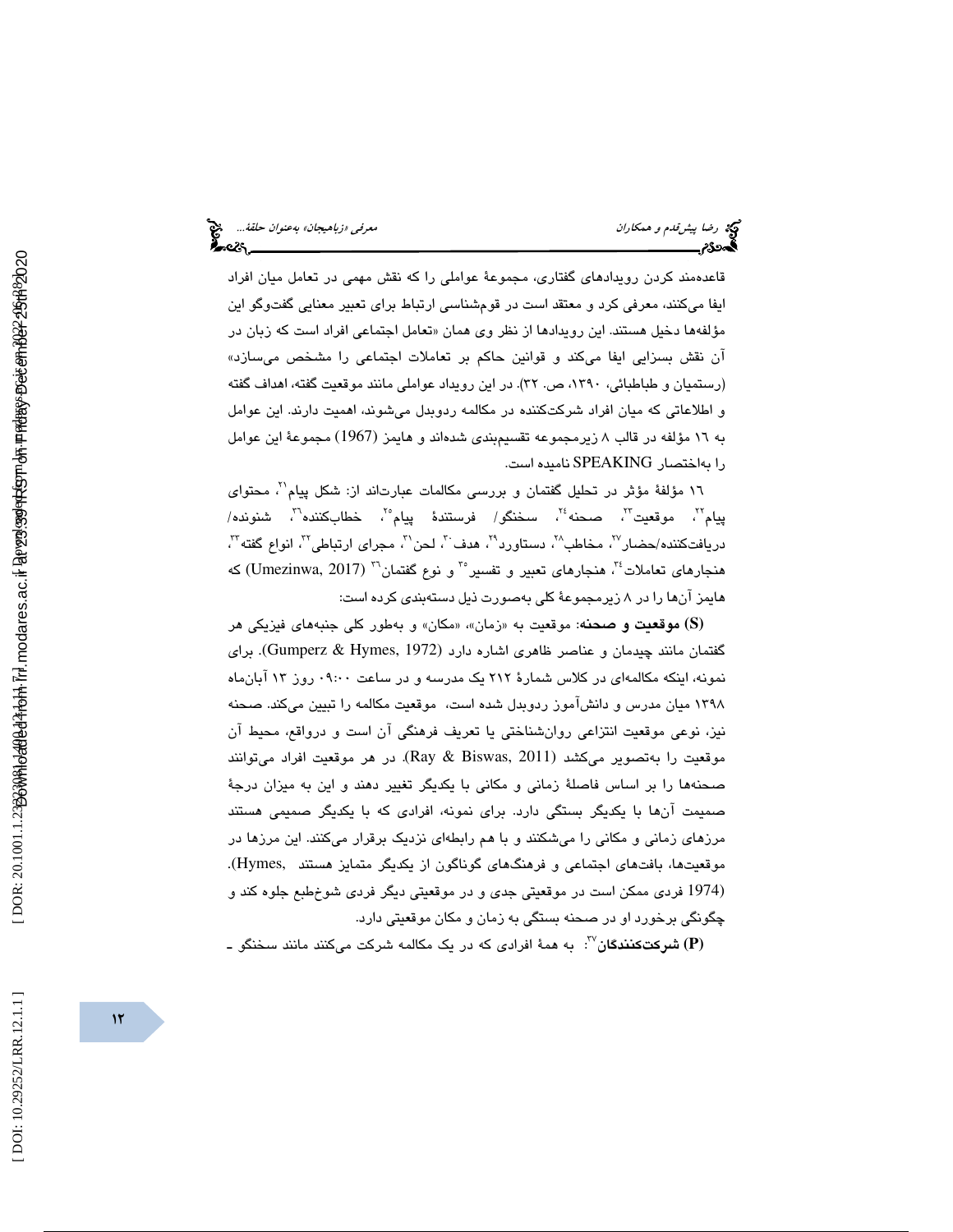#### (پياپي 61)، فروردين و ارديبهشت 1400 جستارهاي زباني دورة ،12 شمارة 1 ?∽વ્લ્ય

شنونده، خطابكننده ـ خطابشنونده و فرستنده ـ گيرنده و داراي نقشهاي اجتماعي در مكالمه هستند، شركتكننده گفته ميشود (1972 ,Hymes(. شركتكنندگان ميتوانند بهلحاظ سن، جنسيت، موقعيت اجتماعي و روابطي كه با يكديگر دارند، متفاوت باشند & Johnstone( .Marcellino, 2010)

: به اهداف و دستاوردهايي اشاره دارد كه افراد بهسبب آنها با يكديگر رابطه <sup>38</sup> **(E (**هدف برقرار ميكنند. از سوي ديگر، افزون بر اهداف شخصي افراد شركتكننده در هر گفتمان، هر رويداد گفتاري خود ميتواند هدفي بهدنبال داشته باشد. بنابراين، همة رويدادهاي گفتاري هدف دارند (1985 ,Coulthard(.

، توالي، نظم و ترتيبِ محتواي چيزي اشاره دارد كه <sup>40</sup> : به شكل واقعي <sup>39</sup> **(A (**ترتي بگفتمان بيان ميشود. اينكه چه كلماتي استفاده ميشوند و چه موضوعاتي موردبحث هستند، چگونه استفاده ميشوند و به چه ميزان با موضوع بحث در ارتباط هستند، ترتيب گفتمان آن مكالمه را نشان ميدهد (2011 ,Sarfo; 2010 ,Marcellino & Johnstone(. بهعبارت ديگر، ترتيب گفتمان همان تحليل محتواي<sup>، د</sup>هر گفته است. شركتكنندگان در هر گفتمان با بهرهگيري از ترتيب آن، زمينه را براي شكلگيري گفتمان فراهم ميسازند كه نقش/ كاركرد در اين ترتيب اهميت دارد (پيشقدم ، فيروزيان پوراصفهاني و همكاران، 1399).

**(K (**لحن: در تعاملات اجتماعي افراد سرنخهايي در اختيار يكديگر قرار ميدهند كه كمك ميكند محتواي پيام راحتتر تفسير شود. تناليتة صدا، لحن و چگونگي بيان گفته تأثير مهمي در تفسير پيام دارد. لحن ميتواند آرام، خشن، جدي، توهينآميز، تمسخرآميز و غيره باشد. بنابراين، گوينده ميتواند منظور خود را فقط از طريق تناليتة صدا و لحني كه استفاده ميكند، به مخاطب خود نشان دهد (2010 ,Wardhaugh(.

: به زبان، گويش و نوع مجراي ارتباطياي اشاره <sup>43</sup> يا كدهاي زباني <sup>42</sup> **(I (**ابزار گفتمان دارد كه گوينده براي برقراري با مخاطب از آن استفاده ميكند (زبان گفتاري و نوشتاري)

(2010 ,Marcellino & Johnstone(. اينكه گوينده تمايل داشته باشد پيام خود را بهصورت شفاهي، نوشتاري، تلگرافي، رسمي و غيره بيان كند، نشاندهندة نوع ابزاري است كه وي براي خود برگزيده است. درواقع، شكل و سبكي كه شركتكنندگان براي انتقال پيام خود به مخاطب استفاده ميكنند، ابزار گفتمان آنان است.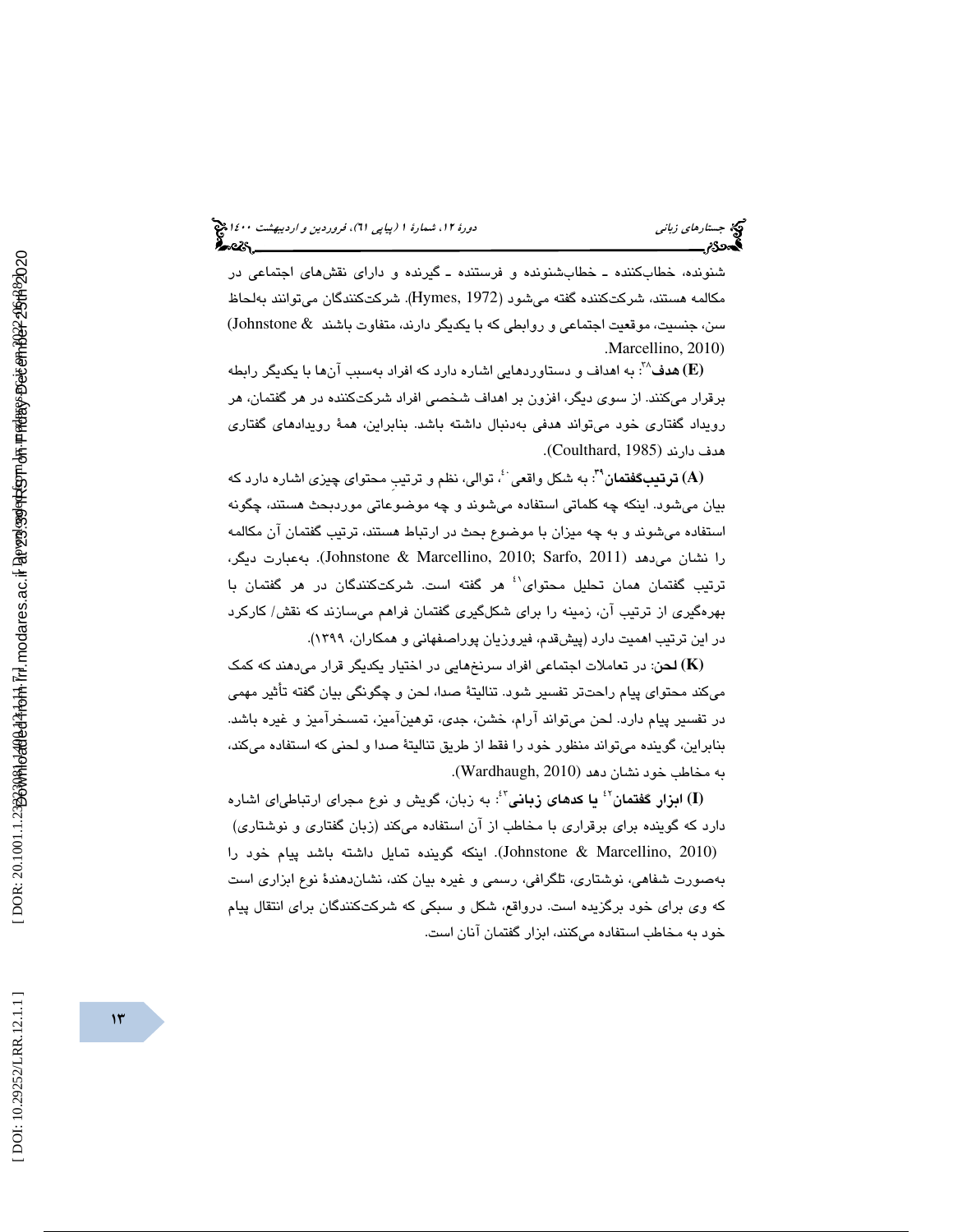: هايمز معتقد است كه هر مكالمهاي بهنوعي رفتار اجتماعي <sup>44</sup> **(N (**قوانين گفتمان قاعدهمند است. بنابراين، قوانين گفتمان به قواعد استاندارد اجتماعيـ فرهنگي در تعاملات فردي و بينافردي حاكم بر هر مكالمه مانند قطع كردن صحبت ديگري، رعايت اصول نوبتگيري، بلند صحبت كردن، مكث، زمزمه كردن و غيره اشاره دارد و بهطور كلي سير و هدف هر گفته را تعيين ميسازد (پيشقدم و كرمانشاهي، 1394؛ 2010 ,Wardhaugh(. هنگامي كه افراد در جامعهاي قوانين گفتمان مشتركي دارند، منظور يكديگر را بهتر درك ميكنند و هرآنچه بهلحاظ اجتماعي در ميان افراد جامعه پذيرفتني باشد، ميتواند بهمنزلة قوانين گفتمان آن درنظر گرفته شود (2011 ,Biswas & Ray(.

**(G (**نوع گفتمان و ژانر: به نوع گفته مانند شعر، ضربالمثل، معما، دعا، سخنراني اشاره دارد كه ميتواند ويژگيهاي هر گفتمان را در اين قالبها نشان دهد ;1998 ,Farah( . Saville-Troike, 2003)

در مجموع اين مؤلفهها اهداف زباني و اجتماعي افراد در هر مكالمه را بهخوبي بهتصوير ميكشند و هايمز (1972) معتقد است تحليل رسمي هر گفتمان بهمعني ادراك اهداف و نيازهاي افراد شركتكننده و كسب رضايت آنان است. بنابراين، بايد كوشيد زباني را كه افراد در بافت مكالمة خود بهكار ميبرند بهخوبي رمزگشايي كرد. از اين منظر، قومشناسي ارتباط رويكردي جامع و نظري به زبان دارد و از طريق بررسي و تحليل زبان هر گفته در بافت اجتماعي ميتوان اطلاعات زيادي دربارة فرهنگ و تفكر افراد آن جامعه بهدست آورد. در ادامه به بررسي پژوهشهايي پرداخته ميشود كه براساس الگوي SPEAKING هايمز به بررسي رابطة زبان و فرهنگ پرداختهاند.

## 3. پيشينة تحقيق

پژوهشهاي انجامگرفته در رابطه با قومشناسي ارتباط و الگوي SPEAKING هايمز به دو صورت نظري و كاربردي هستند. در تعدادي از پژوهشها تنها اهميت قومشناسي ارتباط و اين الگو مدنظر قرار گرفته است. در چنين شرايطي، پژوهشگران تنها به تعريف نظري الگوي موردنظر پرداختهاند. اين الگو در پژوهشهاي انگليسي بسياري ,Angelelli; 2017 ,Afful( 2000; Johnstone & Marcellino, 2010; Ray & Biswas, 2011; Small, 2008;

DOI: 10.29252/LRR.12.1.1]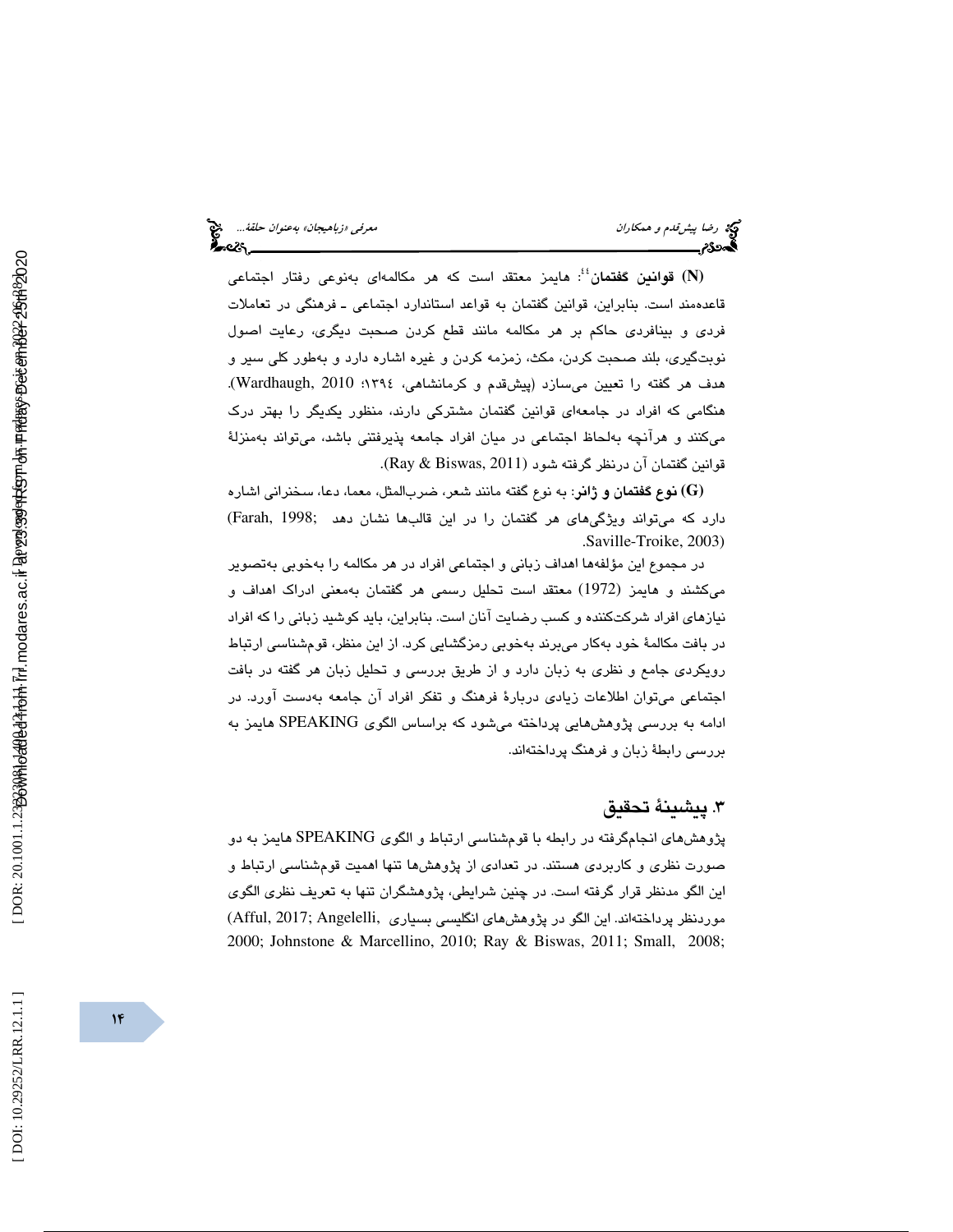(2017 ,Umezinwa مدنظر قرار گرفته است. نگارندگان در ادامه به توضيح خلاصهاي از پژوهشهاي كاربردي كه در زبان فارسي بر اساس اين الگو انجام گرفتهاند، ميپردازند.

اسدالهي (1390) به توصيف و بررسي گزارشهاي زندة فوتبال در زبان فارسي بهمنزلة يكي از رويدادهاي ارتباطي از ديدگاه قومنگاري ارتباط و رب اساس الگوي پيشنهادي هايمز پرداخته است. وي گزارشهاي فوتبال را در ارتباط با هر يك از عوامل موجود در اين چارچوب بررسي و تلاش كرده است اين عوامل را با يكديگر مقايسه كند و چگونگي رسيدن يك رويداد ارتباطي به اهداف موردنظر را ارائه دهد. در پژوهشي ديگر، عربزادة يكلنگي (۱۳۹۲) فیلم «جدایی نادر از سیمین» را بر اساس دیدگاه قومنگاری ارتباط هایمز مدنظر قرار داده و رويكرد اجزاي گفتار آن را در قالب مدل SPEAKING تحليل كرده است. نتايج پژوهش وي بيانگر تطابق اجزاي گوناگون گفتار در اين رويكرد با قوانين فرهنگي ايران است؛ بهطوري كه هر يك از رويدادهاي ارتباطي فيلم داراي عوامل هشتگانة الگوي هايمز هستند و اين عوامل نيز بر اساس فرهنگ جامعهٔ ايران تنظيم شدهاند.

رضايي (1392) به بررسي قومنگارانه از مشاجرههاي زن و شوهر در پنج فيلم ايراني پرداخته است و دادههاي پژوهش خود را با استفاده از مدل هشتگانهٔ هايمز (1962) تجزيه و تحليل كرده است. نتايج پژوهش وي نشان ميدهد مدل پيشنهادي هايمز بهخوبي ميتواند ابعاد مختلف مكالمههاي زن و شوهر را بررسي كند ، چراكه او تمامي عوامل و نهتنها كلامي دا را در اين مكالمه دخيل مي ند.

با توجه به اهميت رابطة زبان و فرهنگ و عطف به مطالعات قومنگاري ارتباط، پيشقدم (١٣٩١) با الهام از تفكرات هليدى (1986 ,1978)، ويگوتسكى (1978 ,1986) و فرضية سپير و ورف<sup>ء،</sup> (1956) – که زبان و فرهنگ را دو جزء جداییناپذیر از یکدیگر میدانند ــ با ترکیب<br>دو واژهٔ «زبان» و «فرهنگ»، مفهوم «زباهنگ»<sup>؟</sup> یعنی «فرهنگ در زبان» را بهمنزلهٔ ابزار*ی* تحولگرا در مطالعات جامعهشناختی زبان ارائه داد. از نظر وی. «زباهنگ به ساختارها و عباراتي از زبان اشاره دارد كه نما و شماي فرهنگي يک قوم را نشان ميدهند و دربردارندهٔ رابطهٔ دوسویه میان زبان و فرهنگاند. یعنی زبان میتواند نمایانگر فرهنگ یک جامعه باشد» (پيش قدم، ١٣٩١، ص. ٤٧). بنابراين، چنانچه افراد هر جامعه را نسبتبه زباهنگهاي موجود در فرهنگشان آگاه كنيم، ميتوان ژنهاي بد فرهنگي را اصلاح كرد و در راستاي تعالي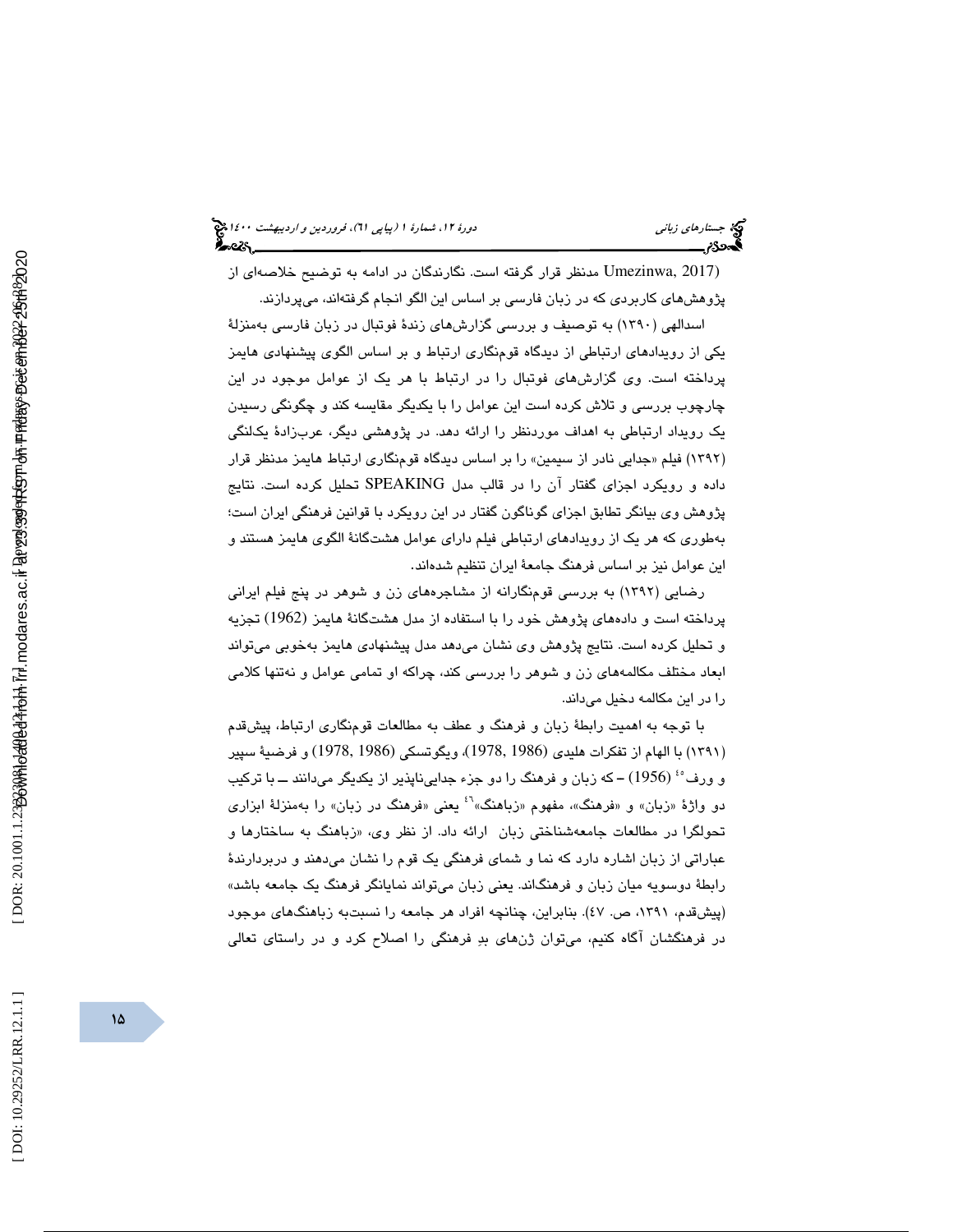فرهنگی گام برداشت. در اين راستا، پيشقدم و همكاران (2020) معتقدند چنانچه به نقش عوامل كلان اجتماعي مانند مذهب، قوميت، سن، جايگاه اجتماعي، و جنسيت بر زبان در هنگام تعامل و كنوانسىيون،هاى ميانزبانى تعبيەشدە در كاربردشناسى متغير بپردازيم، زباهنگ ميتواند آشكار شود. آنان مفهوم تحليل زباهنگ را بهمنزلة روشي نوين براي تحليل زبان ترسيم ميكنند و معتقدند تحليل زباهنگ ميتواند الگوهاي رفتاري فرهنگي را كه در زبان نهان هستند آشكار سازد.

پس از معرفي مفهوم زباهنگ توسط پيشقدم (1391)، زباهنگهاي بسياري مانند قسم (پيشقدم و عطاران، 1392)، دعا (پيشقدم و وحيدنيا، 1394)، نفرين پ( يشقدم و همكاران، ۱۳۹۳)، لقب حاجي (پيشقدم و نوروزكرمانشاهي، ۱۳۹۶)، قسمت (پيشقدم و عطاران، ۱۳۹۰)، نمي دانم (پيشقدم و فيروزيان پوراصفهاني، ١٣٩٦)، ناز (پيش قدم و همكاران، ١٣٩٦) مرگ $\alpha$ حوري و شاديگريزي (پيشقدم، فيروزيان پوراصفهاني و همكاران، ۱۳۹۹؛ پيشقدم، درخشان و همكاران ، 1399؛ پيشقدم، درخشان و جنتي عطايي، 1399) براساس الگوي SPEAKING هايمز مورد تحليل قرار گرفتند، زيرا بر اساس اين الگو بهراحتي ميتوان اطلاعات جامعي دربارة هر زباهنگ بهدست آورد و از قبال آن به زبان، تفكر و فرهنگ مردم يك جامعه دست يافت.

همانطورکه مشاهده میشود، الگوی هايمز مدل چندوجهی<sup>۶۷</sup> است و «تنها از منظر قدرت يا موضوع به ساختار و محتواي گفتمان نميپردازد، بلكه تمامي عوامل مؤثر بر روابط ميان افراد را مدنظر قرار ميدهد» (پيشقدم و فيروزيان پوراصفهاني، ،1396 ص. 12) و بهروشني مشخص ميكند هر قطعة زباني در چه موقعيت زماني و مكاني، توسط چه كساني و با چه اهدافي بهكار رفتهاند. افزون بر اين، مواردي همچون لـحن، ترتيب، ابزار و نوع گفتمان نيز براساس اين الگو قابل تبيين هستند. بنابراين، الگويي مناسب براي تحليل زبان در بافت فرهنگي است و به پژوهشگران اين امكان را ميدهد گفتمانهاي گوناگون را در بافتهاي مختلف زبانی ارزیابی كنند. اما همانگونه كه مشاهده میشود، صحبتی از نقش هیجانها و بار هيجاني واژگاني در اين الگو نشده است. بهنظر ميرسد چنانچه بعد هيجاني هر ارتباط را در اين الگو درنظر بگيريم، ميتوانيم تصوير دقيقتري از هر گفتمان ارائه دهيم. بنابراين، در ادامه به بررسي اهميت هيجانهاي گفتمان ميپردازيم و مفهوم زباهيجان بهعنوان مكمل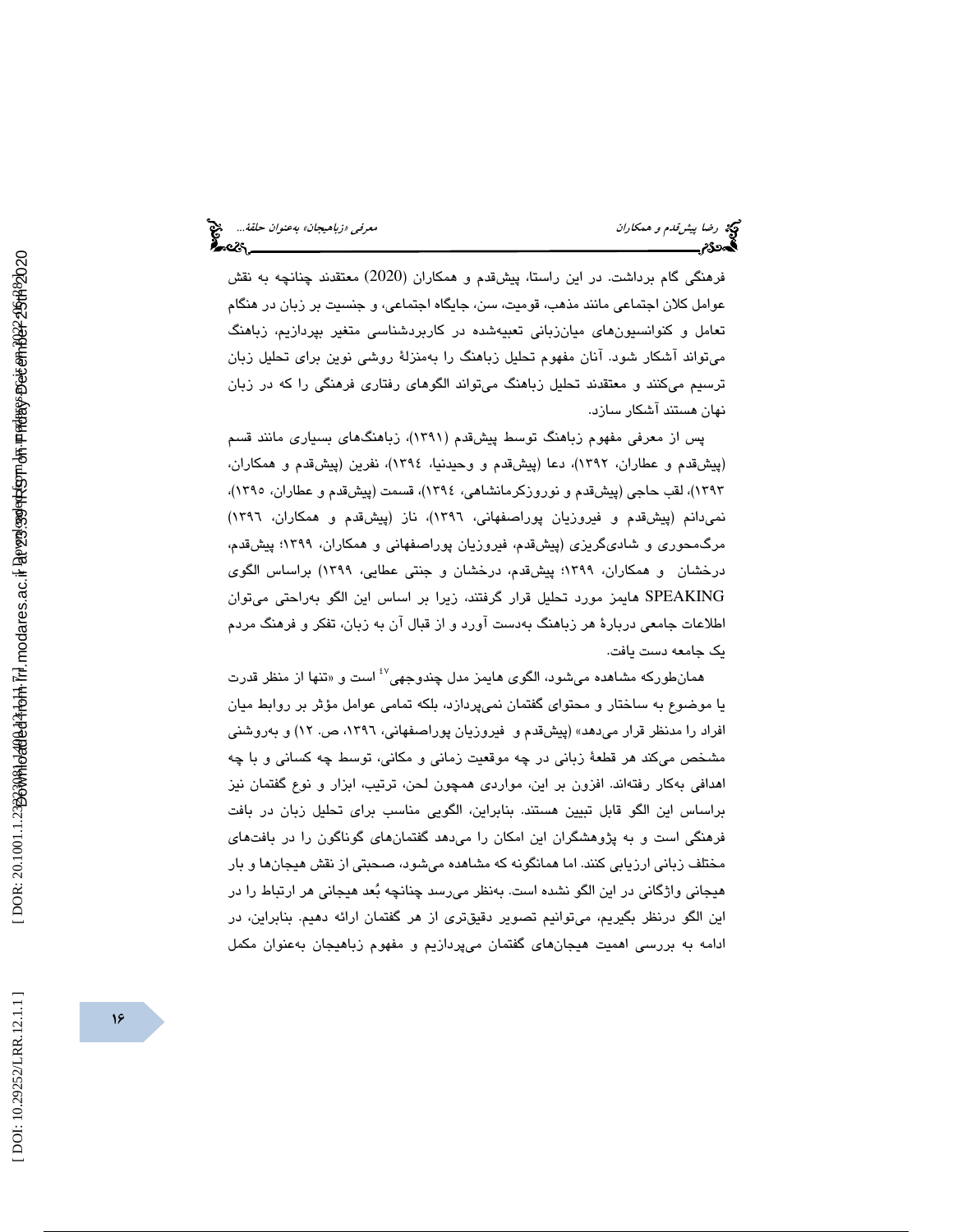الگوي هشتگانة هايمز را معرفي ميكنيم .

## 4. معرفي زباهيجان فرهنگي

يكي از مؤلفههاي روانشناختي كه در مراودات روزمره و روابط اجتماعيـ فرهنگي افراد هر جامعه نقش بسيار مهمي ايفا ميكند، هيجانهاست و بهدليل اينكه نقش مهمي در رفتارهاي بيروني افراد دارد، در طي دو دهة گذشته پژوهشگران از نظر نظري و تجربي توجه زيادي به آن داشتهاند. بهطوري كه، در دورههاي گوناگون نظرهاي متفاوتي نسبتبه اهميت هيجانها در زندگي افراد وجود داشته است. برخي معتقدند هيجانها مبحث بسيار مهم و ضروري در زندگي انسانها هستند كه رابطة مستقيمي با تفكر دارند و بهسبب ادراك پديدهاي در جهان بيرون ايجاد و منتقل ميشوند (بيگدلي، 1398 ).

 ميتوان گفت مبادلات هيجاني ميان افراد از طريق ردوبدل كردن واژهها و عبارتهاي زباني درواقع نشاندهندة نوع تفكر و شناخت آنان به اين واژگان است كه در حوزة روانشناسي زبان ُ ٔ و روانشناسي شناختي ٔ مدنظر قرار ميگيرد. در اين حوزهها فرض بر آن است كه هیجانهای مثبت و منفی از جهتهای گوناگون میتوانند بر فرایندهای شناختی افراد و بر چگونگي تفكرشان اثر بگذارند. هيجانات مثبت ميتوانند انعطافپذيري بيشتري در افراد توليد كنند و هيجانهاي منفي گاهي به سوگيري يا تمركز بيشتر افراد در يك مكالمه منجر ميشوند (2012 .Mechler et al., بنابراين، افراد با داشتن هيجان منفي معمولاً انعطافپذيري كمتري در روابط خود نشان ميدهند. درواقع، ارزشگذاري واژگاني و تصميمگيري درمورد انتخاب آنان نهتنها تحت تأثير عوامل محيطي قرار دارد، بلكه از حالتهاي دروني نظير هيجانها نيز تأثير زيادي ميگيرد (2012 ,Yu & Paulus(.

هيجانات را ميتوان منابع اطلاعاتي درنظر گرفت كه بر تصميمگيريها و قضاوتهاي افراد در روابطشان اثرگذار است (Gohm, 2003). برای نمونه، افرادی که نسبت به برخی واژگان حساسيت هيجاني بيشتري دارند، آن واژگان را در كلام خود زيادتر بهكار ميبرند يا بالعكس ممكن است اين حساسيت هيجاني از نوع منفي باشد و فرد را مجبور كند كه در كلام خود از واژة خاصي اجتناب كند. اين امر سبب ميشود بعضي از واژهها هيجانهاي خاصي براي افراد داشته باشند. براي مثال، افرادي ممكن است عدد 13 را نحس بدانند (نشانة

 $\gamma$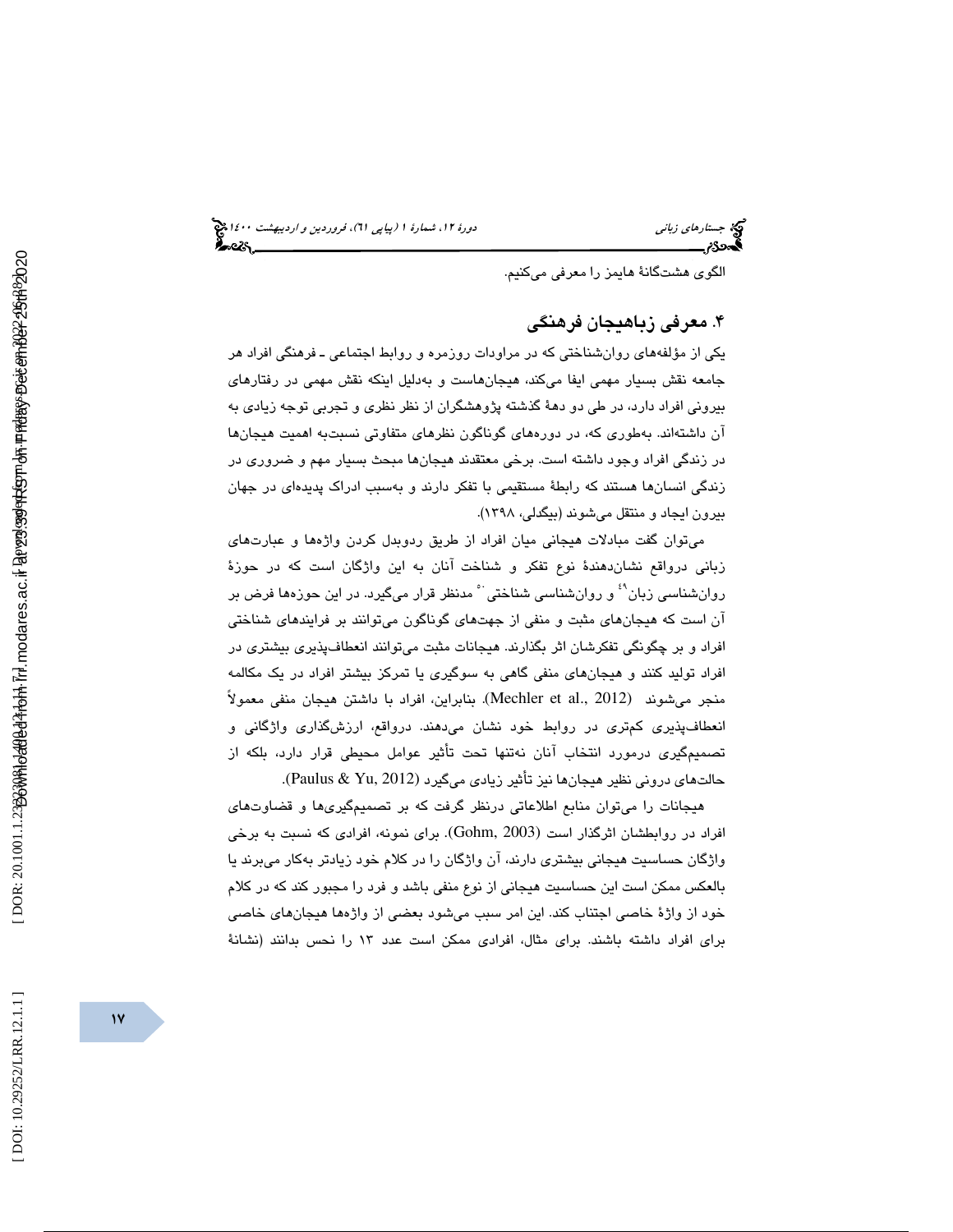بدشانسي) و نسبتبه آن هيجان منفي داشته باشند، حال ممكن است فردي در رابطه با اين عدد تجربه و خاطرة خوشايندي داشته باشد كه سبب شود، بهمحض شنيدن اين واژه آن تجربة خوشايند براي او تداعي شود (نشانة خوششانسي و سعادت). بنابراين، هيجانها نسبتبه واژگان ميتوانند فردي نيز باشند.

ازسوي ديگر، از آنجا كه سخنگو با كلام خود اعلام موضع نيز ميكند، هيجانهاي پشت عبارات زباني به نوعي نشان دهندة موضع وي و قبض (فشاره) و بسط (گستره ) هاي گفتماني نيز هستند. در قبض گفتماني، سخنگو بر روي چيزي تمركز مي كند از درون سبب ايجاد تنش و فشار در او ميشود و در صورت بروز بسط گفتماني، متوجه بروز مواضع، كميت، ابعاد و فاصلههاي بيروني ميشود. بنابراين، در قبض گفتماني، احساس، ادراك، عواطف و هيجانها نقش فعالي دارند و موضعگيري را به سمتي هدايت ميكنند كه به نوعي هدفگيري تبديل ميشود. در بسط، تعدد، كثرت و كميت نقش اصلي را ايفا ميكنند و موضعگيري را به نوعي دريافت نتيجهاي از هدفگيري تبديل ميسازند (شعيري، ١٣٨٥). نكتهٔ قابل توجه اين است كه چنانچه در مكالمهاي قبض گفتماني بيشتر باشد، هيجانها و حس و ادراك آن بيشتر است و در مقابل ، گسترة بسيار بالا باعث گشايش در سخن ميشود.

هيجانها و قبض و بسط واژگاني را در سطحي بالاتر از فرد به جامعه نيز ميتوان بسط داد و كلمات را در سطح فرهنگي آن نيز به لحاظ هيجاني بررسي كرد . از اين منظر، گفتمان در شكل دادن تجربيات هيجاني ما نقش بسزايي دارند و افزون بر نقش فيزيولوژيكي، داراي نقشي اجتماعي نيز هستند (Abu-Lughod & Lutz,1990). خداپناهي (١٣٩٧) معتقد است هيجانها چنان قدرتي دارند كه ميتوانند ضمن منتقل كردن احساسات، بر چگونگي تعامل با ديگران تأثير بگذارند و نقش مهمي در برقراري روابط ميانفردي، حفظ و قطع آن داشته باشند. بنابراين، تداعي هيجاني واژگان نيز در فرهنگهاي مختلف ميان افراد آن جامعه يكسان است (Fullen, 2016). براي نمونه، شنيدن واژگاني مانند «قتل» يا «سرطان» تداعي هیجاني منفي «مرگ» را براي افراد هر جامعه بهدنبال دارد و همهٔ افراد ان جامعه وقتي اين دو واژه را ميشنوند، هيجان منفي را تجربه ميكنند. بنابراين، اين واژهها ممكن است مكالمه را به قبض گفتماني بكشانند. درنتيجه، در يك مكالمه افراد هنگامي كه دربارة اين دو واژه ميشنوند موضعگيري منفي نسبتبه آنها دارند و مكالمة خود را قفل ميكنند و تمايل زيادي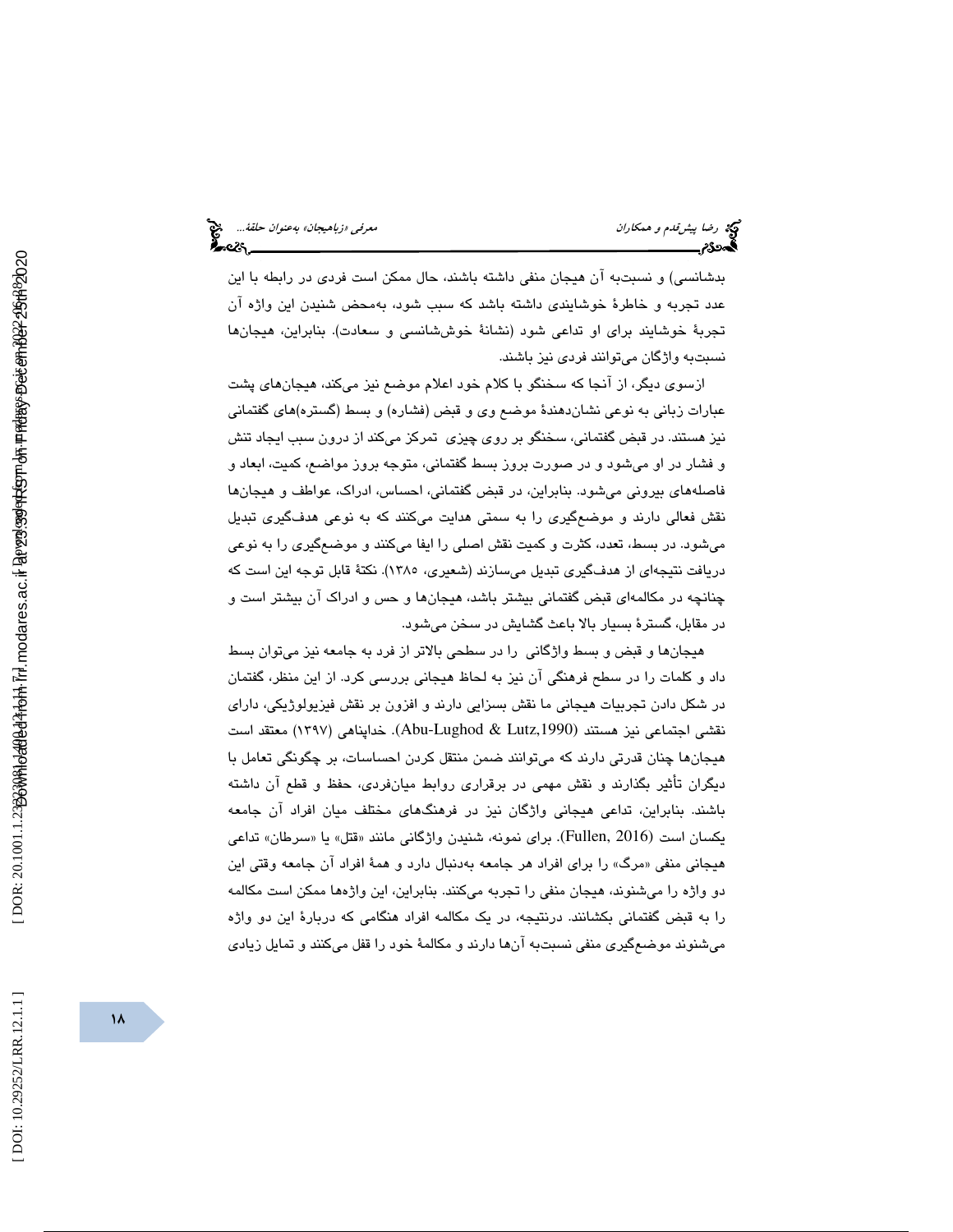به صحبت كردن درمورد آنها نيز ندارند.

 از اين منظر، واژگاني كه در زبانِ مردم هر جامعه داراي بار هيجاني مثبت هستند با بسامد بالايي در فرهنگ آن جامعه بهكار ميروند و اين بسامد كاربرد مي به تواند نسل نسل از طريق ژن،هاي فرهنگي َ آنان به ساير افراد جامعه منتقل شود و بسط (گسترهٔ) گفتماني توليد كند. بنابراين، واژگاني كه در جامعه بيانگر تفكر و فرهنگ مردم جامعه هستند، عموماً واژگانياند كه در آن فرهنگ داراي بار هيجاني مثبت يا منفي هستند كه اين بار هيجاني ارتباط مستقيمي با بسامد و ميزان كاربرد آن واژگان دارد و منجر ميشود واژهاي در زبان ي به تكرار استفاده شود؛ تا جايي كه نشاندهندة فرهنگ و طرز تفكر افراد آن جامعه باشد يا از واژهاي به اندازهاي اجتناب شود كه تفكرات منفي نسبتبه آن واژه در فرهنگ بهخوبي بارز باشد. اين امر، «درجهٔ هيجانی» يا «هَيَجامد<sup>۰</sup>°(هيجان+بسامد)» يک واژه ناميده میشود. براساس اين تعريف، «واژگان هر زبان برای افراد مختلف هر جامعهٔ زبانی دارای درجاتی از حس عاطفی هستند» (پیشقدم و همکاران، ۱۳۹۸، ص. ۲۵) و «هرچه واژهای دارای درجهٔ بالاتري از حس هيجاني براي فرد باشد، يادگيري آن براي افراد راحتتر است» (پيشقدم و همكاران، ،1392 ص. 149) و افراد آن واژگان را با بسامد بالاتري در كلام خود بهكار ميبرند. براي نمونه، واژگاني مانند خوشبختي، سفيدبختي، عاقبتبهخيري ازجمله عباراتي هستند كه بيانگر تمايل افراد نسبت به عاقبت و سرانجام خوباند. اين واژگان بار هيجاني مثبت دارند و ايرانيان در دعاهاي خود به تكرار از اين واژگان استفاده ميكنند. عباراتي مانند «الهي سفيدبخت بشي؛ عاقبتت بهخير؛ خوشبختي|ت ارزوى منه و غيره) بيانگر هيجان مثبت نسبتبه اين واژگان هستند كه افراد با بهكار بردن انها تفكر مثبت نسبت به عاقبتبهخیری و خوشبختی را نشان میدهند. در مقابل، واژگانی مانند «جنگ، حسادت، قضاوت و غیره» معمولاً هيجانهايي منفي در افراد ايجاد ميكنند و هنگامي كه در كلام خود از اين واژگان استفاده میکنند تفکر منفیشان نیز بهخوبی بارز است. برای نمونه، عبارتهایی مانند «حسود حسود هرگز نياسود؛ از قديم گفتن از آدم حسود بترس؛ خدا كنه جنگ نشه كه آرامش و سلامتيمون برفناست و ديگه خواب نداريم؛ قضاوت بدچيزيه، ممكنه با قضاوتت سرنوشت يك آدم رو عوض كني و غيره» نشان ميدهند كه گويندة اين جملات نسبتبه واژگان موردنظر داراي هيجان منفي است و اين هيجان منفي همزمان تفكر و نگرش منفي وي را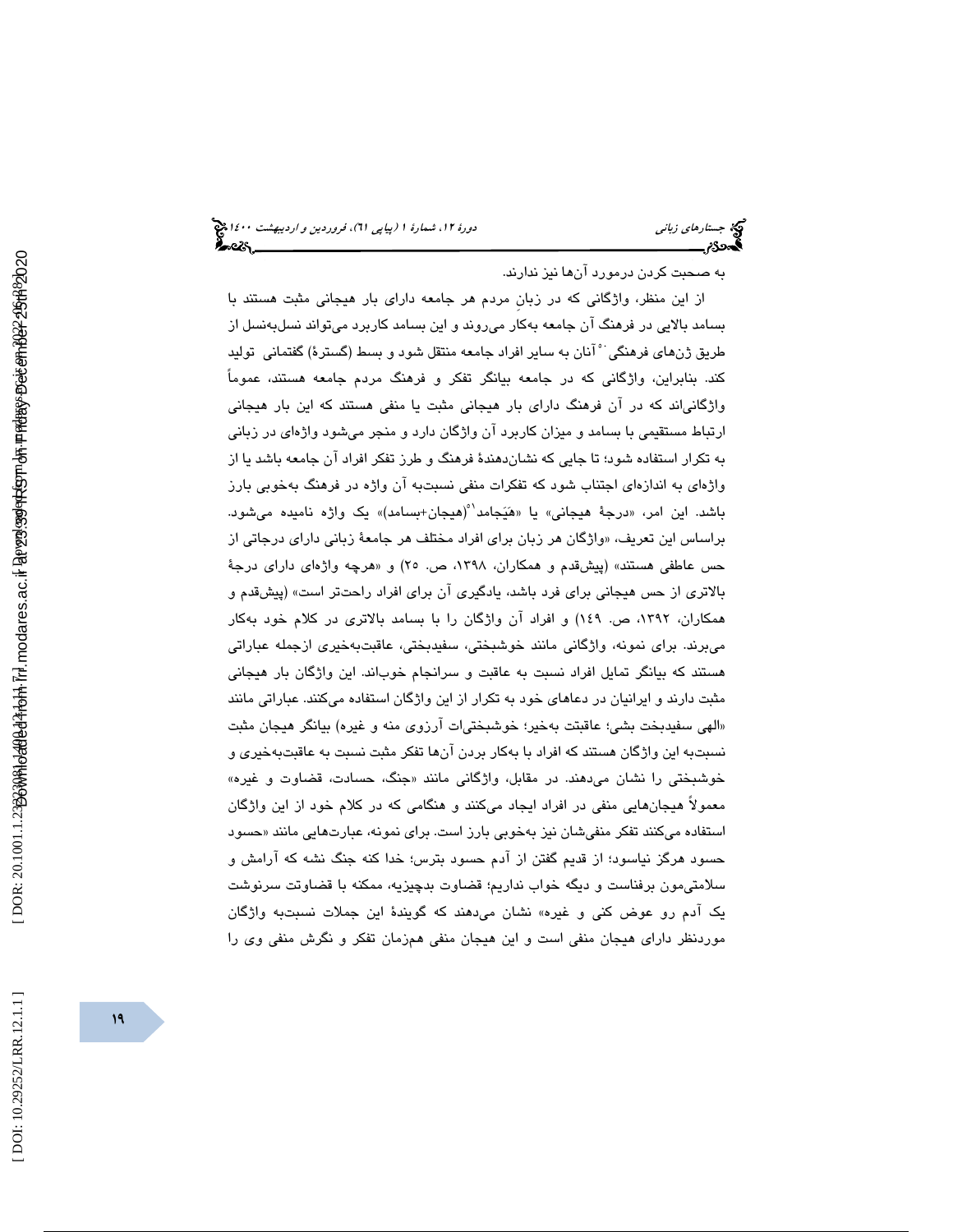رضا پيش *قدم و همكاران معرفي الروابط و تعرفي «زباهيجان» بهعنوان حلقة...*<br>**المحمدى معرفي معرفي معرفي بهان معرفي بهان معرفي الروابط و تصرفي معرفي معرفي معرفي معرفي .**<br>**المحمدى المعرفي المعرفي المعرفي المعرفي المعرفي المعرفي** 

نسبتبه اين واژگان مشخص ميسازد. درواقع ، هيجان منفي نسبتبه اين واژگان كه ممكن است با تجربة آن در بافتهاي اجتماعي گوناگون حادث شده باشد، سبب ميشود گويندة اين هيجان منفي را از طريق كلام خود به مخاطب نيز منتقل سازد و مكالمه را بهسمت قبض و فشار گفتماني سوق دهد. بنابراين، هيجان نيز ميتواند مانند ژن فرهنگي از طريق كلام به افراد و نسلبهنسل منتقل شود (ژن هیجانی فرهنگی<sup>٬°</sup>). در چنین شرایطی، افراد جامعه به محض اینکه واژگانی مانند «جنگ»، «بیماری»، «توطئه» و غیره را میشنوند همزمان با اینکه هيجاني منفي نسبت به آن دارند، تفكر و شناخت آنان نيز از اين هيجان تأثير ميگيرد و تمايل ندارند اين مسائل را تجربه كنند.

 با توجه به موارد اشارهشده و اهميت هيجان ها در انعكاس تفكرات، زبان و فرهنگ هر جامعه، نگارندگان در پژوهش حاضر مفهومي بهنام زباهيجانهاي فرهنگي را معرفي ميكنند كه به هیجانهایی اشاره دارند كه در پشت عبارتهای زبانی نهفته هستند و در یک فرهنگ خاص ممكن است معاني منحصربهفرد خود را داشته باشند. با معرفي زباهيجان ميتوان بعد هيجاني را به الگوي قومنگاري ارتباط افزود و آن را به قومنگاري هيجاني ارتباط بسط داد. اين مهم شكاف ميان مطالعات جامعهشناسي و روانشناسي را كمرنگ ميكند. شكل 2 رابطة ميان زبان، فرهنگ و هيجان را بهخوبي بهتصوير ميكشد:



شكل 1: زباهيجان فرهنگي **Figure 1**: Cultural Emoling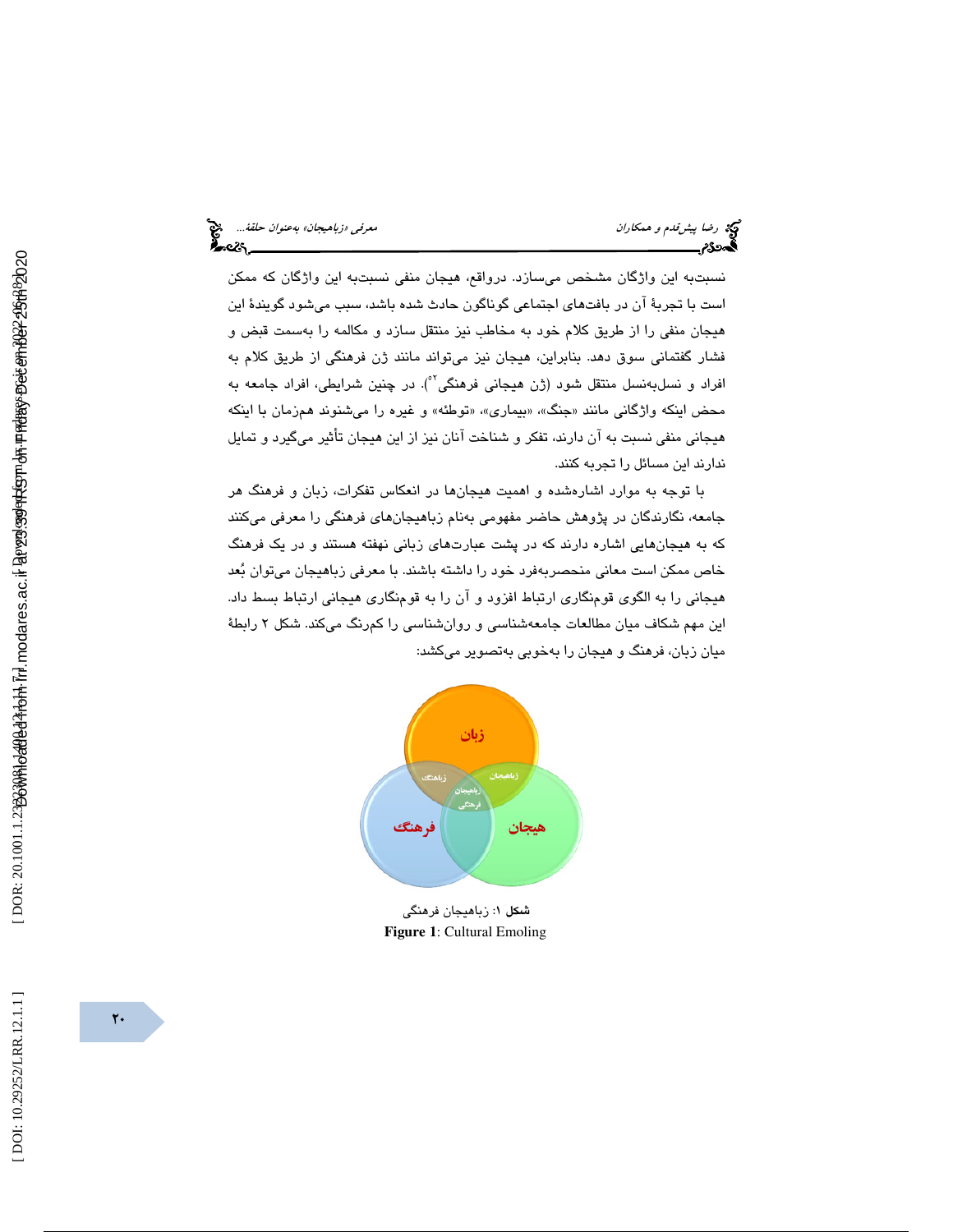همانگونه كه در شكل 1 مشخص است ميتوان در مكالمات اجتماعي افزون بر مؤلفههاي جامعهشناختي كه تنها زبان و فرهنگ را داراي رابط هاي جداييناپذير ميدانند (زباهنگ)، مؤلفة روانشناختي هيجان را نيز درنظر گرفت، زيرا بار هيجاني عبارتها (زباهيجان) نشاندهندة نوع تفكر مردمي است كه آن را در قالب عبارتهاي زباني استفاده ميكنند (زباهيجان فرهنگي). بنابراين، ميتوان در تحليل گفتمان رابطة سه گانهاي ميان زبان، فرهنگ و هيجان درنظر گرفت. از منظر اين تحليل، زباهيجانهاي فرهنگي بهصورت همزمان ميتوانند بيانگر نوع زبان، تفكر و هيجان پشت واژگان باشند و قالب مناسبي براي تحليلهاي عبارتهاي زباني كه در هر فرهنگ استفاده ميشوند، باشند.

## 5. قومنگاري هيجاني ارتباط

 با توجه به نقش مهم هيجانهاي واژه و گفتمان در زندگي روزمره و اهميت قبض و بسط در موضعگيري گفتمان، ميتوان الگوي قومنگاري ارتباط را به قومنگاري هيجاني ارتباط بسط داد و افزون بر مؤلفههاي جامعهشناختي مطرحشده در الگوي SPEAKING هايمز بعد هيجانات را به ابعاد مذكور اضافه كرد و آن را به الگوي SPEAKING-E تغيير داد كه در شكل 3 قابل مشاهده است: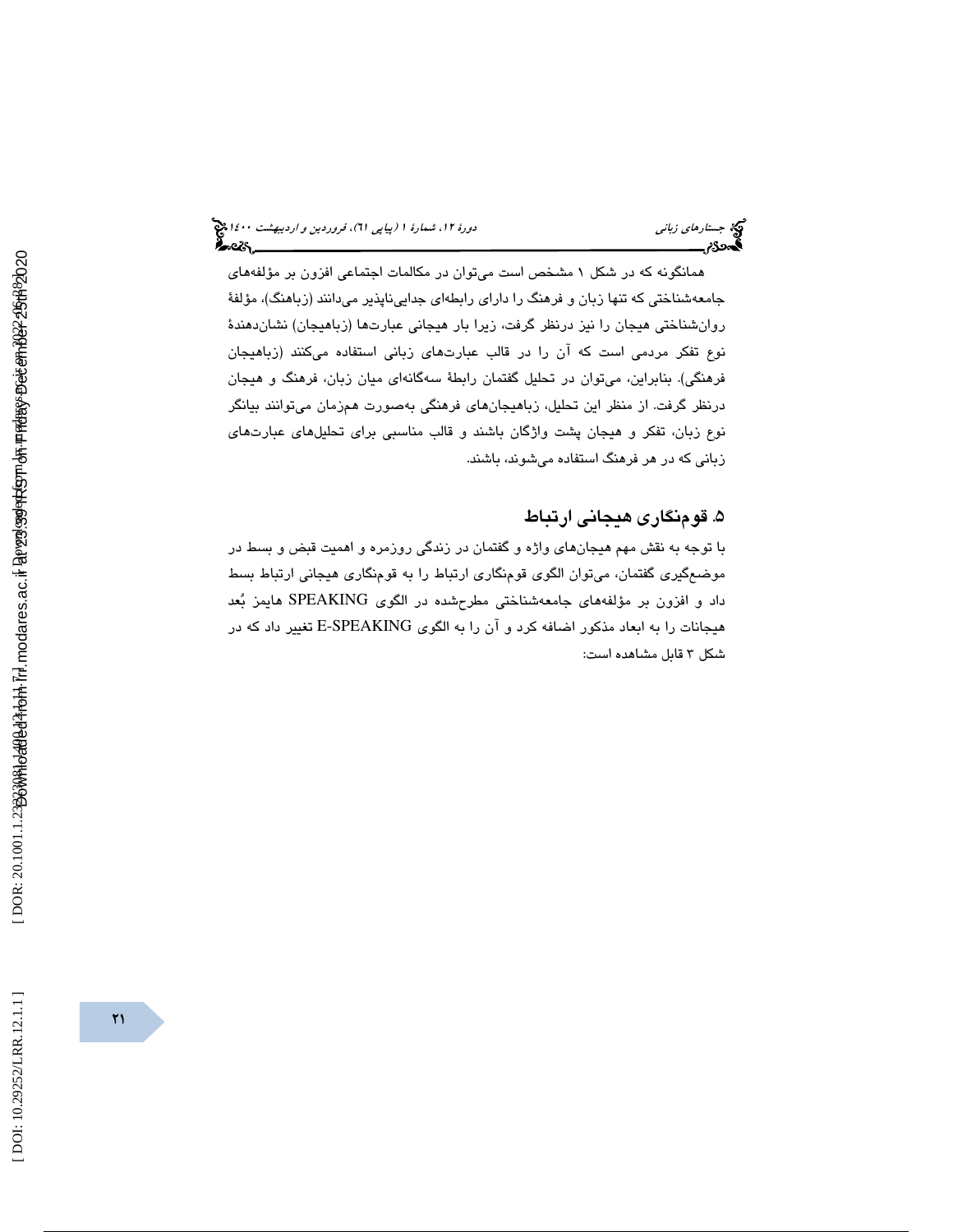

شکل۲: الگوی قومنگار*ی* هیجانی ارتباط **Figure 2**: E-SPEAKING Model

همانگونه كه در شكل 2 مشاهده ميشود بر اساس قومنگاري هيجاني ارتباط، هيجان كه خود در قبض و بسط گفتمان اثر زيادي دارد، ميتواند در سطحي بالاتر به تمام ابعاد الگوي SPEAKING-E اضافه شود؛ يعني در اين الگو قبض و بسط گفتمان كه خود از هيجانهاي پشت واژگان و عبارتهاي زباني ناشي ميشوند، ميتوانند بر تمام سطوح الگوي هايمز اعم از موقعيت، شركتكنندگان، هدف، ترتيب عملكرد، لحن، ابزار، قوانين و نوع گفتمان اثر بگذارند و شركتكننده با توجه به اين هيجانها موضع خود را در گفتمان مشخص كند. در چنين شرايطي، اين هيجانها مسير مكالمه را بهخوبي مشخص ميسازند.

هنگامي كه موقعيت و صحنة يك مكالمه مدنظر قرار ميگيرد، هيجانهايي كه در اين موقعيتها توليد ميشوند بسته به رابطة صميمانه يا رسمي كه ميان افراد وجود دارد متفاوت هستند. از سوي ديگر، افراد شركتكننده نيز هيجانهاي متفاوتي را بسته به نوع اين ارتباط در مخاطب خود توليد ميكنند كه نشاندهندة طرز فكر آنان است. چنانچه بخواهند فردي را

[DOI: 10.29252/LRR.12.1.1]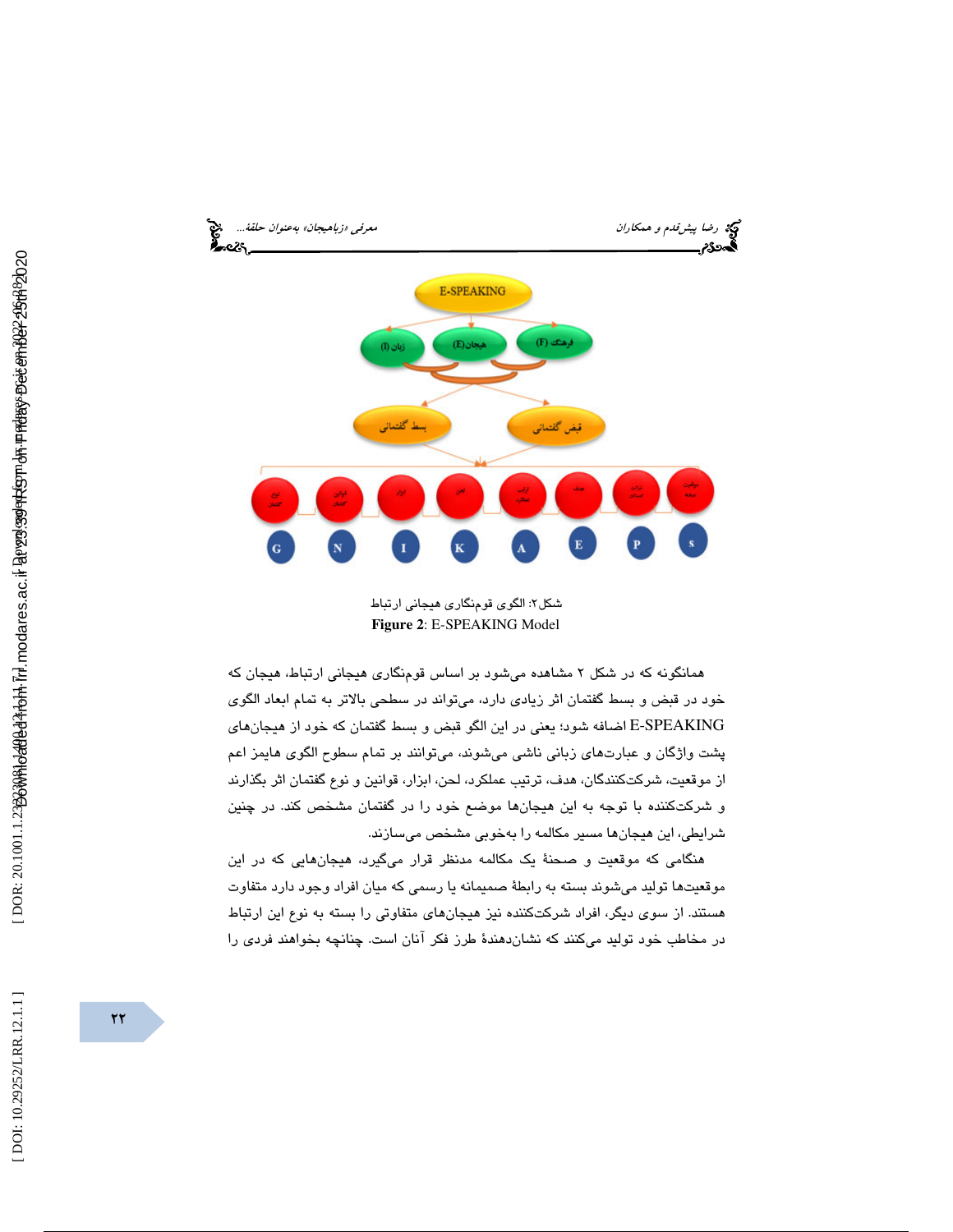تحقير كنند، از واژگان با بار هيجاني منفي استفاده ميكنند و هنگامي كه بخواهند وي را اميدوار كنند، تلاش ميكنند عبارتهاي زباني را بهكار ببرند كه در مخاطب حس هيجاني مثبتي توليد كند. درواقع، تفكرات مثبت و منفي خود را با بار هيجاني به عبارتهاي زباني منتقل ميكنند كه لحن گفتمان بهخوبي منعكسكنندة اين هيجانهاست. لحن عصباني ميزان عصبانيت افراد را بهخوبي منعكس ميكند و لحن آرام و دوستانه ميزان هيجان مثبت و آرامش را به مخاطب منتقل می $\omega$ ازد. بنابراین، هیجانهای پایه $^{\circ}$ و اصلی در کلام از طریق لحن ميتوانند منتقل شوند. اين لحنها در هر جامعة فرهنگي كه استفاده شوند، هيجانهاي پايه و يكساني توليد ميكنند. براي نمونه، چنانچه جملهاي با لحني عصباني و خصمانه توليد شود، در مخاطب هيجانهاي پايهاي نظير خشم، ترس، عصبانيت و غيره توليد خواهد كرد.

در مبحث قوانين گفتمان كه فرهنگ،حور<sup>؛</sup>° است، میتوانيم شاهد توليد هيجانها*ی* خاص° هر فرهنگ باشيم. در چنين شرايطي، هيجانهايي كه واژگان و عبارتهاي زباني در فرهنگهاي متفاوت توليد ميكنند، در جوامع گوناگون بر اساس خصلتهاي گوناگون فرهنگي افراد ان جامعه متفاوت هستند. برای نمونه، شنیدن واژهای مانند «عاشورا» در فرهنگهای متفاوت هيجانهاي متفاوتي نيز توليد ميكند. چنانچه در كشوري تعداد افراد مسلمان بيشتر باشد، افراد جامعه اعتقاداتي مذهبي دارند و با شنيدن اين واژه ممكن است دچار هيجانهايي مانند غم، فداكاري، ازخودگذشتگي ، ايثار و غيره شوند. اما در جامعهاي ديگر شنيدن اين واژه ممكن است تنها حس احترام را برانگيزاند و در جامعهاي ديگر كه اين واژه را هرگز نشنيدهاند، ممكن است هيچگونه هيجاني توليد نشود. بنابراين، خصلتهاي فرهنگي هر جامعه در توليد هيجانهاي خاص مربوط به فرهنگ آن بسيار اثرگذار است. ترتيب گفتمان نيز از اين امر مستثنى نيست. در جامعهاى كه رعايت وجههٔ<sup>٦٠</sup> افراد اهميت دارد، معمولاً نوبتگيرى<sup>٥٧</sup> بهمنظور حفظ ادب و رعايت احترام طرف مقابل رعايت ميشود. در چنين شرايطي، ممكن است فردي عصباني باشد ، اما مجبور است هيجانهاي خود را كنترل كند و سكوت كند يا ممكن است واژگانى را بهكار ببرد كه حس و هيجان واقعى خود را نشان ندهد. بنابراين، فرهنگ غيرمستقيمگويي بعضي جوامع سبب مي شود كه ترتيب عملكرد گفتمان با دخيل شدن بعد هيجاني واژگان و عبارتهاي زباني تغيير پيدا كند.

از سوي ديگر، افراد هر جامعه ميتوانند با درنظر گرفتن و وارد كردن هيجان به گفتة

DOI: 10.29252/LRR.12.1.1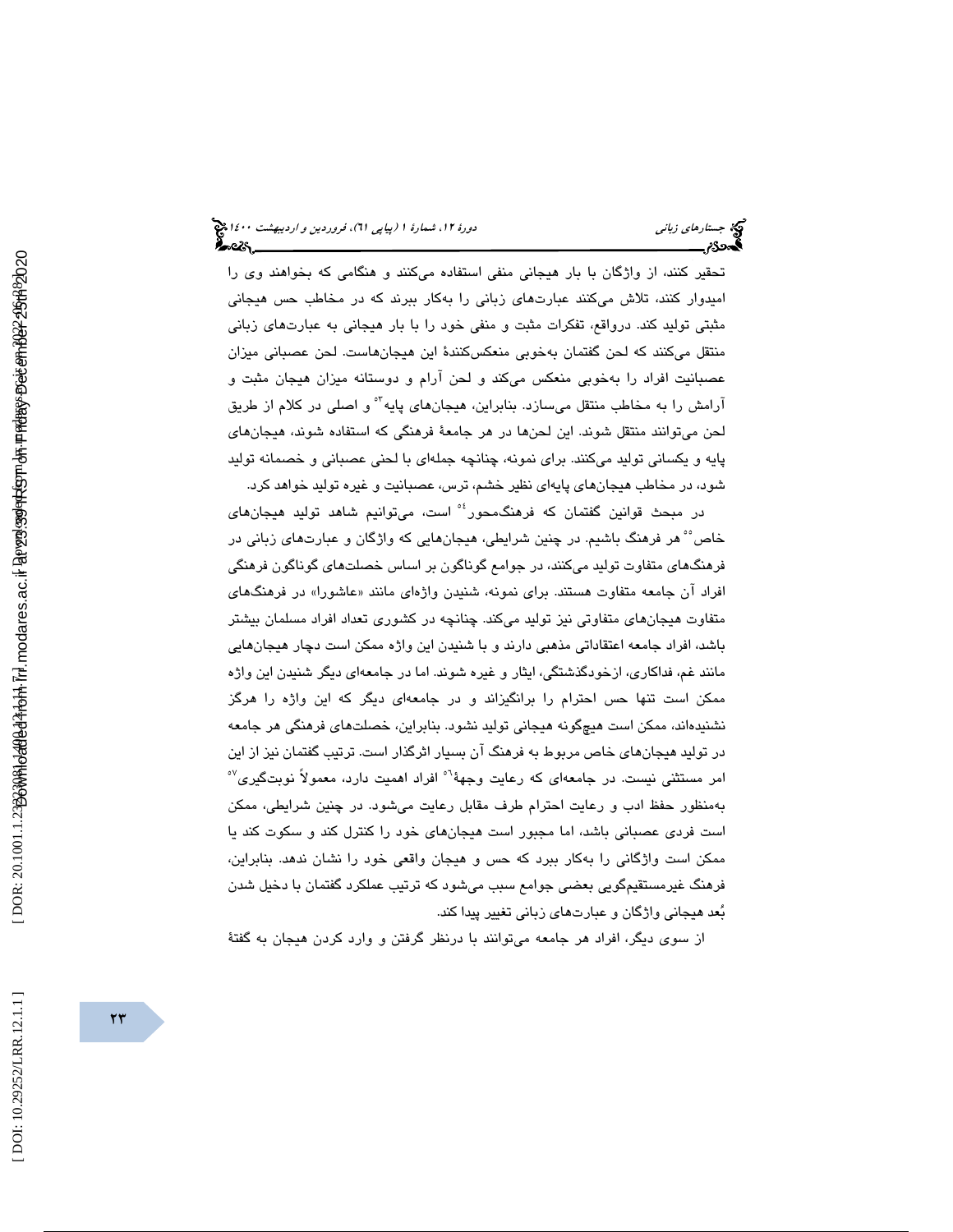خود، اهداف خود را نيز بهگونهاي ديگر مطرح كنند. براي نمونه، فردي ممكن است قصد تخريب ديگرى را داشته باشد و اين هيجان منفى خود را از طريق بهكار بردن عبارتهاى زباني كنايهدار بيان كند كه در لفافه نشاندهندة ميزان خشم دروني وي است. بنابراين، همانگونه كه مشاهده ميشود در تمام اجزاي الگوي SPEAKING هايمز ميتوان هيجانها و نقش پررنگ آن را درنظر گرفت و از اين طريق الگوي قومنگاري هيجاني ارتباط -E( (SPEAKING را جايگزين آن كرد. براي تببين بيشتر موضوع، در ادامه به بررسي قطعة ناز» در فرهنگ ايران در پرتو الگوي قومنگاري هيجاني ارتباط پرداخته ميشود تا زباني « اهميت زباهيجان در اين الگو بهتصوير كشيده شود.

# ۶. بررسی قطعهٔ زبانی «ناز» در فرهنگ ايران از ديدگاه قومنگاری هيجاني ارتباط

پيشقدم و همكاران (1396) با بهر هگيري از الگوي هايمز به بررسي موشكافانة قطعة زباني «ناز كردن» در زبان فارسی پرداختهاند. نتایج حاصل از پژوهش انان نشان میدهد كه این قطعة زباني و عبارتهاي واژگاني مرتبط با آن از گذشته تاكنون با بسامد كاربرد بالايي در فرهنگ ايرانيان استفاده ميشود و مردم ايران نسبتبه اين واژه درجة هيجاني و عاطفي بالايي دارند. آنان معتقدند بسامد زياد اين قطعة زباني در فرهنگ ايران ، به درك عميق و كامل آن توسط ايرانيان منجر شده است. درواقع درجة هيجاني نسبتبه اين واژه است كه افزايش شمار واژگان مربوط به آن را در مكالمات روزمره به دنبال داشته است. آنان در اين پژوهش بر اساس الگوي هايمز (1967) قطعة ناز و تركيبات مربوط به آن را از نظر موقعيت زماني و مكاني، شركتكنندگان، اهداف، لحن، نوع، ابزار، قوانين و ترتيب گفتمان مورد بررسي جامعهشناختي قرار دادهاند تا از طريق اين بررسي به تفكرات و باور مردم ايران نسبتبه آن دست يابند. از آنجايي كه در اين پژوهش بعد هيجان در مؤلفههاي هشتگانة هايمز لحاظ نشده است، در ادامه نگارندگان براي تبيين بيشتر اين قطعة زباني، آن را به ابعاد مذكور اضافه ميكنند و دادههاي مربوط به آن را از ديدگاه قومنگاري هيجاني ارتباط مدنظر قرار ميدهند تا نقش هيجانها در عبارتهاي زباني بهخوبي در فرهنگ نشان داده شود: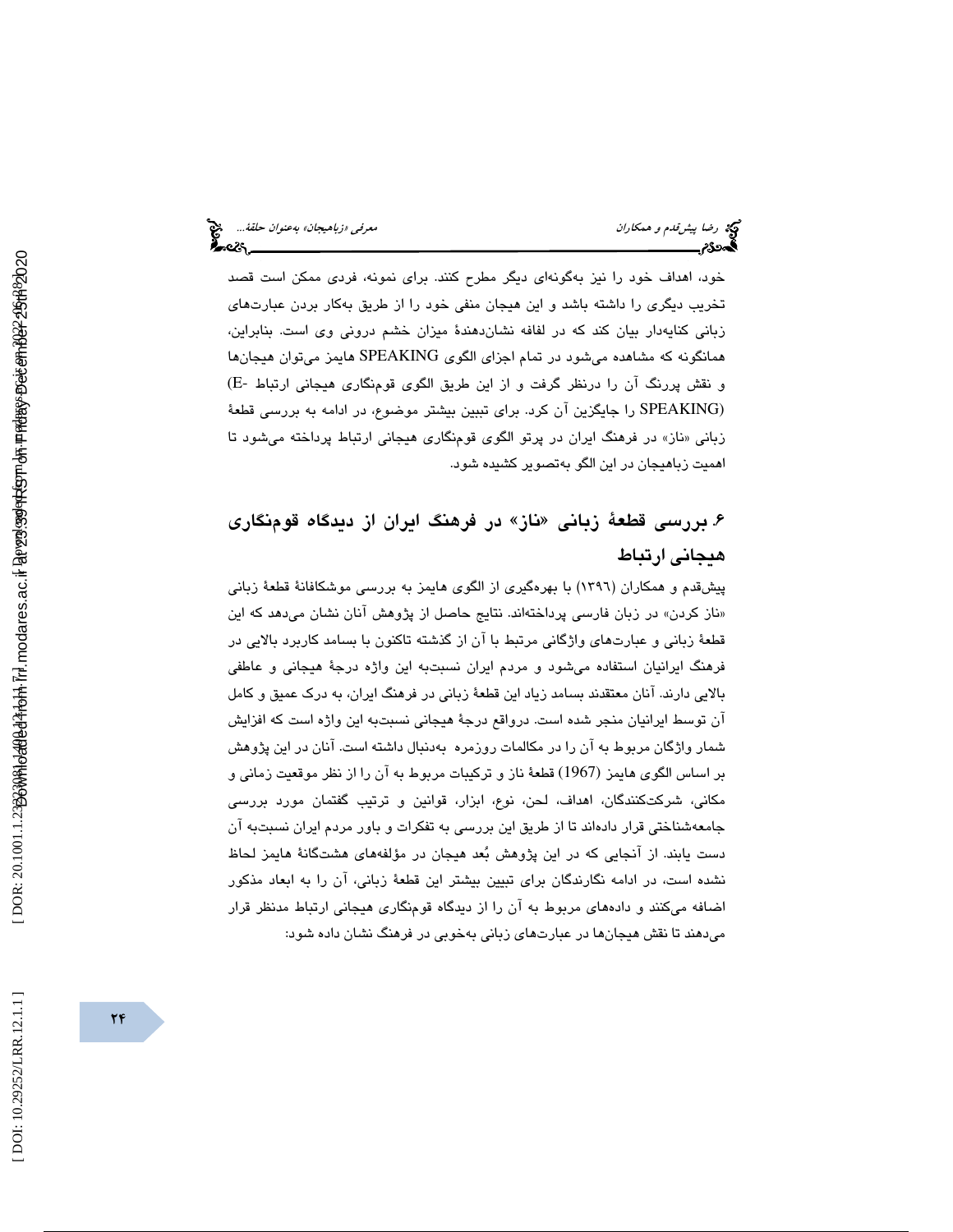(پياپي 61)، فروردين و ارديبهشت 1400 جستارهاي زباني دورة ،12 شمارة 1

موقعيتي را درنظر بگيريد كه زن و شوهري براي خريد به يك مغازة مانتوفروشي رفتهاند. به مكالمة آنان دقت كنيد:

- زن: بهنظرت كدومو بردارم؟ همشون اينقدر ناز و قشنگ هستند كه آدم دلش ميخواد همه رو با هم داشته باشه.

- مرد: هرچقدرم ناز باشن، فكر جيب منو هم بكن خانوم! - زن: چقدر سرم منت ميذاري و با ناز و غرور واسم خريد ميكني؟ اصلاً نميخوام. - مرد: حالا ناز نكن. كدوم بيشتر به دلت نشسته همونو بردار.

 - زن: نيست كه الان خيلي نازكش هم دارم كه بخوام ناز بكنم؟! يادش بخير. خونة بابام تو چه ناز و نعمتي بودم.

- مرد: ناز نكن حالا. انتخاب كن. ما خودمون ناز و اداي شما رو هم ميكشيم. ناز شما روي سر ما جا داره.

- زن: خب بين اينهمه مانتوي ناز و خوشگل آدم واقعاً نميتونه تصميم بگيره. لااقل دوتا برداريم.

- مرد: ميخندد و ميگويد باشه بابا هركدومو ميخواي انتخاب كن.

اكنون مكالمة فوق را از منظر الگوي SPEAKING-E مورد تحليل قرار ميدهيم:

**موقعیت/صحنه**: با توجه به بافت مکانی «خیابان و بازار» موقعیت موردنظر در این مكالمه موقعيتي عمومي و غيررسمي است.

**شركتكنندگان**: زن و شوهري هستند كه به خريد رفتهاند. بنابراين، رابطهٔ آنان از نوع رابطة همتراز (بهلحاظ موقعيتي داراي نقشي برابر) و غيررسمي است. واضح است كه در چنين رابطهاي هيجانهاي واقعي نسبتبه موضوعي بهدليل رابطهاي صميمي كه ميان افراد برقرار است، بهراحتي و مستقيم بيان مي شوند. البته جهت اثرگذاري هيجاني بيشتر ، افراد ممكن است عبارتهاي زباني خود را در قالب طعنه و كنايه و بهصورت غيرمستقيم نيز بيان كنند كه در اين صورت با توجه به رابطة نزديك ميان آنها مخاطب بهراحتي ميتواند هيجان واقعي (خشم، ناراحتي، خوشحالي و غيره) را حدس بزند.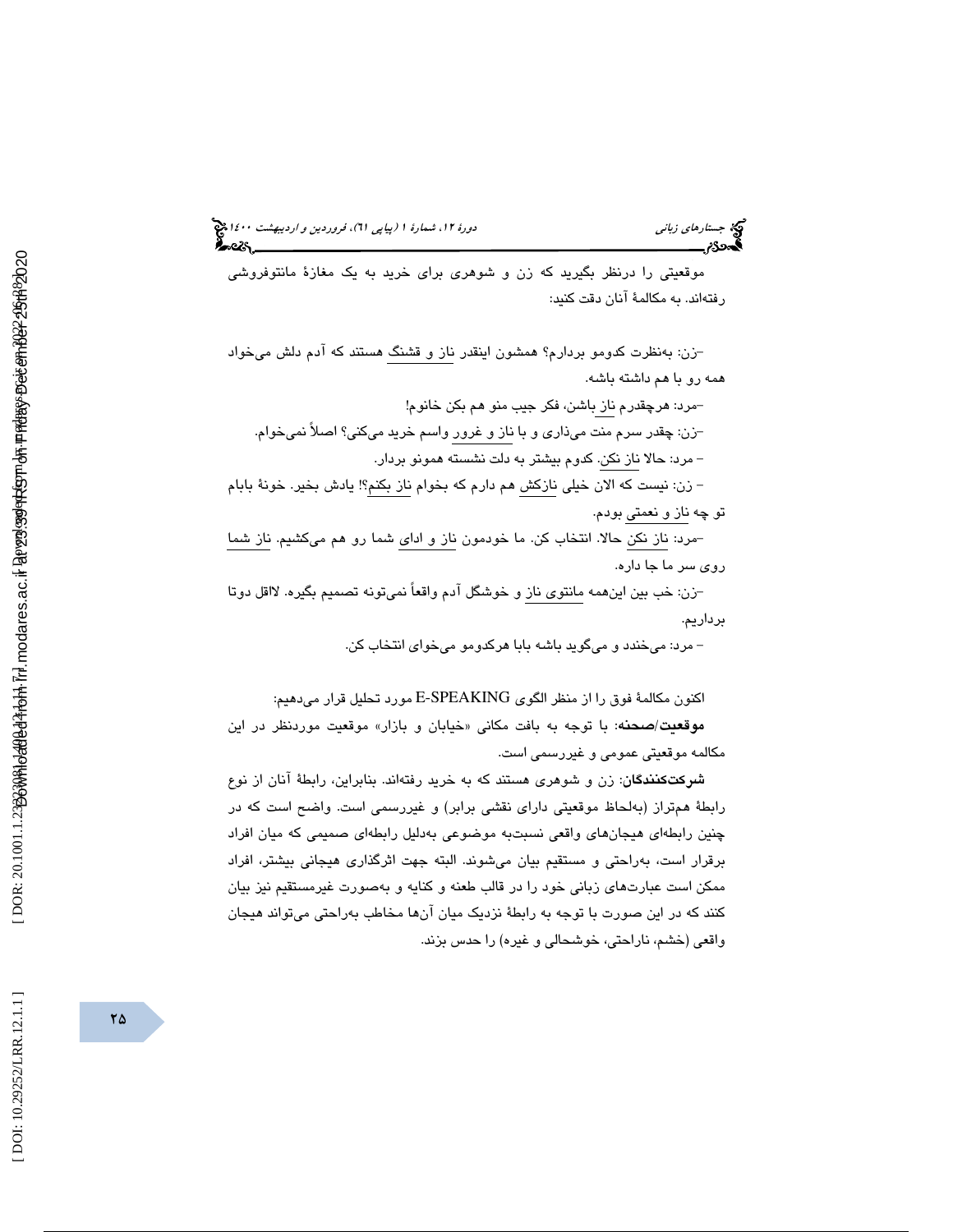ه**دف**: در مكالمهٔ فوق هدف زن از بهكار بردن عبارت «ناز و قشنگ» بیان كردن میزان هيجان مثبت نسبتبه آن در قالب توصيف ظاهري است و تمايل دارد مكالمه را با ايجاد هيجان مثبت در همسرش به بسط و گشودگي بكشاند تا به خواستة خود دست پيدا كند. در جملهٔ بع*دی*، همسر وی با اوردن جملهٔ «هرچقدر هم ناز باشن، فكر جيب منو بكن» مكالمه را به قبض و بستگي گفتمان كشانده است. به عبارت ديگر، با آوردن اين جمله به خانم حالت يأس و نااميدي دست ميدهد كه همسرش ممكن است از خريد يا بيشتر خريدن پشيمان شود.

در ادامه، با عبارت زبان*ی* «ناز و غرور» زن ناراحتی خود را از رد درخواستش با اوردن واژهٔ غرور در كنار «ناز» نشان داده است و اوردن اين دو واژه كنار يكديگر نشان مىدهد وي ناراحت است و در اين شرايط مكالمه رو به قفل شدن و عدم تمايل به ادامة صحبت پيش میرود. همسر خانم برای جبران این ناراحتی به او میگوید: «ناز نکن. کدوم بیشتر به دلت نشسته همونو بردار». هدف او از بهکار بردن این عبارت اگاه بودن از میزان ناراحتی همسرش و تلاش براي جبران آن است. بنابراين، حالت بسط گفتماني در مكالمه اتفاق ميافتد و فشار اولیه کمرنگتر میشود. در ادامه خانم اذعان دارد که «نازکش ندارد که ناز کند»، درواقع، با آوردن اين عبارت تلاش دارد نشان دهد به توجه همسرش حساس است و تمايل دارد خواستههاي وي براي همسرش مهم باشد. از اين رو، ميزان هيجان منفي خود را بهصورت طعنهآميز و غيرمستقيم بيان ميكند، اما در پشت اين كلام طعنهآميز بسط گفتماني اتفاق افتاده است و از ميزان هيجان منفي او كاسته شده است. وي با مقايسة شرايط خانة پدری و رفاهی که در انجا داشته است، با اوردن عبارت «ناز و نعمت» تلاش دارد به شوهرش اين حس را القا كند كه نسبت به شرايط كنوني ناراضي است و اين هيجانِ ناراحتي و نارضايتي را با مقايسة زمان حال و گذشته انجام داده است. البته واضح است كه اين اعتراض براي جلوگيري از قبض مجدد كلام و پيشگيري از توليد هيجان منفي بيشتر است. مرد در ادامة مكالمه متوجه هيجانهاي منفي و ميزان ناراحتي همسر خود شده و در جبران این ناراحتی گفته است: «ناز شما روی سر ما جا داره» و این جمله زن را خوشحال و به او هيجان مثبت القا ميكند. در اين موقعيت، قبض گفتمان بهصورت كلي برداشته ميشود و مكالمه به گشودگي و گستره (بسط گفتماني) ميرسد. به طوري كه خانم در ادامه به انتخاب مانتو پرداخته است و اين امر نشان ميدهد عبارات موردنظر همه داراي هيجانهايي هستند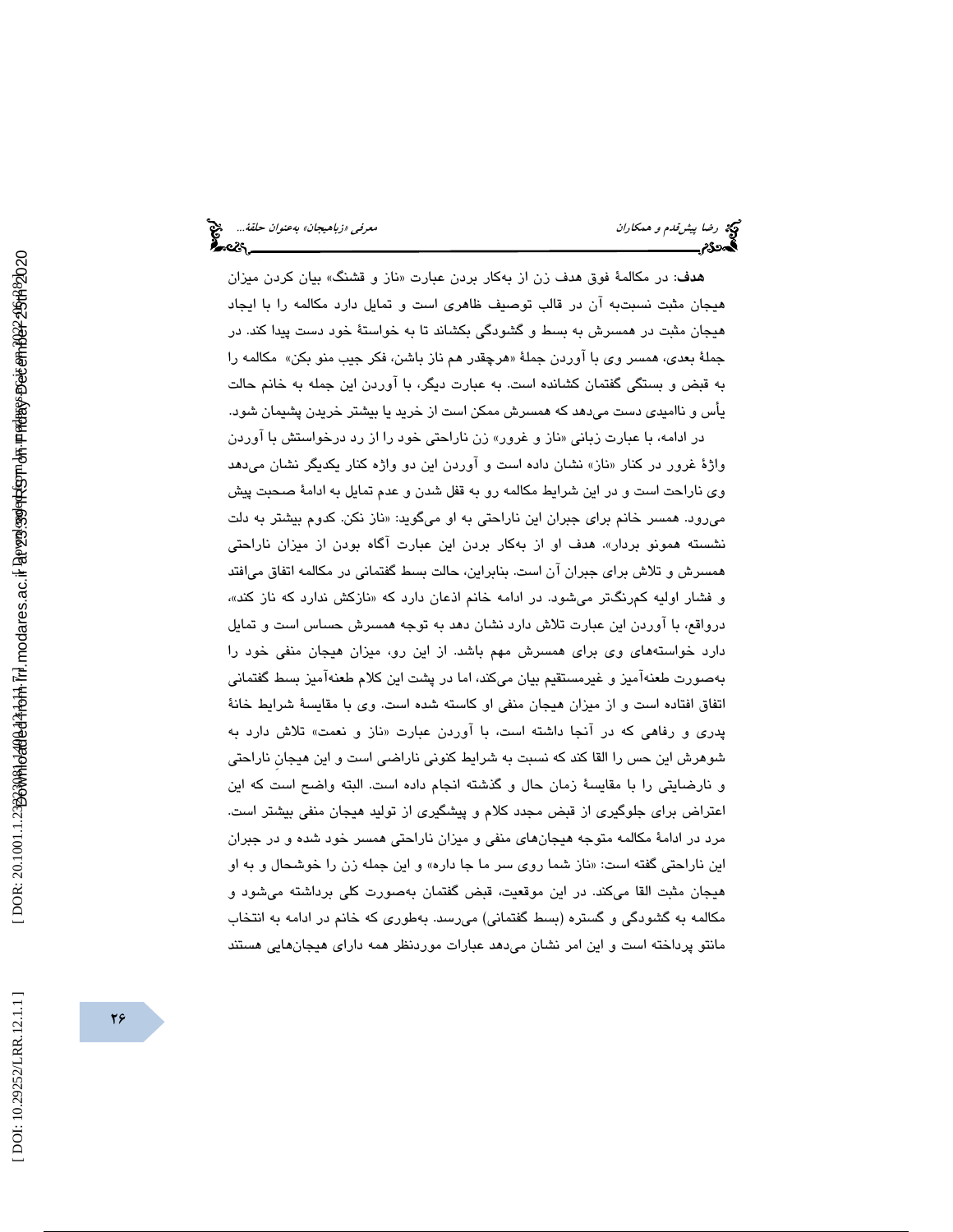كه ميتوانند افراد را خوشحال يا ناراحت كنند. همانگونه كه مشاهده ميشود، در مكالمه نظام عاطفي شكل ميگيرد كه هيجانهاي منفي و مثبت در اين الگو بر احساسات، اميال، ارتباط و تمايلات افراد تأثير ميگذارند. چنانچه اين هيجانها منفي باشند، ممكن است قبض مكالمه اتفاق بيفتد و مخاطب را دچار يأس كند و برعكس چنانچه هيجانها مثبت درنظر گرفته شوند، بسط گفتماني اتفاق ميافتد و شاهد گشودگي كلام هستيم. بنابراين، هيجانها حتي در تعيين و انتخاب نوع واژه نيز اثرگذارند.

ترتيب گفتمان: زن در ابتداي مكالمه با هيجان مثبتي كه داشته است، از تعدادي مانتو با اوردن عبارت «ناز و قشنگ» تعريف مىكند، اما پس از واكنش همسرش نسبتبه خريد تنها يك مانتو ، داراي هيجان منفي و از خريد منصرف ميشود. همسرش متوجه اين ناراحتي ميشود و تلاش ميكند با واژگان داراي بار عاطفي مثبت وي را مجدداً تشويق به خريد كند. بنابراين، در ادامة مكالمه ميخندد و تسليم خواستة همسر خود ميشود كه اين خود نوعي بسط گفتماني است.

لحن: در ابتدا مكالمه با لحني مشتاقانه صورت ميگيرد، اما در ادامه با توليد هيجان منفي و قبض گفتمان، لحن خانم نيز به لحني ناراحت، طعنهآميز و گلايهمند تبديل ميشود. همسرش بادرنظر گرفتن هيجانات كلمات ردوبدلشده لحن شوخي را ترجيح ميدهد و تلاش ميكند فضا را تغيير دهد. بنابراين، هيجاني مثبت توليد ميشود و مكالمه بسط مييابد. از اين رو، در ادامه زن مجدد تصميم به خريد ميگيرد. بنابراين، هيجانها سبب ميشوند حتي اداي كلمات نيز دستخوش تغيير شوند و واژگان در يك مكالمه با لحنهاي متفاوت بيان شوند.

ابزار گفتمان: با توجه به موقعيت غيررسمي و رابطة صميمانه بين شركتكنندگان، ابزار گفتمان از نوع گفتاري و مكالمة شفاهي است. واضح است كه نقش هيجانها در زبان گفتاري با لحني كه توسط گوينده بهكار ميرود، راحتتر قابل ادراك است.

ق**وانین گفتمان**: همانگونه که مشاهده میشود، واژهٔ «ناز» در شرایط کلامی گوناگون د بسته به نوع هيجان توليدشده نشان هندة عواطف و احساسات افراد است. در مكالمة فوق در عباراتی مانند «ناز و غرور» و «نازکش ندارم» دارای بار معنایی منفی هستند که قبض گفتمانی و بستگی ایجاد میکنند و در جملاتی مانند «ناز و قشنگ/ خوشگل»، «ناز و نعمت»، «نازكشيدن»، «ناز روى سرجا داشتن» داراى بار معنايى مثبت است كه مكالمه را بهسمت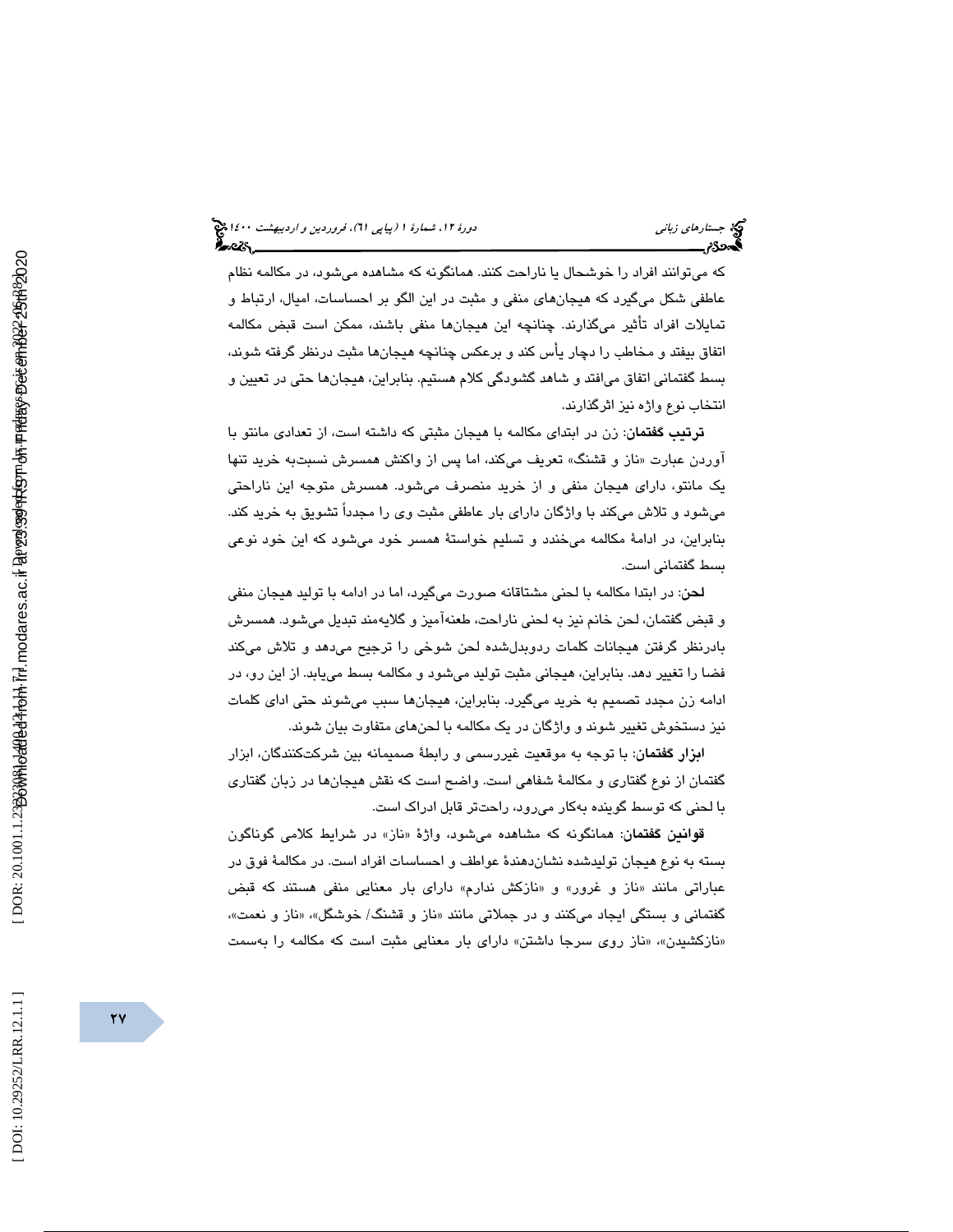بسط و گشودگي گفتماني سوق ميدهند. بنابراين، ميتواند هر دو نقش تحسين و انتقاد را داشته باشد.

نوع گفتمان: نوع گفتمان از نوع مكالمة شفاهي است ، اما در آن از اصطلاحاتي مانند «نازكش ندارم»، «ناز و نعمت»، «ناز و ادا» نيز استفاده شده است كه از زمانهاى قديم در فرهنگ ايران موجود بوده و نشاندهندة اين است كه افراد در زمانهاي گذشته نيز نسبتبه اين واژه داراي هيجان زيادي بودهاند.

همانگونه كه مشاهده مي شود، افزون بر مؤلفههاي اشارهشده در الگوي هايمز، هيجانهاي افراد شركتكننده و فضاي قبض (فشاره) و بسط (گستره) واژگاني ايجادشده در مكالمه نيز نقش مهمی در بهكار بردن عبارتهای زبانی و پيش بردن مكالمه به سمت جلو داشتهاند. فشاره و قبض، فضاي گفتمان را ميبندد و مكالمه را با توليد هيجانهاي منفي به سمت محدود شدن، كاهش، تحليل و حتي توقف م يبرد. گستره و بسط نيز با افزايش كميت و كيفيت، فضاي هيجاني را مثبت ميكند و ما با گشودگي و گشايش مكالمه مواجه ميشويم. اين قبض و بسط گفتماني و هيجانهاي توليدشده ميتوانند در بسامد واژگان و عبارتهاي زباني در هر فرهنگ نيز اثر بسزايي داشته باشند؛ يعني افراد نسبتبه واژگاني كه هيجانهاي بيشتری دارند، انان را بيشتر در كلام خود بهكار مىبرند و بسط واژگانی بيشتری برای مكالكه ايجاد ميشود. بنابراين، نميتوان زبان، فرهنگ و هيجانها را جدا از يكديگر درنظر گرفت و چنانچه بخواهیم تصویر دقیقی از تحلیل یک مکالمه بهدست دهیم، باید به هیجانهای توليدشده در افراد كه در اثر استفاده از واژگان زباني سخنگو توليد ميشوند (زباهيجانها) و قبض و بسط گفتماني ايجاد ميكنند، نيز توجه كنيم.

در مكالمهٔ فوق، هیجانهای پشت عبارتها هستند كه منظور گوینده را با ایجاد قبض و بسط گفتمانی به مخاطب انتقال میدهند و اگر این هیجانها نباشند، ازانجایی که واژهٔ «ناز» دارای معاني متعدد در زبان فارسي است، مخاطب نميتواند تعبير درستي از گفتههاي سخنگو داشته باشد و منظور او را بهخوبي درك كند. بنابراين، هيجانهاي پنهانشده در عبارتهاي زباني ناز» معني آن را نيز تفسير و تعبير و به مخاطب كمك ميكنند تا بتواند واكنش بعدي خود را » نسبتبه كلام سخنگو تنظيم كند. بهصورت كلي، نقش هيجانهاي پشت عبارتهاي زباني چنان اهميتي دارد كه كل اهداف و محور مكالمه را در كنترل خود درميآورد و چنانچه اين هيجانها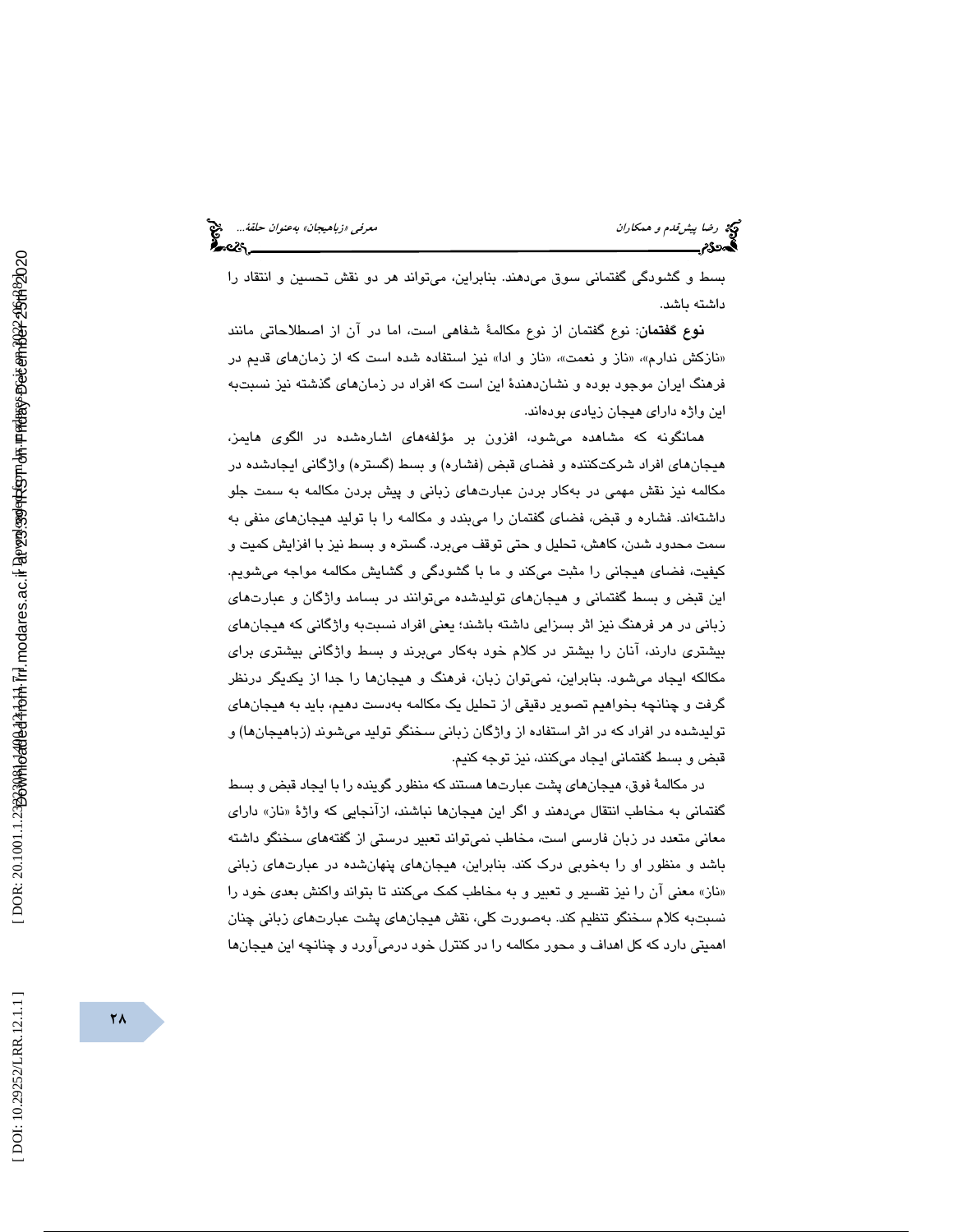در عبارتهاي زباني موجود نباشند، مخاطب دچار سوءتعبير كلامي خواهد شد.

## 7. بحث و نتيجهگيري

 قومشناسي ارتباط كه ازسوي هايمز و در مطالعات جامعهشناسي مطرح شده است، بر رابطة تنگاتنگ ميان زبان و فرهنگ صحه ميگذارد و اذعان دارد چنانچه به الگوهاي زباني افراد در ارتباطات آنان توجه شود، ميتوان از طريق اين بررسي زباني به ارزشها، جهانبيني، تفكرات و چگونگي خردورزي آنان در جامعة فرهنگيشان دست يافت. هايمز (1967) الگوي SPEAKINGرا بهمنزلة يكي از اين الگوهاي زباني معرفي ميكند و 8 مؤلفة موقعيت/ صحنه، شركتكنندگان، هدف، ترتيب گفتمان، لحن، ابزار گفتمان، قوانين گفتمان و نوع گفتمان را درنظر ميگيرد. الگوي زباني وي تاكنون در پژوهشهاي بسياري براي دستيابي به تفكرات و فرهنگ مردم جوامع گوناگون استفاده شده است.

اما همانگونه كه مشاهده ميشود، هايمز تنها به مؤلفههاي جامعهشناختي بسنده كرده و در مطالعات فرهنگي خود مباحث روانشناختي را دخيل نكرده است. اين امر در حالي است كه بهنظر ميرسد با اين پيوند بتوان به تصوير جامعتري از تفكرات و ويژگيهاي فرهنگي هر ملت دست يافت و در بررسي فرهنگ هر جامعه، ويژگيهاي روانشناختي مكمل ويژگيهاي جامعهشناختي آن است. واضح است كه نقش هيجان ها در سطح آگاهانه و ناآگاهانه در روابط اجتماعي انكارناپذير است (گرينبرگ، ،2011 ترجمة رمضاني و همكاران، 1397 ).

يكي از مؤلفههاي روانشناختي كه نقش مهمي در بررسي تفكرات مردم هر ملت ايفا ميكند، هيجانهايي است كه در پشت عبارتهايي كه آنان در فرهنگ خود پيوسته بهكار ميبرند، نهفته است كه آن را زباهيجانهاي فرهنگي ناميديم. هيجانهاي واژه چنان قدرتي در مكالمه دارند كه ميتوانند به افراد بگويند كه شرايط به نفع آنان است يا خير و از طريق اين هيجانها افراد ميتوانند در تمايلات خود و مخاطب تغييراتي اعمال كنند (بيگدلي، 1398). بنابراين، چنانچه افراد به هيجانهاي نهفته در واژگان و عبارتها توجه كنند، راحتتر ميتوانند به خواستههاي خود دست يابند. هيجانهاي واژه و گفتمان در سطحي بالاتر ماهيت ارتباطي و موضعگيري افراد را نيز بهخوبي نشان ميدهند و به آنان ميگويند كه واژگاني كه انتخاب كردهاند برحسب نوع مخاطب صحيح است يا نياز به بررسي و تغيير واژگاني وجود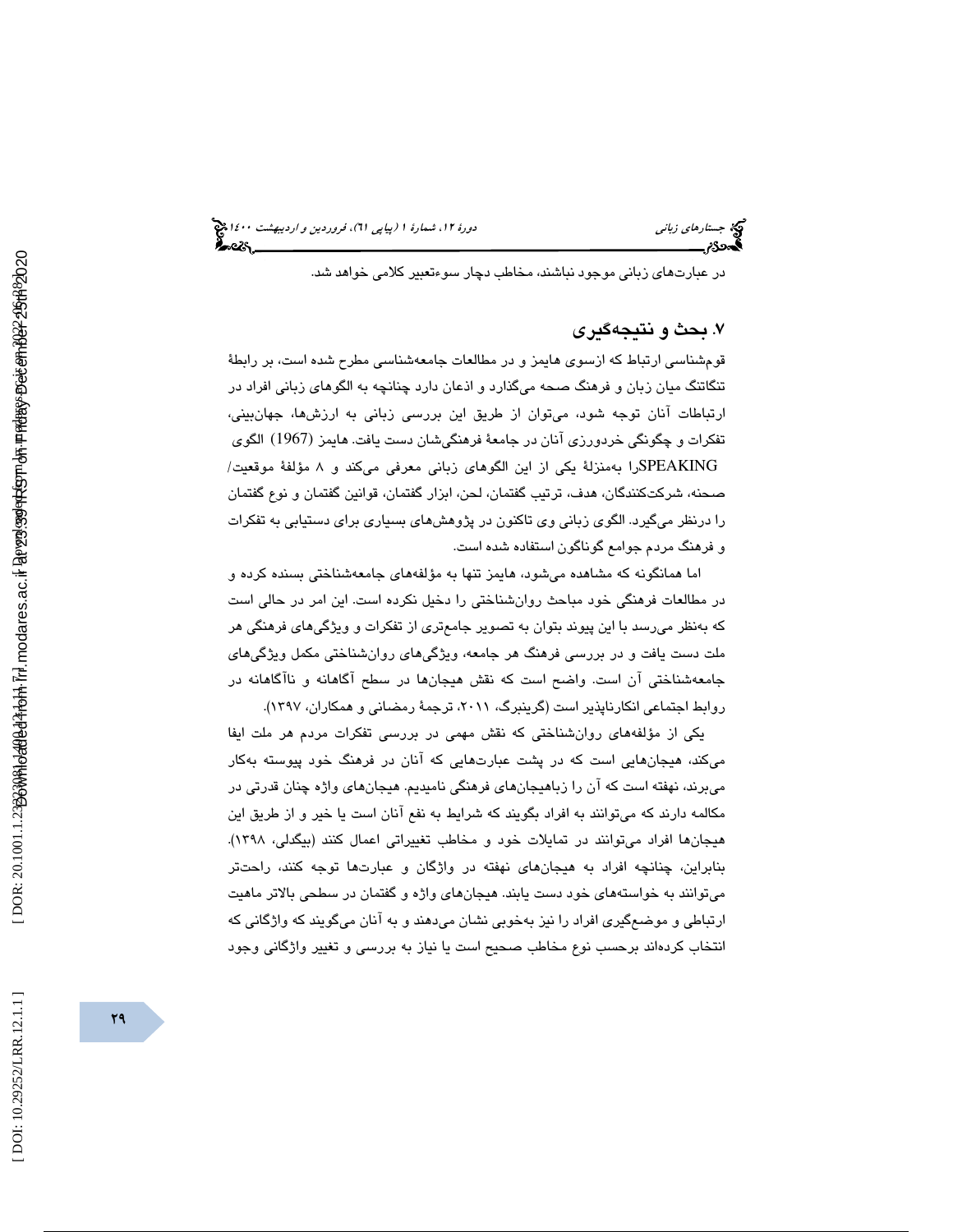رضا پيش *قدم و همكاران معنوان حلقة...*<br>پيش معرفي معرفي معرفي به معنى به عنوان حلقة...<br>پ**يش معرض معرفي** معرفي معرفي معرفي بهاي معرفي بهاي معرفي معرفي معرفي معرفي معرفي معرفي معرفي معرفي معرفي معرفي م

دارد. بنابراين،

هيجانات از طريق مخابرة سريع وضعيت كنوني فرد، نيازها و اهداف و تمايلاتشان به ديگران، رفتار ساير افراد را نيز تنظيم ميكنند. افزون بر كلام و عبارات زباني، هيجانات در چهره و صداي افراد نيز قابل مشاهده است. غم با فقدان ارتباط دارد، خشم با ناكامي در رسيدن به هدف و ترس با تهديد در ارتباط است. از اين رو، هر يك از هيجانات رابطة

بين فرد و ساير افراد و يا بين فرد و محيط را تعيين ميكند (بيگدلي، ،1398 ص. 178 ). واضح است چنانچه قدرت هيجاني واژگان و عبارتهاي زباني مانند مثلها، اصطلاحات عامه، اشعار و غيره بالا باشد، آنان نسلبهنسل به ساير افراد جامعه براي مدتزمان مديدي منتقل ميشوند و بار هيجاني خود را نيز حفظ ميكنند. از اين رو، ب ا توجه به نقش مركز هيجاني مغز، اطلاعاتي كه جنبة هيجاني دارند، بهتر در حافظه بهخاطر سپرده ميشوند (بيگدلي، ١٣٩٨). بنابراين، بهخاطرسپاري مثلها، اصطلاحات و اشعار توسط افراد جامعه بهراحتي صورت ميپذيرد.

از آنجايي كه هر هيجاني با مجموعهاي از ارزيابي هاي شناختي همراه است Achar et ) (2016 .,al، چنانچه افراد هيجاني مثبت نسبت به واژه، عبارتهاي زباني و گفتمان ي داشته باشند آن را مكرر در كلام خود بهكار ميبرند و بسط گفتماني اتفاق ميافتد. بنابراين، احتمال تكثير چنين واژگاني از طريق ژنهاي فرهنگي بيشتر از واژگان و عبارتهايي است كه توليد هيجان هاي منفي و قبض گفتماني ميكنند. از اين رو، هيجانها ميتوانند مركز مرجعيت گفتمان را تغيير دهند و سبب گشايش افقهاي گفتماني و زباني نشو د (هيجانهاي مثبت) و يا بحث قبض و بسط گفتماني را ايجاد كنند (هيجانهاي منفي). اين قبض و بسط گفتماني باعث ميشود كه افراد شركتكننده در مكالمه به ادامة مكالمه تمايل نشان دهند يا تلاش كنند مكالمه را سريعتر به پايان برسانند و مكالمه به سمت خاموشي و اتمام پيش برود.

از سوی دیگر، میتوان گفت میان جهان بیرون<sup>^</sup>، جهان واژه<sup>۹</sup>° و جهان درون مغز <sup>۲۰</sup> رابطهٔ چندسویهای وجود دارد و این سه تحت تاثیر یکدیگر قرار دارند (پیشقدم و همکاران، ۱۳۹۸). واضح است كه در چنين شرايطي هنگامي كه افراد واژگان داراي هيجانهاي مثبت را ميشنوند، قسمت مربوط به اين هيجانها در مغز فعال ميشود و حتي بر عضلات بدن نيز تأثير ميگذارد. در چنين شرايطي، مغز از طريق هيجانها با بدن صحبت ميكند (بيگدلي،

 $r \cdot$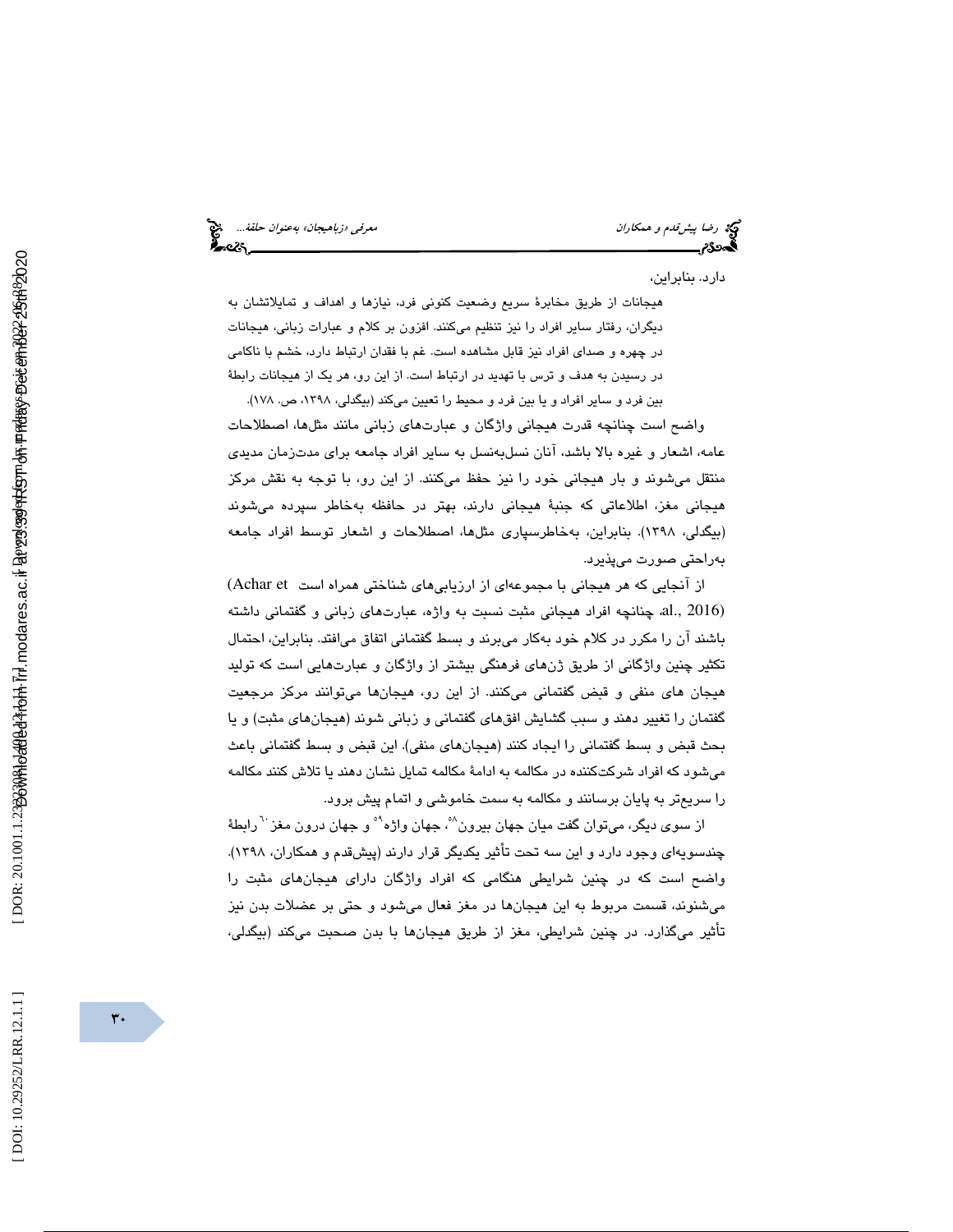# (پياپي 61)، فروردين و ارديبهشت 1400 جستارهاي زباني دورة ،12 شمارة 1

1398). براي نمونه، واژگان مربوط به غم قسمتهاي غم را در عضلات صورت فعال ميكند و اين موضوع حتي ميتواند ناآگاهانه صورت گيرد. واژگان چنان قدرتي دارند كه ميتوانند قسمتهاي مغز را تا مدتها درگير كنند و تفكرات فرد را در جهان بيرون متفاوت سازند و تحت تأثير خود قرار دهند. بنابراين، اگر واژه تغيير پيدا كند، جهان مغز و جهان بيرون نيز نيز ميتواند متفاوت شود. اين امر نشاندهندة قدرت و اهميت مراقبت از واژگان و تفكرات است. بسياري از واژهها و عبارتهاي زباني (مانند اصطلاحات، مثلها، اشعار و غيره) كه از گذشته و نسلبهنسل منتقل شدهاند، به اين دليل نقش تعيينكننده و اي داشته دربردارندة هيجان بودهاند.

 همانگونه كه مشاهده ميشود، هيجان واژگان چنان اهميتي دارد كه با تغيير آن ميتوان جهان درون مغز و جهان بيرون فرد را متفاوت كرد. بهعبارت ديگر، هيجان پديدهاي مرتبط با مغز و بسيار مرتبط با فكر افراد است. بنابراين، جايگزين كردن واژگاني كه بار هيجاني منفي دارند با واژگاني كه توليد حس و هيجان مثبت ميكنند، از ضروريات است. افراد بايد بدانند كه در ارتباطات و مكالمات روزمره واژگاني كه بهكار ميبرند ممكن است هيجان منفي توليد و حال دروني فردي را ناخوشايند كند. بنابراين، افراد بايد مخاطب خود را شناسايي كنند و واژگاني بهكار ببرند كه مطابق با حس و هيجانات آنان باشد. نقش اين هيجانها در مكالماتي كه در فضاهاي مجازي ردوبدل ميشود، دوچندان است ، زيرا در اين محيطها افراد ممكن است نسبتبه يكديگر هيچگونه شناختي نداشته باشند و هر واژهاي كه بهكار ميبرند هيجانهاي متفاوتي در مخاطبشان توليد شود كه مدنظر آنها نبوده است.

افراد با هوش هيجاني'<sup>י</sup> يا هوش عاطفي'<sup>י</sup> بالا مىتوانند هوش اجتماعى'' بيشترى نيز داشته باشند. در چنين شرايطي، آنان ميتوانند روابط كلامي خود را بهخوبي مديريت كنند و رفتار خردمندانهاي با ديگران در جامعه داشته باشند. حتي در سطحي بالاتر ميتوان با تغيير هيجاني واژگان در تفكر افراد نيز تغيير ايجاد كرد و آنان را به سمتوسويي كه گوينده متمايل است، سوق داد كه اين امر نيز نوعي مهارت اجتماعي<sup>1⁄</sup> است و مؤلفهٔ هوش هيجاني محسوب ميشود (2008 .,al et Mayer(. بنابراين، توانايي نظارت و كنترل هيجانهاي خود يا ديگران كه بهصورت كلامي يا غيركلامي منتقل ميشود، راهنماي جامعي براي تفكر و رفتار فرهنگي محسوب ميشود و نميتوان در تعاملات روزمره از آن غافل شد. با توجه به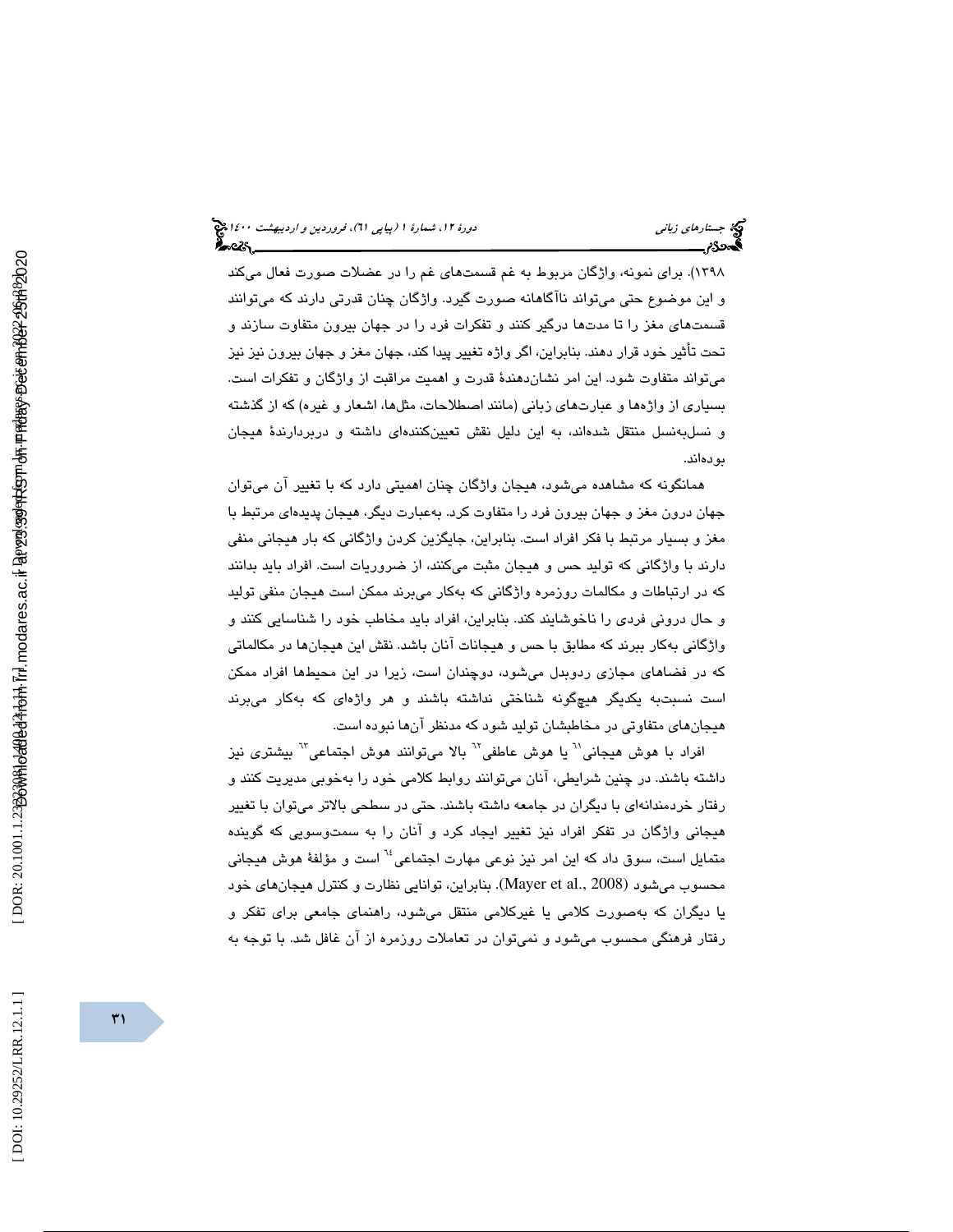موارد اشارهشده، چنانچه بخواهيم تصوير دقيقي از فرهنگ، رفتار و تفكرات مردم جامعه اي ارائه دهيم، بايد مؤلفههاي روانشناختي را در كنار مؤلفههاي جامعهشناختي درنظر بگيريم و جدا كردن اين دو حوزه از يكديگر صحيح نيست. عطف به اين مهم، پيشقدم، ابراهيمي، ناجی،میدانی و همکاران (2020) الگوی جامعی بهنام الگوی مفهومی تحلیل زباهنگ ارائه دادهاند كه در آن به اين مؤلفهها توجه شده است. آنان معتقدند كه با درنظر گرفتن مجموعة اين عوامل در كنار يكديگر ميتوان تصوير روشنتري از فرهنگ هر ملت و عبارتهاي زبانياي كه استفاده ميكنند، ارائه داد. بنابراين، به فرهنگشناسان، مردمشناسان و جامعهشناسان توصيه ميشود در تدوين سياستگذاريهاي فرهنگي با روانشناسان تعامل داشته باشند و ابعاد روانشناختي فرهنگ را نيز در پژوهشهاي خود لحاظ كنند .

# 8. پينوشتها

- 1. cultural relativism
- 2. emotional load
- 3. conceptualization
- 4. emoling
- 5. ethnography of communication
- 6. emo-ethnography of communication
- 7. ethnography
- 8. anthropological research
- 9. ethnography of speaking
- 10.social context
- 11. linguistic competence
- 12. communicative competence
- 13. discourse analysis
- 14.socio-cultural context
- 15.speech community
- 16.speech situation
- 17.speech event
- 18.speech act
- 19. communicative style
- 20. way of speaking
- 21. message form
- 22. message content
- 23.setting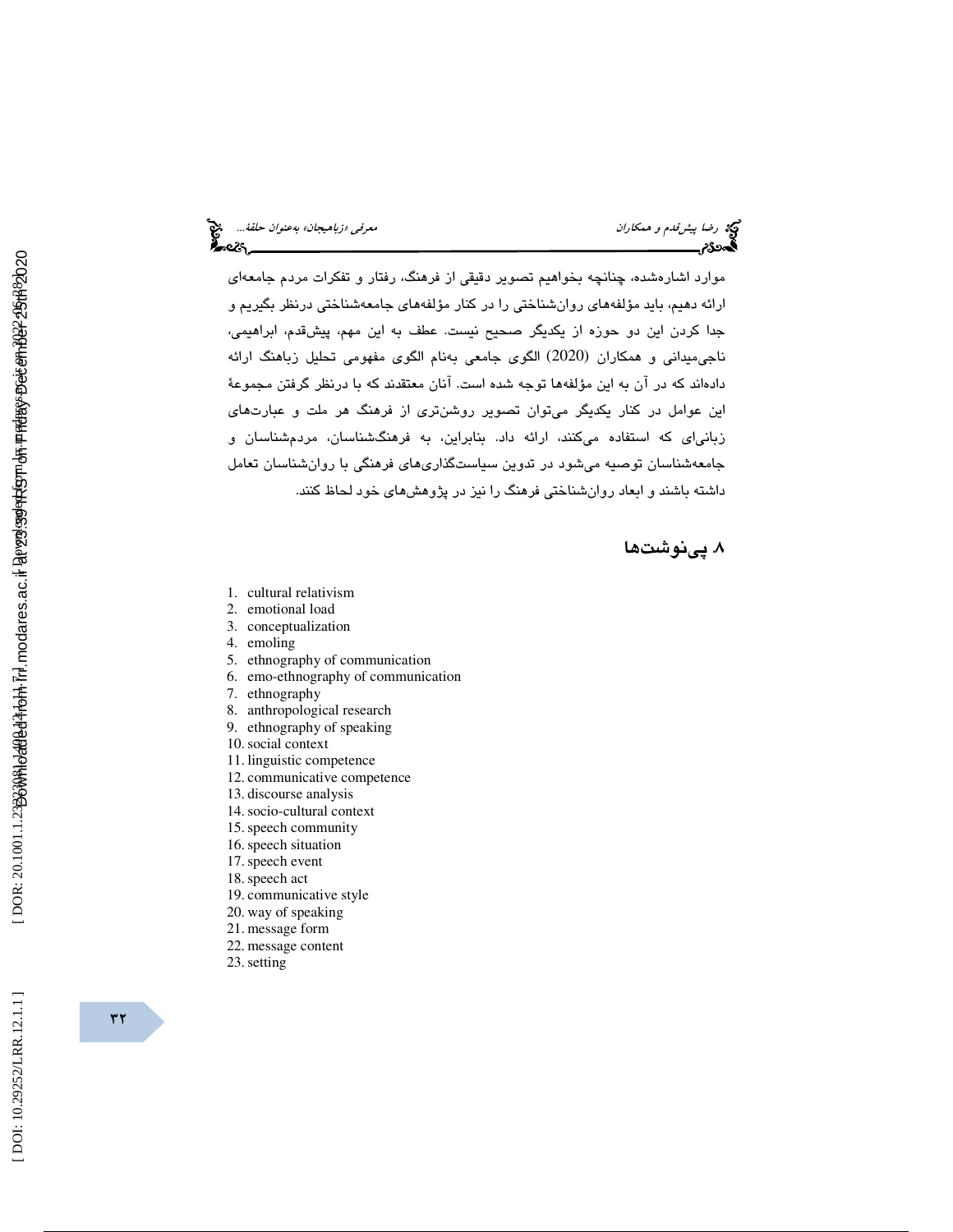(پياپي 61)، فروردين و ارديبهشت 1400 جستارهاي زباني دورة ،12 شمارة 1

24.scene

- 25.speaker/sender
- 26. addressor
- 27. hearer/receiver/audience
- 28. addressee
- 29. outcome
- 30. goal
- 31. key
- 32. channels
- 33. forms of speech
- 34. norms of interaction
- 35. norms of interpretation
- 36. genres
- 37. participants
- 38. end
- 39. act sequence
- 40. actual form
- 41. content analysis
- 42. instrumentalities
- 43. linguistic code
- 44. norms
- 45. Sapir-Whorf hypothesis
- 46. cultuling
- 47. multidimensional
- 48. psycholinguistics
- 49. cognitive psychology
- 50. cultural gene
- 51. emotioncy
- 52. emo-cultural gene
- 53. universal emotions
- 54. culture-based
- 55.specific emotions
- 56. face
- 57. turn taking
- 58. world
- 59. word
- 60. brain
- 61. emotional intelligence
- 62. affective intelligence
- 63.social intelligence
- 64.social skill

 $rr$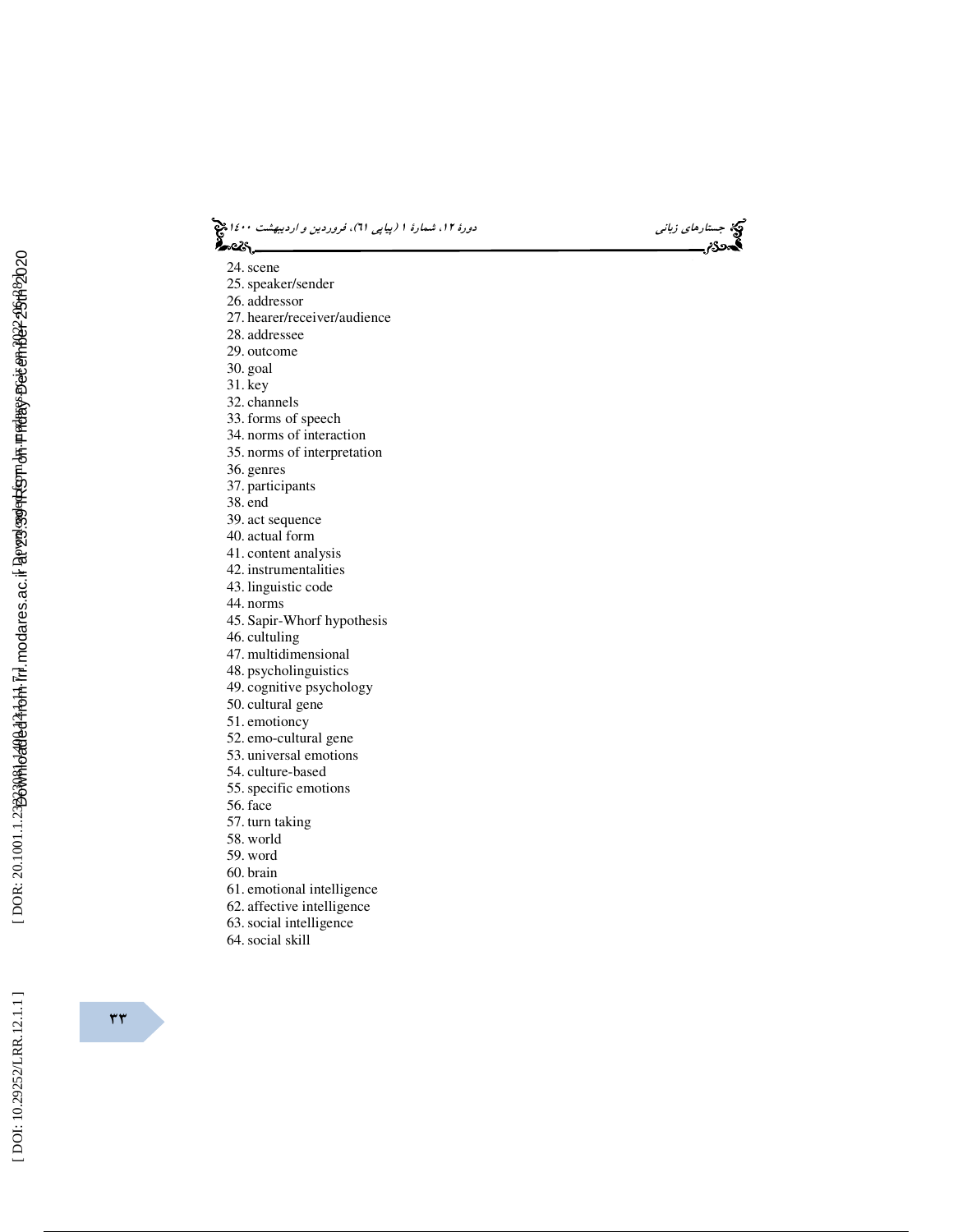### 9. منابع

- اسدالهي، ع. (١٣٩٠). ق*ومنگاري گزارش هاي زندهٔ فوتبال در زبان فارسي*. پاياننامهٔ كارشناسي ارشد زبانشناسي . دانشكدة زبانهاي خارجي اصفهان.
- بيگدلي، (ا. 1398). مديريت روابط درونفردي و ميانفردي مبتني بر مدل نظمجويي هيجانها. در معرفي الگوي مفهومي آموزش (صص. 177ـ 209). مشهد: انتشارات دانشگاه فردوسي مشهد.
- پيشقدم، (ر. 1391). معرفي زباهنگ بهعنوان ابزاري تحولگرا در فرهنگكاوي زبان. مطالعات زبان و ترجمه، ٤، ٤٧ـ٦٢.
- پيشقدم، ر،. و ابراهيمي، (ش. 1397). نسبيت حسي و تأثير آن بر مهارت نوشتاري زباناموزان غیرفارسیزبان. *جستارهای زبانی، ۹(*۱)، ۲۱۳-۲٤۰.
- پیشقدم، ر.، ابراهیمی، ش.، و طباطبائیان، م.س. (۱۳۹۸). *رویکردی نوین به روان شناسی* آموزش زبان. مشهد: انتشارات دانشگاه فردوسي مشهد.
- پ يشقدم، ر،. درخشان، ع،. ابراهيمي، ش،. و جنتيعطايي، (ا. 1399). واكاوي زباهنگ «مثبتنگری» در ضربالمثلهای زبان فارسی. *فرهنگ و ادبیات عامه*، ۱/ ۳٤)، ۲۱۷ـ۲۰۲.
- پیشقدم، ر.، درخشان، ع.، و جنتی عطایی، ا. (۱۳۹۹). واکاوی زباهنگ «مردسالاری» و «زنسالاری» در فرهنگ ايراني: مقايسهٔ موردی فيلمهای سينمای ايران در دههٔ ۱۳٦۰ و .1390 زن در فرهنگ و هنر، <sup>12</sup> 1( )، ـ91 115 .
- پیشقدم، ر.، طباطبائیان، م.س.، و ناوری، ص. (۱۳۹۲). تح*لیل انتقادی و کاربردی* نظريههاي فراگيري زبان اول: از پيدايش تا تكوين. مشهد: انتشارات دانشگاه فردوسي مشهد.
- پيشقدم، ر،. و عطاران، (آ. 1392). نگاهي جامعهشناختي به كنش گفتاري قسم: مقايسة زبانهای فارسی و انگلیسی. *مطالعات زبان و ترجمه*، 1 <sup>ع</sup>، ٢٥ـ ٥٠.
- پیشقدم، ر.، و عطاران، آ. (١٣٩٥). گفتمانشناسی «قسمت» در زبان و فرهنگ مردم ایران. مطالعات فرهنگ ــارتباطات، ۱۲(۲۵)، ۱۲۹ـ ۱٤۹.
- پیشقدم، ر.، و فیروزیان،پوراصفهانی، آ. (١٣٩٦). تأملی جامعهشناختی پیرامون کاربردهای گفتمانی «نمیدانم» در زبان فارسی در پرتو الگوی هایمز. *مطالعات فرهنگ ـ*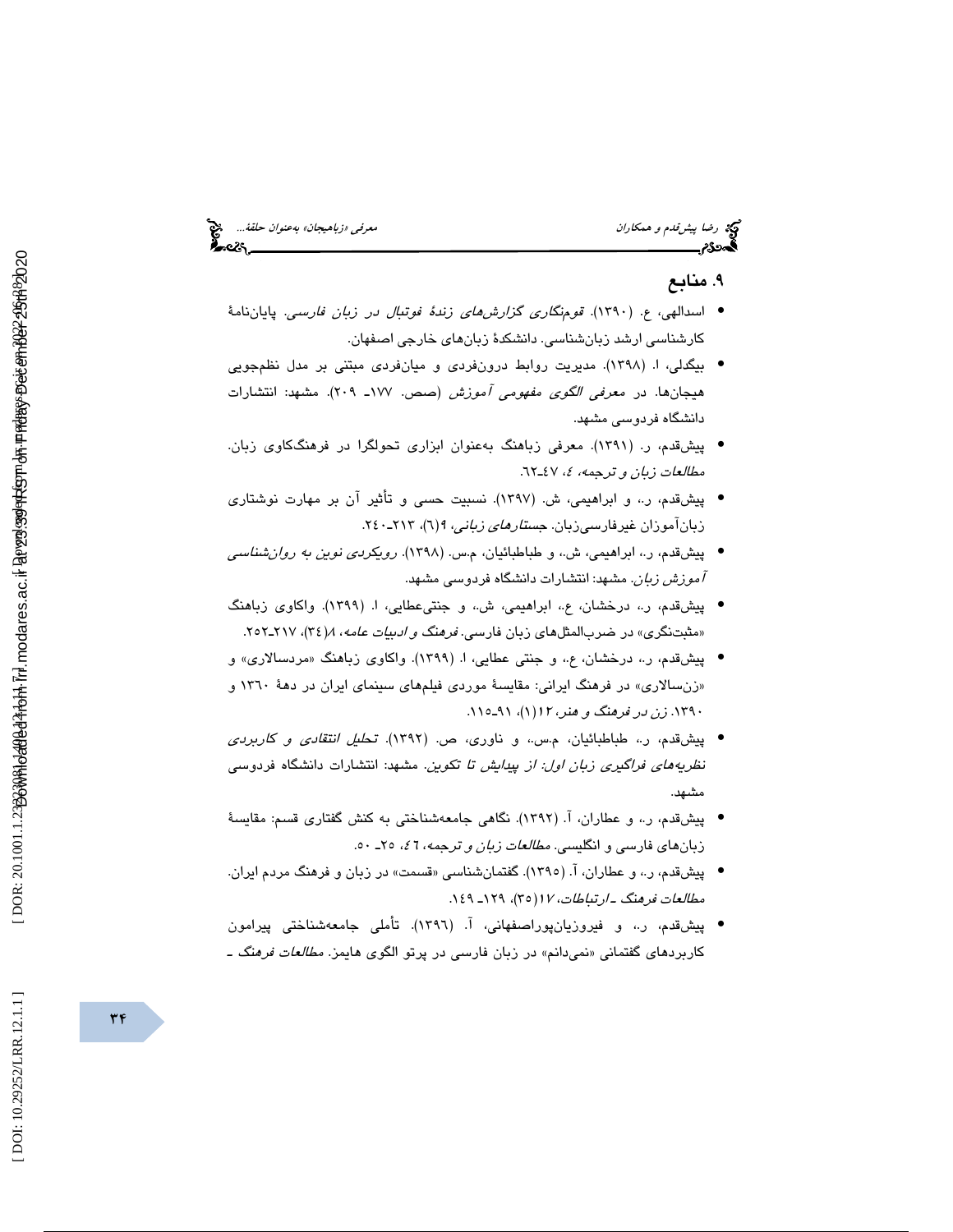# (پياپي 61)، فروردين و ارديبهشت 1400 جستارهاي زباني دورة ،12 شمارة 1

ارتباطات، <sup>18</sup> ،7 ـ . 35

- پيشقدم، ر.، فيروزيان پوراصفهاني، آ.، و طباطبائيفاراني، س. (١٣٩٦). واكاوي عبارت «ناز کردن» و ترکیبهای حاصل از ان در زبان فارسی در پرتو الگوی هَیَجامَد. *مطالعات* فرهنگ ــارتباطات، ۱۸(۳۹)، ٦۷ـ ١٥٢.
- پیشقدم، ر.، فیروزیان پوراصفهانی، آ.، و فیروزیان پوراصفهانی، آ. (۱۳۹۹). معرفی زباهنگ مرگ،محوری و شادیگریزی از طریق تفحص در گفتمانشناسی «مرگ» در زبان فارسى. *مطالعات فرهنگ ــ ارتباطات، ۲۱(*٤٩)، ۲۰۱۱ـــــ<sup>7</sup>۰۲.
- پيشقدم، و ر،. نوروزكرمانشاهي، (پ. 1394). ارتباط ميان زبان، مذهب و فرهنگ: تحقيق و تدقيقي در كاركردهاي لقب حاجي و واژههاي وابسته در زبان فارسي. زبانپژوهي، .0۱ - 7۷، (۲۰)،  $\forall$ ۲
- پیشقدم، ر.، وحیدنیا، ف.، و فیروزیان پوراصفهانی، آ. (۱۳۹۳). نگاهی جامعهشناختی به كنش گفتاري نفرين: مقايسة زبانهاي فارسي و انگليسي. *مطالعات زبان و ترجمه، ٤٧*،  $YY - 20$
- پيشقدم، ر،. و وحيدنيا، (ف. 1394). كاربردهاي « دعا » در فيلمهاي فارسي و انگليسي در پرتو الگوی هايمز. *جستارهای زبانی، ۷*، ۱ـ۲۳.
	- خداپناهي، م.ک. (۱۳۹۷). *انگيزش و هيجان*. تهران: سمت.
- رستمیان، م.، و طباطبائي، س. ک. (١٣٩٠). بررسي تطبيقي بافت موقعيت (برونزباني) از دیدگاه فرث، هایمز و لوئیس با سیاق حالیه. *پژوهشهای میانرشتهای قرآن کریم*، ۲(٤)،  $.77 - 79$
- رضايي، (ف. 1392). بررسي قومنگارانه از مشاجرههاي زن و شوهر در پنج فيلم ايراني. پاياننامة كارشناسي ارشد زبانشناسي. دانشكدة زبانهاي خارجي اصفهان.
- شكرايي، ر،. مطيع، م،. و صادقزادگان، (ه. 1390). بررسي روش گفتمانكاوي و چگونگي کاربست ان در مطالعات قران*ی. پژوهش، ۳(*۱)، ۹۳ـ۱۲۲.
	- شعیری، ح.ر. (١٣٨٥). تج*زیه و تحلیل نشانه ـ معناشناختی گفتمان*. تهران: سمت.
- عربزاده يكانگى، آ. (١٣٩٢). تح*ليل گفتمان فيلم جدايى نادر از سيمين بر اساس دينگاه* قومنگاري ارتباط دل هايمز. پاياننامة كارشناسي ارشد زبانشناسي. دانشگاه سيستان و

DOI: 10.29252/LRR.12.1.1]

 $\mathsf{r}\,\mathsf{\Delta}$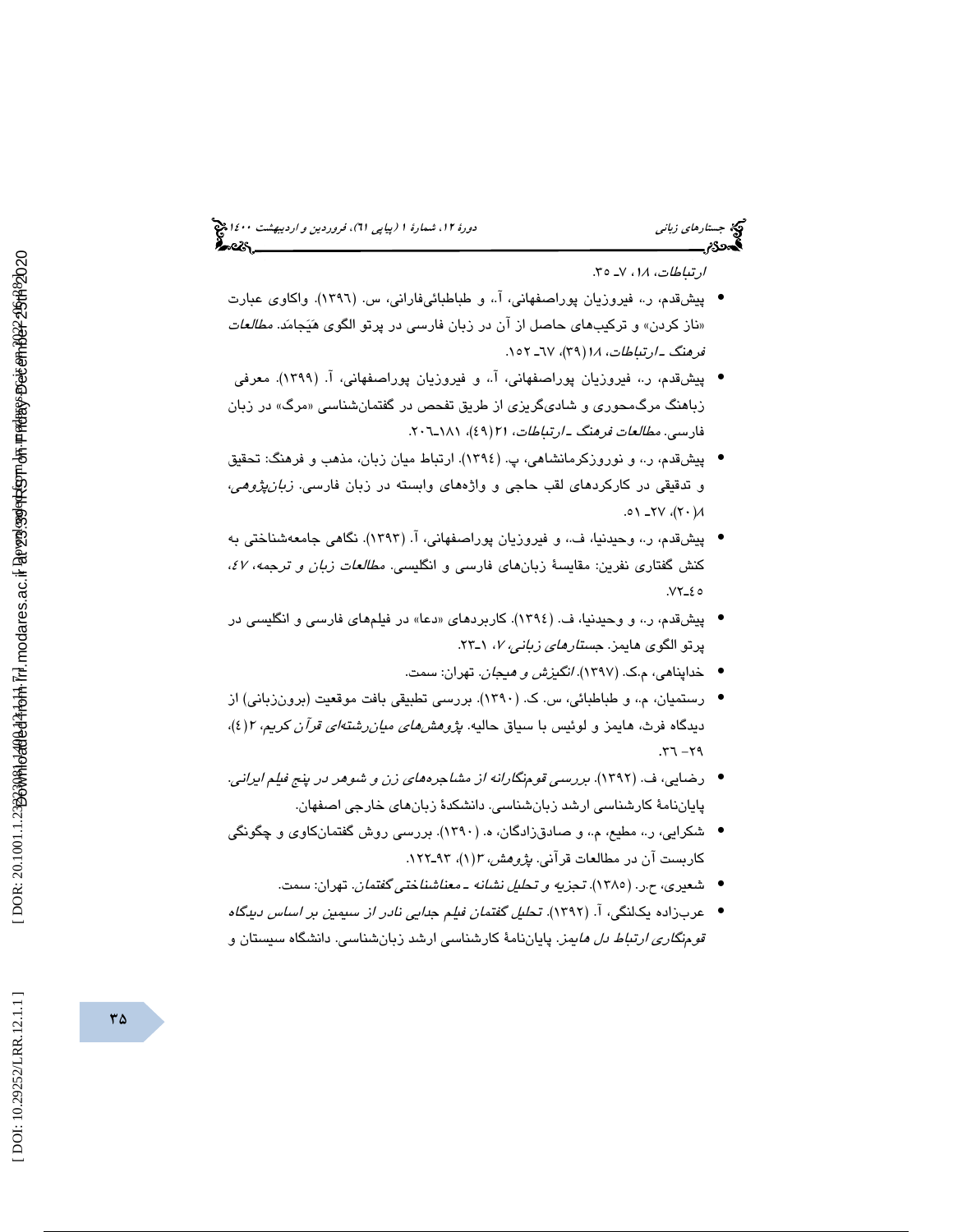# رضا پيش *قدم و همكاران معرفي الروابط و نام بهعنوان حلقة...*<br>المعرفي معرفي معرفي معرفي معرفة معرفي بهان معرفي الروابط و المعرفي الروابط و المعرفي المعرفي معرفي معرفة معرفة<br>المعرفي المعرفي المعرفي المعرفين المعرفين المعرفين

بلوچستان.

- قربانپورآراني، ح،. زارعي، ع،. و عربشاهي، (ا. 1396). بررسي كاركرد اجتماعي ـ فرهنگي ماشيننگارهها بر اساس مدل قومنگاري زباني هايمز. مطالعات فرهنگ ـ ارتباطات، ۱۸ (۳۸)، ۱۷۷–۲۰۰.
- گرینبرگ، ل.. ا. (۲۰۱۱). *مربیگری در درمان هیجانمدار*. ترجمهٔ م.آ. رمضانی، ز. باقری، ا. و همت ( يار 1397). تهران: روان.

#### **References:**

- Abu-Lughod, L., & Lutz, C. A. (1990). Introduction: Emotion, discourse, and the politics of everyday life. *Language and The Politics of Emotion*, *1*, 1-23.
- Achar, C., S, G., Agrawal, N., & Duhachek, N. (2016). What we feel and why we buy: The influence of emotions on consumer decision making. *Current Opinion in Psychology* , *10*, 166-170.
- Afful, I. (2017). An ethnography of communication: Viva voce in a Ghanaian university. *International Journal of Language and Linguistics*, *5*(5), 127-134.
- Angelelli, C. (2000). Interpretation as a communicative event: A look through Hymes' lenses. *Meta Journal*, *45*(4), 580-592.
- Arabzadeh, A. (2013). *Discourse analysis of "A Separation" movie in light of Dell Hymes' ethnography of communication model* (Unpublished master's thesis). Sistan and Baluchestan University. [In Persian].
- Asadollahi, A. (2011). *Ethnography of live football reports in Persian*  (Unpublished master's thesis). Isfahan University.[In Persian].
- Bigdeli, I. (2019). Managing intrapersonal and interpersonal relationships based on the emotion regulation model. In R. Pishghadam (Ed.), *Introduction of the conceptual model of education* (pp. 177-209). Ferdowsi University Press. [In Persian].
- Carbaugh, D., & Boromisza ‐Habashi, D. (2015). Ethnography of communication.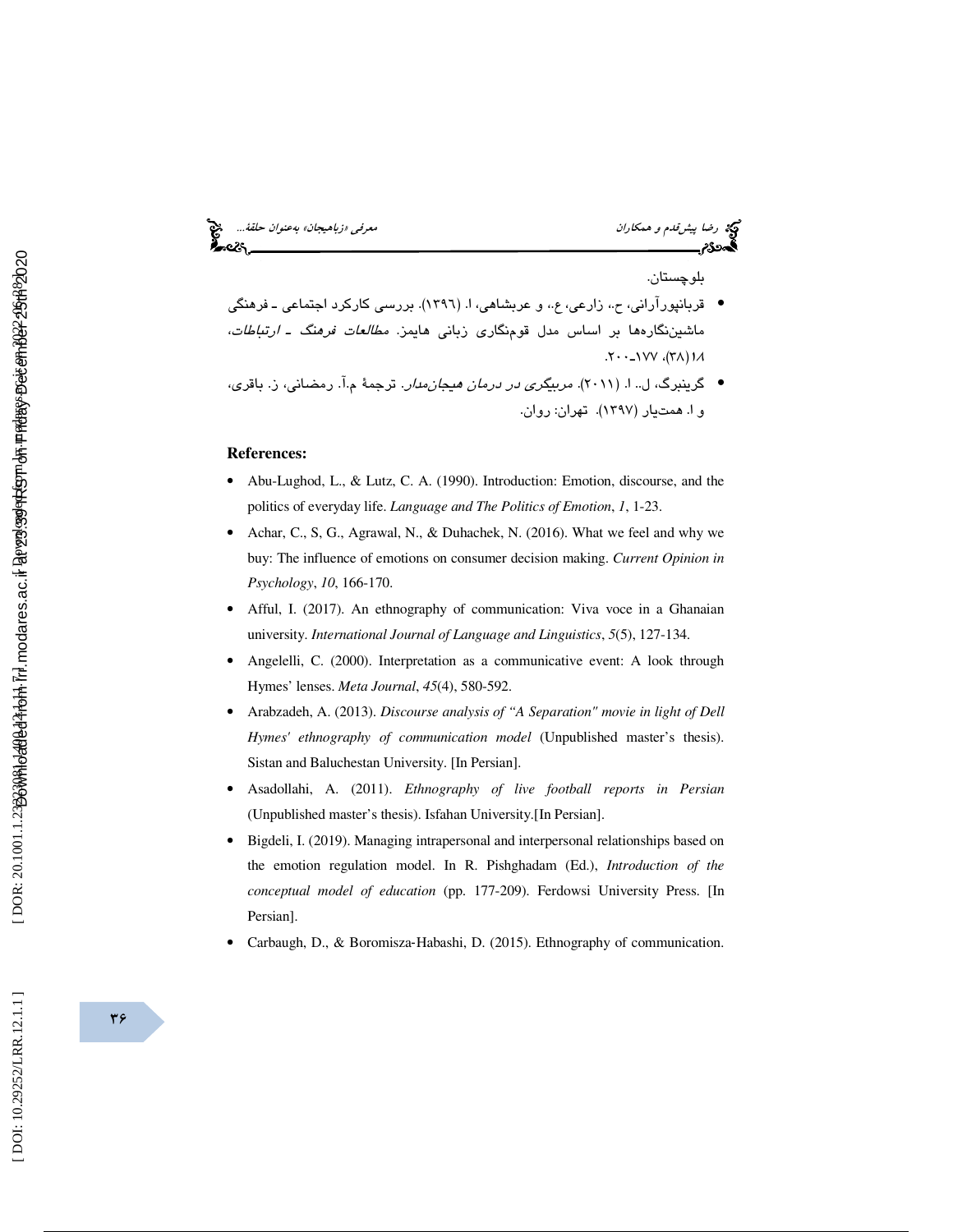# (پياپي 61)، فروردين و ارديبهشت 1400 جستارهاي زباني دورة ،12 شمارة 1

*The International Encyclopedia of Language and Social Interaction*, 1-16. https://doi.org/10.1002/9781118611463.wbielsi119.

- Chomsky, N. (1965). *Aspects of the theory of syntax*. Cambridge, MA: MIT Press.
- Coulthard, M. (1985). *An introduction to discourse analysis.* Longman.
- Farah, I. (1998). The ethnography of communication. In N. H. Hornberger & P. Corson (Eds.) *Encyclopedia of language and education: Research methods in language and education*. (pp.125-127). Kluwer.
- Foolen, A. D. (2016). Expressive. In N, Riemer (Ed.), *The Routledge handbook of semantics* (pp. 473-490). Routledge.
- Ghorbanpur Arani, H., Zarei, A., & Arabshahi, E. (2017). The socio-cultural aspects of bumper stickers based on Dell Hymes' ethnography. *Culture-Communication Studies*, *18*(38), 177-200. [In Persian].
- Gohm, C. L. (2003). Mood regulation and emotional intelligence: Individual differences. *Journal of Personality and Social Psychology*, *84*(3), 594-607.
- Gumperz, J., & Hymes, D. (1972). *Directions in sociolinguistics– The ethnography of communication.* Rinehart & Winston.
- Halliday, M. A. K. (1975). *Learning how to mean: Explorations in the development of language*. Edward Arnold.
- Halliday, M. A. K. (1994). *An introduction to systemic functional grammar* (2nd ed.). Edward Arnold.
- Hymes, D. (1962). The ethnography of speaking. In T. Gladwin, & W. C. Sturtevant, (Eds), *Anthropology and human behavior* (pp. 13-53).The Anthropology Society of Washington.
- Hymes, D. (1967). Models of interaction of language and social setting. *Journal of Social Issues*, *33*(2), 8-28.
- Hymes, D. (1972). Models of the interaction of language and social life. In J. J. Gumperz & D. Hymes (eds) *Directions in sociolinguistics: The ethnography of communication*. (pp. 35-71). Holt, Rinehart & Winston.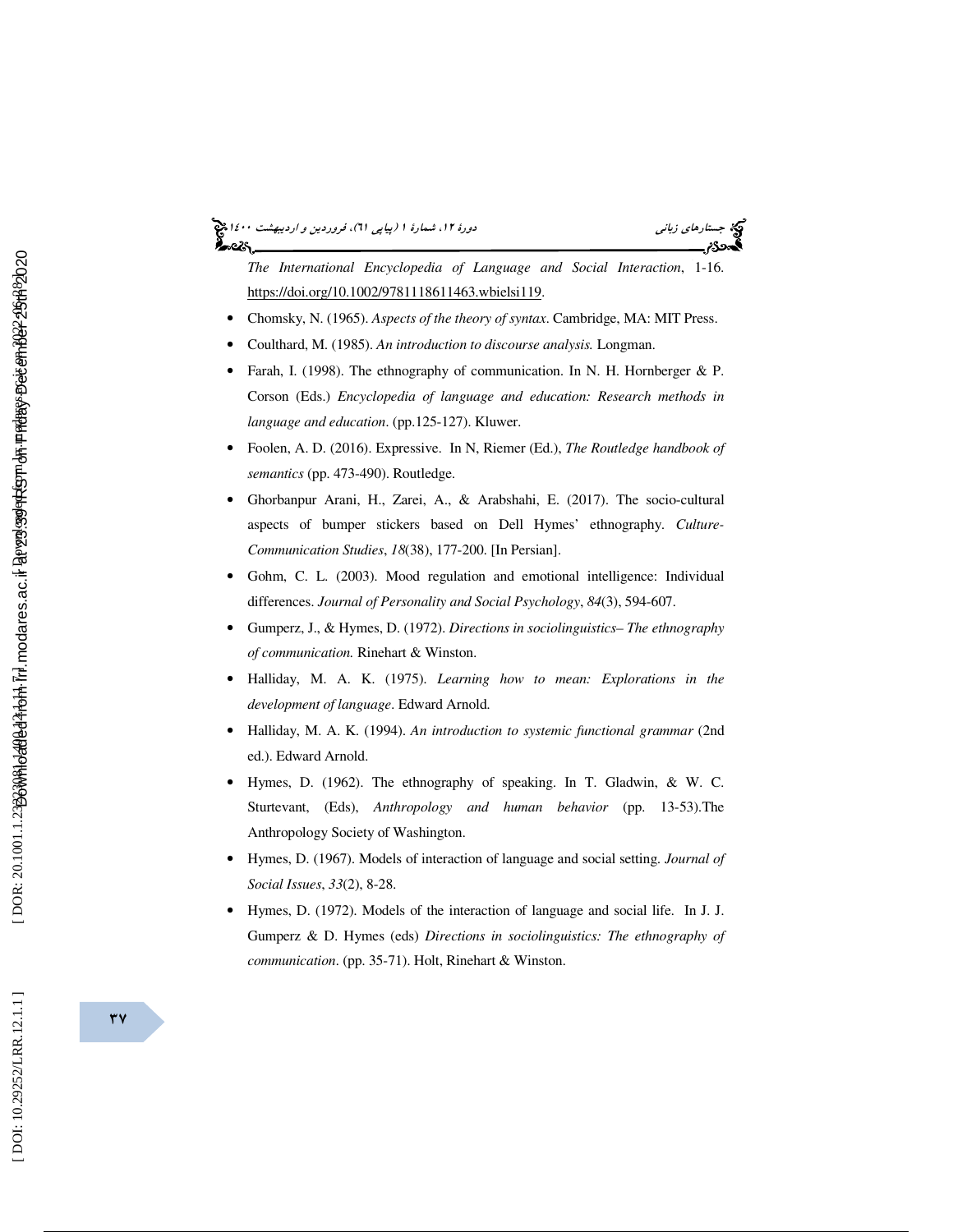

- Hymes, D. (2003). The interaction of language and social life. In C. B. Paulston & R. G. Tucker (Eds.). *Sociolinguistics: The essential readings* (pp.30-47). Blackwell.
- Johnstone, B., & Marcellino, W. (2010). *Dell Hymes and the ethnography of communication*. SAGE Publishers.
- Khodapanahi, M. (2018). *Motivation and emotion*. SAMT publications. [In Persian].
- Mayer, J. D., Roberts, R. D., & Barsade, S. G. (2008). Human abilities: Emotional intelligence. *Annual Review of Psychology*, *59*, 507-536.
- Mechler, T., Born, C., & Gruber, O. (2011). How negative affect influences neural control processes underlying the resolution of cognitive interference: An eventrelated FMRI study. *Neuroscience Research*, *70*(4), 415-427.
- Paulus, M. P., & Yu, A. J. (2012). Emotion and decision-making: Affect driven belief systems in anxiety and depression. *Trends in Cognitive Sciences*, *16*(9), 476- 483.
- Pishghadam, R. (2013). Introducing cultuling as a dynamic tool in culturology of language. *Language and Translation Studies, 45,* 47-62. [In Persian].
- Pishghadam, R., & Attaran, A. (2014). A sociological comparison of speech act of swearing: A case study of Persian and English languages. *Language and Translation Studies, 46*(4), 25-50. [In Persian].
- Pishghadam, R., & Attaran, A. (2016). Discourse analysis of "Qesmat" in Iranian culture and language. *Culture-Communication Studies*, *17*(35), 129-149. [In Persian].
- Pishghadam, R., Derakhshan, A., Ebrahimi, S., & Ataei, J. (2020). A study on the cultuling of "positive thinking" in Persian proverbs. *Culture and Folk Literature*, *8*(34), 217-252. [In Persian].
- Pishghadam, R., Derakhshan, A., & Jannati Ataei, A. (2020). An investigation of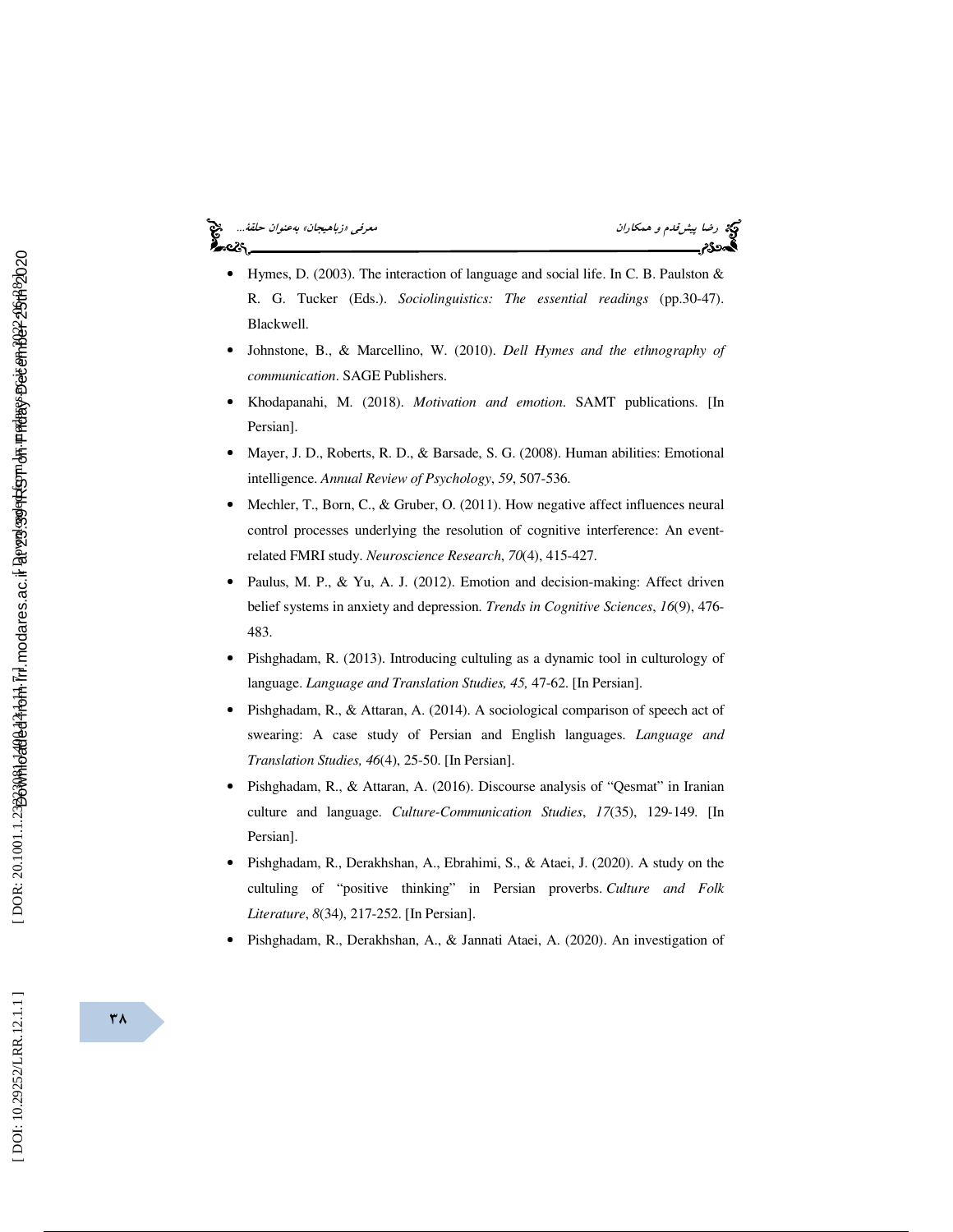# (پياپي 61)، فروردين و ارديبهشت 1400 جستارهاي زباني دورة ،12 شمارة 1

the cultulings of "Patriarchy" and "Matriarchy" in the Iranian culture: A comparative case study of Iranian movies across two decades. *Journal of Woman in Culture Arts*, *12*(1), 91-115. [In Persian].

- Pishghadam, R., Ebrahimi, S. (2020). *Cultuling: A novel approach to examine Iranian's cultural meme*. Amazon Publications Inc.
- Pishghadam, R., Ebrahimi, S., & Derakhshan, A. (2020). Cultuling analysis: A new methodology for discovering cultural memes. *International Journal of Society, Culture, and Language*, *8*(2), 17-34.
- Pishghadam, R., Ebrahimi, S., Naji Meidani, E., & Derakhshan, A. (2020). An introduction to cultuling analysis in light of variational pragmatics: A step toward euculturing. *Journal of Research in Applied Linguistics*, *11*(2), 44-56.
- Pishghadam, R., Ebrahimi, S., & Tabatabaeian, M. S. (2019). *A novel approach to psychology of language education*. Ferdowsi University of Mashhad. [In Persian].
- Pishghadam, R., & Firooziyan Pour Esfahani, A. (2017). A sociolinguistic analysis of the discourse functions of "I don't know" in Persian language: Hymes' SPEAKING model. *Culture-Communication Studies, 37*(18), 7-35. [In Persian].
- Pishghadam, R., Firooziyan Pour Esfahani, A., & Firooziyan Pour Esfahani, A. (2020). Introducing cherophobia cultuling: A close look into the discursive functions of death-oriented terms in Persian. *Culture-Communication Studies*, *21*(49), 181-206. [In Persian].
- Pishghadam, R., Firooziyan Pour Esfahani, A., & Tabatabaee Farani, S. (2018). Examining the concept of N āz and its related vocabulary items in Persian language in light of emotioncy*. Culture-Communication Studies, 18*(39), 67-96. [In Persian].
- Pishghadam, R., Firooziyan Pour Esfahani, A., & Vahidnia, F. (2015). A sociological look into speech act of cursing: A comparison of Persian and English languages. *Language and Translation Studies*, *47*(2), 45-72. [In Persian].
- Pishghadam, R., & Noruz Kermanshahi, P. (2016). Relationship between language, religion, and culture: Research and analysis of the functions of the Hajji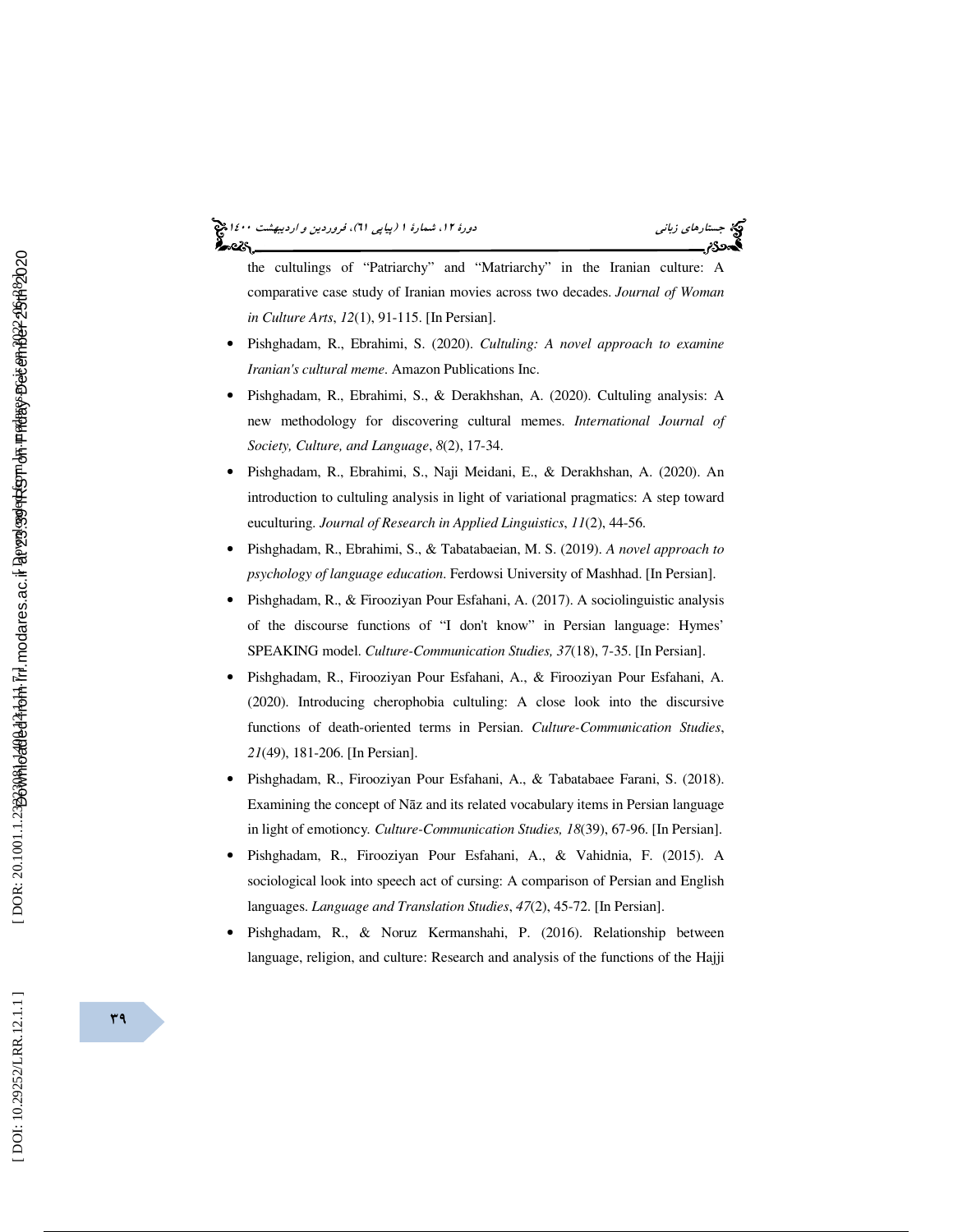# رضا پيش *قدم و همكاران معنوان حلقة...*<br>پيش معرفي معرفي معرفي معرفي معرفي «زباهيجان» بهعنوان حلقة...<br>پ**يش معرض** معرفي معرفي معرفي معرفي معرفي معرفي معرفي معرفي معرفي معرفي معرفي معرفي معرفي معرفي معرفي معرفي معرف

and related terms in Persian language. *Journal of Language Research*, *8*(20), 27- 51. [In Persian].

- Pishghadam, R., & Vahidnia, F. (2016). Uses of praying in Persian and English movies in the light of Hymes' model. *Language Related Research*, *6*(7), 53-72. [In Persian].
- Pishghadam, R., Tabatabaeyan, M. S., & Navari, S. (2013). *A critical and practical analysis of first language acquisition theories: The origin and developmen*t. Ferdowsi University of Mashhad. [In Persian].
- Ray, M., & Biswas, C. (2011). A study on ethnography of communication: A discourse analysis with Hymes speaking model. *Journal of Education and Practice*, *2*(6), 33-40.
- Rezaei, F. (2013). *An ethnographic study of marital disputes in five Iranian films*  (Unpublished master's thesis). Isfahan University. [in Persian].
- Sapir, E., & Whorf, B. (1956). *Language, thought, and reality*. MIT Press.
- Sarfo, E. (2011). Variations in ways of refusing requests in English among members of a college community in Ghana. *African Nebula*, *3*, 1-13.
- Saville-Troike, M. (2003). *The ethnography of communication: An introduction*. Blackwell.
- Schwartz, H., & Jacobs, J. (1979). *Qualitative sociology*. Simon and Schuster.
- Shairi, H. (2006). *Semiotic analysis of discourse*. SAMT publications. [In Persian].
- Shokraei, R., Moti, M., & Sadeghzadegan, H. (2011). Investigating the method of discourse analysis and how it is used in Quranic studies. *Research*, *3*(1), 93-122. [In Persian].
- Small, A. (2008). *Evaluation of the usefulness of Hymes' ethnographic framework from a teacher's perspective* (Unpublished MA thesis)*.* University of Birmingham.
- Umenzinwa, J. (2017). Analysis of a selected bargain discourse using dell Hymes' S.P.E.A.K.I.N.G. model. DOI: 10.13140/RG.2.2.21516.16004.